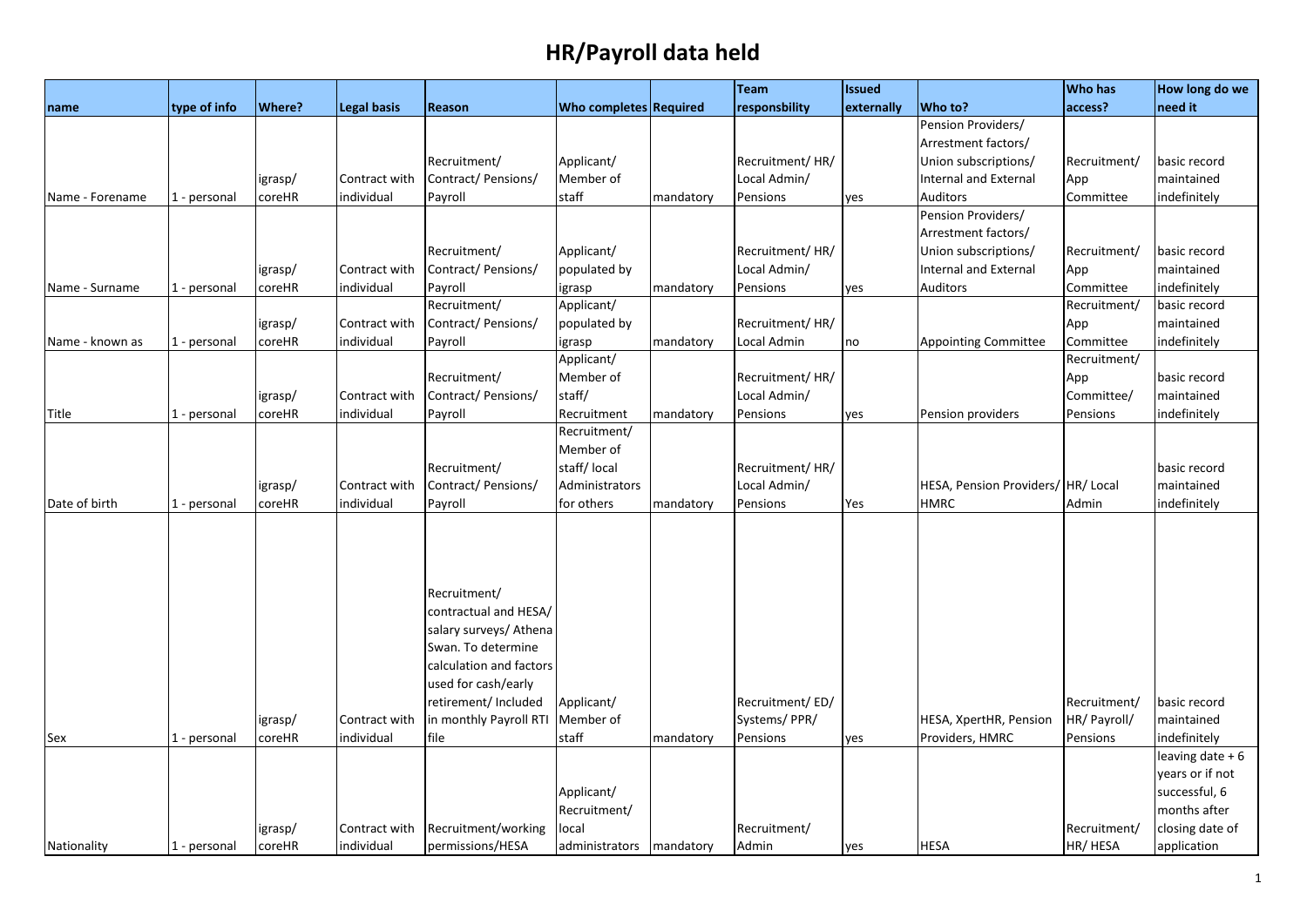|                       |              |               |                            |                       |                             |           | Team              | <b>Issued</b> |                             | <b>Who has</b> | How long do we    |
|-----------------------|--------------|---------------|----------------------------|-----------------------|-----------------------------|-----------|-------------------|---------------|-----------------------------|----------------|-------------------|
| name                  | type of info | <b>Where?</b> | <b>Legal basis</b>         | <b>Reason</b>         | Who completes Required      |           | responsbility     | externally    | Who to?                     | access?        | need it           |
|                       |              |               |                            |                       |                             |           |                   |               |                             |                |                   |
|                       |              |               |                            |                       |                             |           |                   |               |                             |                | leaving date + 6  |
|                       |              |               |                            | Correspondence and    |                             |           |                   |               |                             |                | years or if not   |
|                       |              |               |                            | HMRC/pensions. To     |                             |           |                   |               |                             |                | successful, 6     |
|                       |              |               |                            | enable life assurance |                             |           |                   |               |                             | Recruitment/   | months after      |
|                       |              | igrasp/       | Contract with              | provider to calculate | Member of                   |           |                   |               | HMRC/ Pension               | HR/ Payroll/   | closing date of   |
| Home address          | 1 - personal | coreHR        | individual                 | premium               | staff                       | mandatory | Payroll/ Pensions | yes           | Providers                   | Pensions       | application       |
|                       |              |               |                            |                       |                             |           |                   |               |                             |                | leaving date + 6  |
|                       |              |               |                            |                       |                             |           |                   |               |                             |                | years or if not   |
|                       |              |               |                            |                       |                             |           |                   |               |                             |                | successful, 6     |
|                       |              |               |                            |                       | Applicant/                  |           |                   |               | Appointing Committee/       | Recruitment/   | months after      |
|                       |              | igrasp/       | Contract with              | Recruitment/Contact   | Member of                   |           |                   |               | HMRC/ Pension               | App            | closing date of   |
| Post code             | 1 - personal | coreHR        | individual                 | purposes              | staff                       | mandatory | Recruitment       | yes           | Providers                   | Committee      | application       |
|                       |              |               |                            |                       |                             |           |                   |               |                             |                | leaving date $+6$ |
|                       |              |               |                            |                       |                             |           |                   |               |                             |                | years or if not   |
|                       |              |               |                            |                       |                             |           |                   |               |                             |                | successful, 6     |
|                       |              |               |                            |                       | Applicant/                  |           |                   |               |                             | Recruitment/   | months after      |
|                       |              | igrasp/       | Contract with              | Recruitment/ Contact  | Member of                   |           |                   |               |                             | App            | closing date of   |
| Home Phone            | 1 - personal | coreHR        | individual                 | purposes for pensions | staff                       | optional  | Recruitment       | yes           | <b>Appointing Committee</b> | Committee      | application       |
|                       |              |               |                            |                       |                             |           |                   |               |                             |                | leaving date $+6$ |
|                       |              |               |                            |                       |                             |           |                   |               |                             |                | years or if not   |
|                       |              |               |                            |                       |                             |           |                   |               |                             |                | successful, 6     |
|                       |              |               |                            |                       | Applicant/                  |           |                   |               |                             | Recruitment/   | months after      |
|                       |              | igrasp/       | Legitimate                 | Recruitment/ Contact  | Member of                   |           |                   |               |                             | App            | closing date of   |
| Mobile Phone          | 1 - personal | coreHR        | interest                   | purposes              | staff                       | optional  | Recruitment       | no            |                             | Committee      | application       |
|                       |              |               |                            |                       |                             |           |                   |               |                             |                | leaving date $+6$ |
|                       |              |               |                            |                       |                             |           |                   |               |                             |                | years or if not   |
|                       |              |               |                            |                       |                             |           |                   |               |                             |                | successful, 6     |
|                       |              |               |                            |                       |                             |           |                   |               |                             | Recruitment/   | months after      |
|                       |              |               | Legitimate                 |                       |                             |           |                   |               |                             | App            | closing date of   |
| CV/cover letter File  | 1 - personal | igrasp        | interest                   | Recruitment/HR File   | Applicant (G6+)   mandatory |           | Recruitment       | Yes           | <b>Appointing Committee</b> | Committee      | application       |
|                       |              |               |                            |                       |                             |           |                   |               |                             |                | leaving date + 1  |
|                       |              |               |                            |                       |                             |           |                   |               |                             |                | year or if not    |
|                       |              |               | Legitimate                 |                       |                             |           |                   |               |                             |                | successful, 6     |
|                       |              |               | interest/Vital             |                       |                             |           |                   |               |                             |                | months after      |
| Emergency             |              |               | interest of                | Contact in case of    | Member of                   |           |                   |               |                             | HR/Line        | closing date of   |
| contact/next of kin   | 1 - personal | CoreHR        | individual                 | emergency             | staff                       | optional  | member of staff   | no            |                             | Manager        | application       |
|                       |              |               |                            |                       |                             |           |                   |               |                             |                |                   |
|                       |              |               |                            | Recruitment/Pension/  |                             |           |                   |               |                             |                |                   |
|                       |              |               |                            | HMRC To determine     | Applicant/                  |           |                   |               |                             |                | basic record      |
|                       |              |               | igrasp/coreH Contract with | whether spouse's      | populated by                |           | Recruitment/      |               | Pension providers/          | HR/ Payroll/   | maintained        |
| <b>Marital status</b> | 1 - personal | IR.           | individual                 | pension payable       | igrasp                      | mandatory | Pensions          | yes           | <b>HMRC</b>                 | Pensions       | indefinitely      |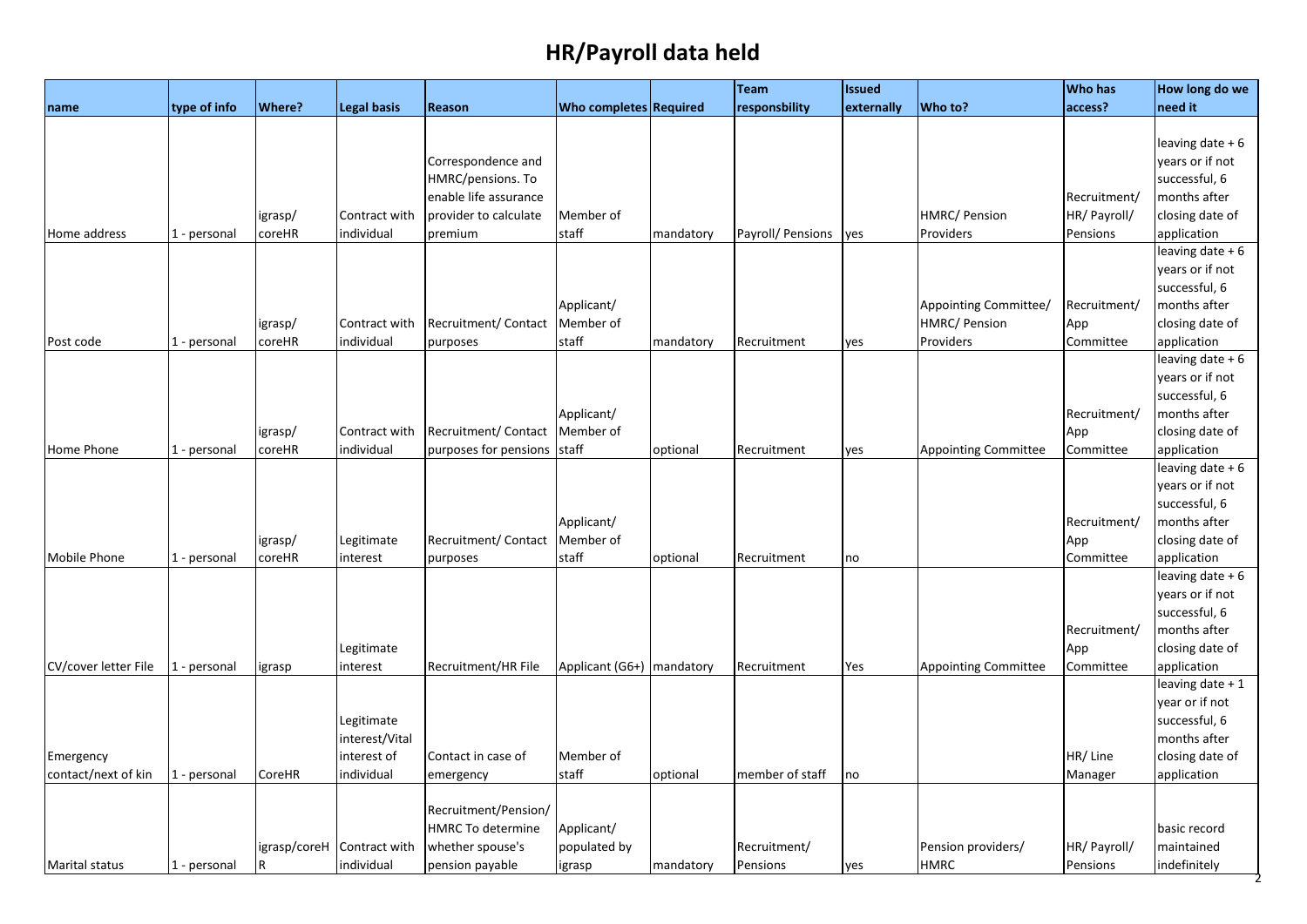|                                     |              |               |                    |                       |                        |           | Team            | <b>Issued</b> |             | Who has      | How long do we    |
|-------------------------------------|--------------|---------------|--------------------|-----------------------|------------------------|-----------|-----------------|---------------|-------------|--------------|-------------------|
| name                                | type of info | <b>Where?</b> | <b>Legal basis</b> | Reason                | Who completes Required |           | responsbility   | externally    | Who to?     | access?      | need it           |
|                                     |              |               |                    |                       |                        |           |                 |               |             |              | basic record      |
|                                     |              | igrasp/       | Contract with      | Pensions/             | Applicant/Local        |           |                 |               |             | Recruitment/ | maintained        |
| Previous surname                    | 1 - personal | coreHR        | individual         | identification        | <b>HR</b>              | optional  | <b>HRAs</b>     | no            |             | HR           | indefinitely      |
|                                     |              |               |                    |                       |                        |           |                 |               |             |              |                   |
|                                     |              |               |                    |                       | Applicant -            |           |                 |               |             |              | not applicable as |
|                                     |              | igrasp/       | Legitimate         |                       | calculated from        |           |                 |               |             |              | calculated from   |
| Age Range                           | 1 - personal | coreHR        | interest           | Recruitment           | date of birth          | mandatory | Recruitment     | no            |             | Recruitment  | date of birth     |
|                                     |              |               |                    |                       |                        |           |                 |               |             |              | leaving date + 1  |
|                                     |              |               |                    |                       |                        |           |                 |               |             |              | year or if not    |
|                                     |              |               |                    |                       |                        |           |                 |               |             |              | successful, 6     |
|                                     |              |               |                    |                       |                        |           |                 |               |             |              | months after      |
|                                     |              | igrasp/       | Legitimate         |                       |                        |           |                 |               |             |              | closing date of   |
| Disability                          | 1 - personal | coreHR        | interest           | Recruitment           | Applicant              | mandatory | Recruitment     | no            |             | Recruitment  | application       |
|                                     |              |               |                    |                       |                        |           |                 |               |             |              | leaving date + 1  |
|                                     |              |               |                    |                       |                        |           |                 |               |             |              | year or if not    |
|                                     |              |               |                    | Recruitment/Equality  |                        |           |                 |               |             |              | successful, 6     |
|                                     |              |               |                    | monitoring,           | Applicant/             |           |                 |               |             |              | months after      |
|                                     |              | igrasp/       | Legitimate         | HESA/PPR/             | Member of              |           | Recruitment/HR/ |               |             | Recruitment/ | closing date of   |
| Ethnic Background                   | 1 - personal | coreHR        | interest           | Athena SWAN           | staff                  | mandatory | <b>PPR</b>      | yes           | <b>HESA</b> | HR           | application       |
|                                     |              |               |                    |                       |                        |           |                 |               |             |              | leaving date + 1  |
|                                     |              |               |                    |                       |                        |           |                 |               |             |              | year or if not    |
|                                     |              |               |                    |                       |                        |           |                 |               |             |              | successful, 6     |
|                                     |              |               |                    |                       |                        |           |                 |               |             |              | months after      |
| Gender identity                     |              | igrasp/       | Legitimate         | Equality monitoring/  | Member of              |           |                 |               |             |              | closing date of   |
| (reassignement)                     | 1 - personal | coreHR        | interest           | HESA/ Athena SWAN     | staff                  | mandatory | ED/Systems      | yes           | <b>HESA</b> | HR/ HESA     | application       |
|                                     |              |               |                    |                       | Applicant/             |           |                 |               |             |              |                   |
| Religion &                          |              | igrasp/       | Legitimate         | Recruitment/ Equality | Member of              |           | ED/ Systems/    |               |             | Recruitment/ | leaving date + 1  |
| <b>Background Beliefs</b>           | 1 - personal | coreHR        | interest           | monitoring/HESA       | staff                  | optional  | Recruitment     | yes           | <b>HESA</b> | HR/ HESA     | vear              |
|                                     |              |               |                    |                       |                        |           |                 |               |             |              |                   |
|                                     |              |               | Legitimate         | Equality monitoring/  | Member of              |           |                 |               |             |              | leaving date + 1  |
| Sexual orientation                  | 1 - personal | CoreHR        | interest           | HESA/ Athena SWAN     | staff                  | optional  | ED/ Systems     | yes           | <b>HESA</b> | HR/ HESA     | year              |
|                                     |              |               |                    |                       |                        |           |                 |               |             |              |                   |
|                                     |              |               | Legitimate         | Equality monitoring/  | Member of              |           |                 |               |             |              | leaving date + 1  |
| Dependents                          | 1 - personal | CoreHR        | interest           | HESA/ Athena SWAN     | staff                  | optional  | ED/ Systems     | no            |             | <b>HR</b>    | vear              |
|                                     |              |               |                    |                       |                        |           |                 |               |             |              | leaving date + 1  |
|                                     |              |               |                    |                       |                        |           |                 |               |             |              | year or if not    |
|                                     |              |               |                    |                       |                        |           |                 |               |             |              | successful, 6     |
|                                     |              |               | Compliance         |                       | Manager                |           |                 |               |             |              | months after      |
|                                     |              |               | with legal         |                       | request/local          |           |                 |               |             |              | closing date of   |
| Location after leaving 1 - personal |              | CoreHR        | obligation         | HESA/ Athena SWAN     | <b>HR</b>              | mandatory | HRAs/ Systems   | yes           | <b>HESA</b> | HR/ HESA     | application       |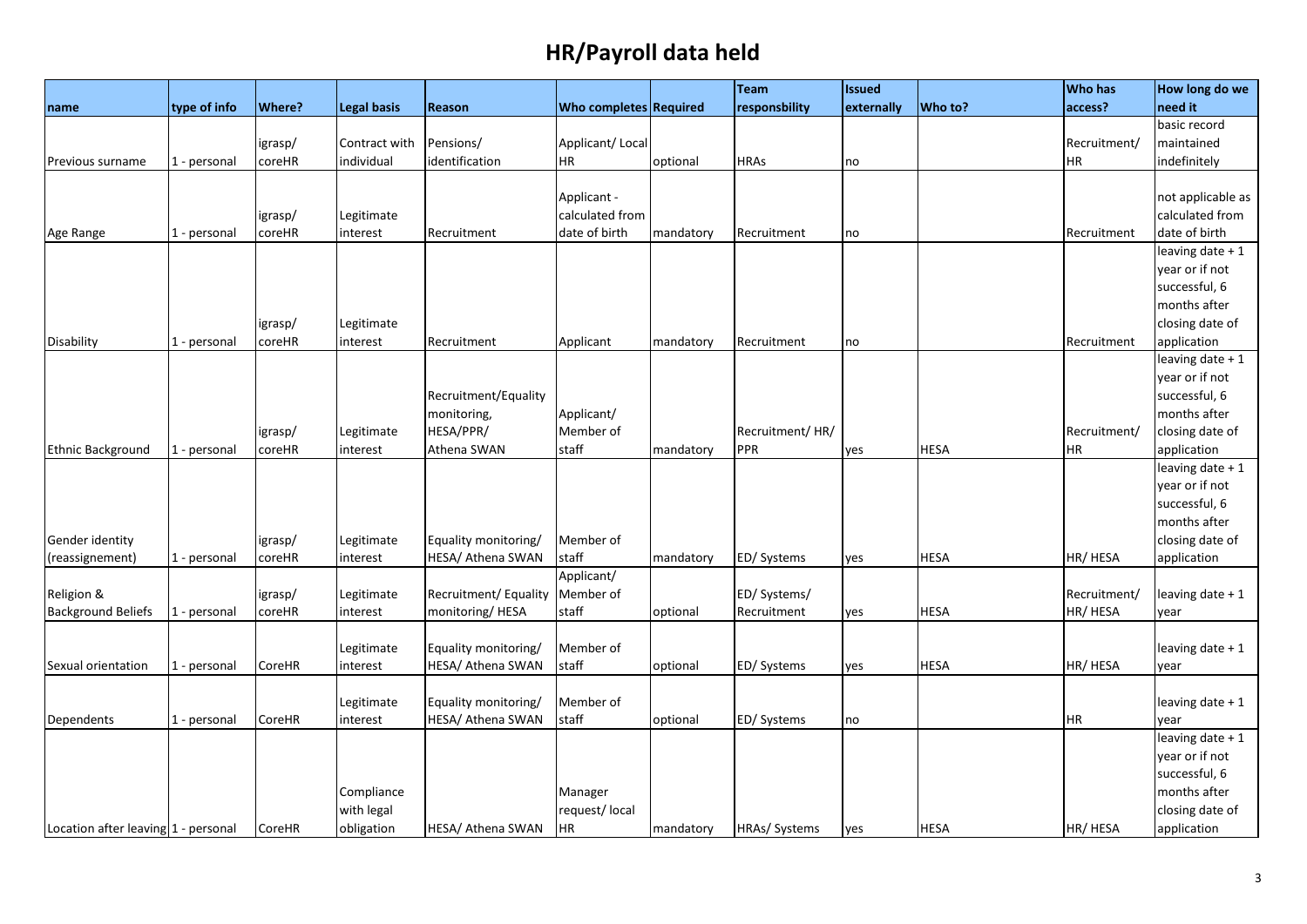|                         |               |             |                    |                      |                               |             | Team          | <b>Issued</b> |                             | <b>Who has</b> | How long do we       |
|-------------------------|---------------|-------------|--------------------|----------------------|-------------------------------|-------------|---------------|---------------|-----------------------------|----------------|----------------------|
| name                    | type of info  | Where?      | <b>Legal basis</b> | Reason               | <b>Who completes Required</b> |             | responsbility | externally    | Who to?                     | access?        | need it              |
|                         |               |             |                    |                      |                               |             |               |               |                             |                |                      |
| Nursery - class &       |               |             |                    |                      |                               |             |               |               |                             |                |                      |
| waiting lists,          |               |             |                    |                      |                               |             |               |               |                             |                |                      |
| application forms,      |               |             |                    |                      |                               |             |               |               |                             |                |                      |
| correspondence,         |               |             |                    |                      |                               |             |               |               |                             |                |                      |
| subsidies documents,    |               |             |                    |                      |                               |             |               |               |                             |                | Lists/apps/corr -    |
| tender info,            |               |             |                    |                      |                               |             |               |               |                             |                | $T + 1$ month;       |
| agenda/minutes of       |               |             |                    |                      |                               |             |               |               |                             |                | subsidies - Cfy;     |
| meetings,               |               |             |                    | Reviewing data to    |                               |             |               |               |                             |                | tender - $Cfy + 6$ ; |
| invoices/consumable     |               |             | Contract with      | enable service       |                               |             |               |               |                             |                | remainder - $C + 2$  |
| bills                   | 1 - personal  | Electronic  | individual         | provision            | <b>EOD</b>                    | reporting   | <b>EOD</b>    | no            |                             | HR/EOD         | years                |
|                         |               | ID System   |                    |                      |                               | transferred |               |               |                             |                |                      |
|                         |               | then        |                    |                      |                               | from ID     |               |               |                             |                |                      |
|                         |               | transferred | Legitimate         | A complete record of |                               | system if   |               |               |                             |                | Leaving date $+1$    |
| <b>Staff images</b>     | 1 - personal  | to CoreHR   | interest           | the member of staff  | ID System                     | available   | Systems       | no            |                             | <b>HR</b>      | year                 |
|                         |               |             |                    |                      |                               |             |               |               |                             |                | leaving date $+6$    |
|                         |               |             |                    |                      |                               |             |               |               |                             |                | years or if not      |
|                         |               |             |                    |                      |                               |             |               |               |                             |                | successful, 6        |
|                         |               |             | Compliance         |                      |                               |             |               |               |                             |                | months after         |
|                         |               |             | with legal         |                      | Applicant (G1-                |             |               |               |                             |                | closing date of      |
| Right to work in EU     | 2 - work info | igrasp      | obligation         | Recruitment          | 5)                            | mandatory   | Recruitment   | no            |                             | Recruitment    | application          |
|                         |               |             |                    |                      |                               |             |               |               |                             |                | leaving date + 6     |
|                         |               |             |                    |                      |                               |             |               |               |                             |                | years or if not      |
|                         |               |             |                    |                      |                               |             |               |               |                             |                | successful, 6        |
|                         |               |             | Compliance         |                      |                               |             |               |               |                             | Recruitment/   | months after         |
|                         |               |             | with legal         |                      |                               |             |               |               |                             | App            | closing date of      |
| Country                 | 2 - work info | igrasp      | obligation         | Recruitment          | Applicant                     | mandatory   | Recruitment   | no            | <b>Appointing Committee</b> | Committee      | application          |
|                         |               |             |                    |                      |                               |             |               |               |                             |                | leaving date $+6$    |
|                         |               |             |                    |                      |                               |             |               |               |                             |                | years or if not      |
|                         |               |             |                    |                      |                               |             |               |               |                             |                | successful, 6        |
|                         |               |             |                    |                      |                               |             |               |               |                             | Recruitment/   | months after         |
| Correspondence          |               |             | Legitimate         |                      |                               |             |               |               | Appointing Committee/       | App            | closing date of      |
| Address                 | 2 - work info | igrasp      | interest           | Recruitment          | Applicant                     | mandatory   | Recruitment   | yes           | <b>HMRC</b>                 | Committee      | application          |
|                         |               |             |                    |                      |                               |             |               |               |                             |                | leaving date + 6     |
|                         |               |             |                    |                      |                               |             |               |               |                             |                | years or if not      |
|                         |               |             |                    |                      |                               |             |               |               |                             |                | successful, 6        |
|                         |               |             |                    |                      |                               |             |               |               |                             | Recruitment/   | months after         |
|                         |               |             | Legitimate         | Recruitment/ Contact |                               |             |               |               |                             | App            | closing date of      |
| <b>Current Employer</b> | 2 - work info | igrasp      | interest           | purposes             | Applicant                     | optional    | Recruitment   | no            | <b>Appointing Committee</b> | Committee      | application          |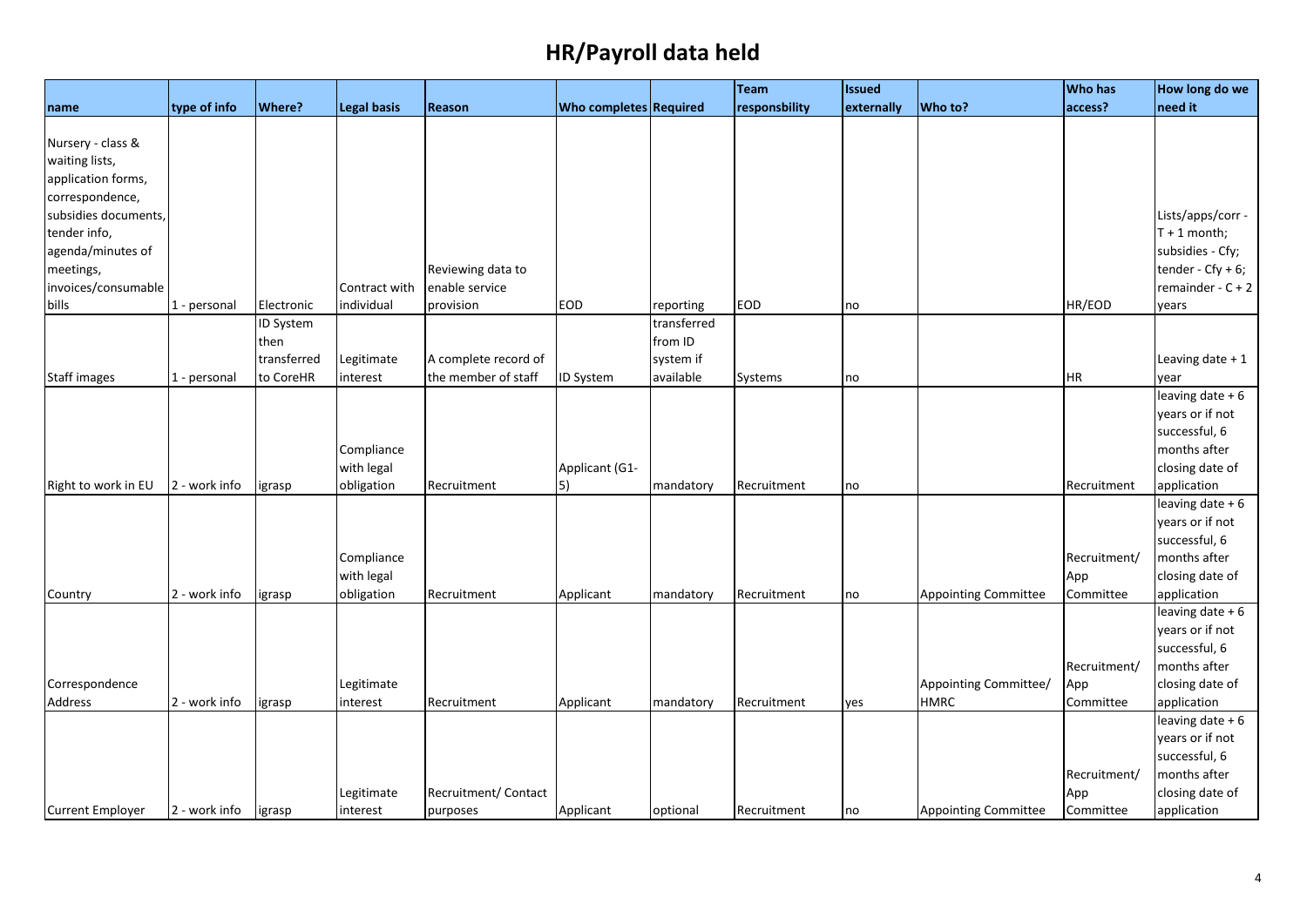|                             |               |               |                        |                      |                               |           | Team          | <b>Issued</b> |                             | <b>Who has</b>   | How long do we                     |
|-----------------------------|---------------|---------------|------------------------|----------------------|-------------------------------|-----------|---------------|---------------|-----------------------------|------------------|------------------------------------|
| name                        | type of info  | <b>Where?</b> | <b>Legal basis</b>     | Reason               | <b>Who completes Required</b> |           | responsbility | externally    | Who to?                     | access?          | need it                            |
|                             |               |               |                        |                      |                               |           |               |               |                             |                  | leaving date $+6$                  |
|                             |               |               |                        |                      |                               |           |               |               |                             |                  | years or if not                    |
|                             |               |               |                        |                      |                               |           |               |               |                             |                  | successful, 6                      |
|                             |               |               |                        |                      |                               |           |               |               |                             | Recruitment/     | months after                       |
| Current Salary (with        |               |               | Legitimate             |                      |                               |           |               |               |                             | App              | closing date of                    |
| current employer)           | 2 - work info | igrasp        | interest               | Recruitment          | Applicant                     | optional  | Recruitment   | no            | <b>Appointing Committee</b> | Committee        | application                        |
|                             |               |               |                        |                      |                               |           |               |               |                             |                  | leaving date + 6                   |
|                             |               |               |                        |                      |                               |           |               |               |                             |                  | years or if not                    |
|                             |               |               |                        |                      |                               |           |               |               |                             |                  | successful, 6                      |
|                             |               |               |                        |                      |                               |           |               |               |                             | Recruitment/     | months after                       |
|                             |               |               | Legitimate             |                      |                               |           |               |               |                             | App              | closing date of                    |
| <b>Education End Date</b>   | 2 - work info | igrasp        | interest               | Recruitment          | Applicant                     | optional  | Recruitment   | no            | <b>Appointing Committee</b> | Committee        | application                        |
|                             |               |               |                        |                      |                               |           |               |               |                             |                  | leaving date $+6$                  |
|                             |               |               |                        |                      |                               |           |               |               |                             |                  | years or if not                    |
|                             |               |               |                        |                      |                               |           |               |               |                             |                  | successful, 6                      |
| <b>Education Name of</b>    |               |               |                        |                      |                               |           |               |               |                             | Recruitment/     | months after                       |
| School/College/Univ         |               |               | Legitimate             |                      |                               |           |               |               |                             | App              | closing date of                    |
| ersity                      | 2 - work info | igrasp        | interest               | Recruitment          | Applicant                     | mandatory | Recruitment   | no            | <b>Appointing Committee</b> | Committee        | application                        |
|                             |               |               |                        |                      |                               |           |               |               |                             |                  |                                    |
|                             |               |               |                        |                      |                               |           |               |               |                             | Recruitment/     | 12 months after<br>closing date of |
| <b>Education Start date</b> | 2 - work info |               | Legitimate<br>interest | Recruitment          | Applicant                     | mandatory | Recruitment   | no            | <b>Appointing Committee</b> | App<br>Committee | application                        |
|                             |               | igrasp        |                        |                      |                               |           |               |               |                             |                  |                                    |
|                             |               |               |                        |                      |                               |           |               |               |                             | Recruitment/     | 12 months after                    |
| Guaranteed                  |               |               | Legitimate             |                      |                               |           |               |               |                             | App              | closing date of                    |
| interview scheme?           | 2 - work info | igrasp        | interest               | Recruitment          | Applicant                     | mandatory | Recruitment   | yes           | <b>Appointing Committee</b> | Committee        | application                        |
|                             |               |               |                        |                      |                               |           |               |               |                             |                  |                                    |
| Professional                |               |               | Legitimate             | Profesional          | Member of                     |           |               |               |                             |                  | leaving date + 1                   |
| body/Languages              | 2 - work info | <b>CoreHR</b> | interest               | body/Language record | staff                         | optional  | HRAs/ Systems | no            |                             |                  | year                               |
|                             |               |               |                        |                      |                               |           |               |               |                             |                  | leaving date $+6$                  |
|                             |               |               |                        |                      |                               |           |               |               |                             |                  | years or if not                    |
| Referee                     |               |               |                        |                      |                               |           |               |               |                             |                  | successful, 6                      |
| Organisation, name,         |               |               |                        |                      |                               |           |               |               |                             | Recruitment/     | months after                       |
| job title, work phone,      |               |               | Legitimate             |                      |                               |           |               |               |                             | App              | closing date of                    |
| email, address              | 2 - work info | igrasp        | interest               | Recruitment          | Applicant (G6+)   mandatory   |           | Recruitment   | no            | <b>Appointing Committee</b> | Committee        | application                        |
|                             |               |               |                        |                      |                               |           |               |               |                             |                  | leaving date + 6                   |
| <b>Work Experience</b>      |               |               |                        |                      |                               |           |               |               |                             |                  | years or if not                    |
| Company,                    |               |               |                        |                      |                               |           |               |               |                             |                  | successful, 6                      |
| description, start          |               |               |                        |                      |                               |           |               |               |                             | Recruitment/     | months after                       |
| date, end date, job         |               |               | Legitimate             |                      | Applicant (G1-                |           |               |               |                             | App              | closing date of                    |
| title                       | 2 - work info | igrasp        | interest               | Recruitment          | $\vert 5 \rangle$             | mandatory | Recruitment   | no            | <b>Appointing Committee</b> | Committee        | application                        |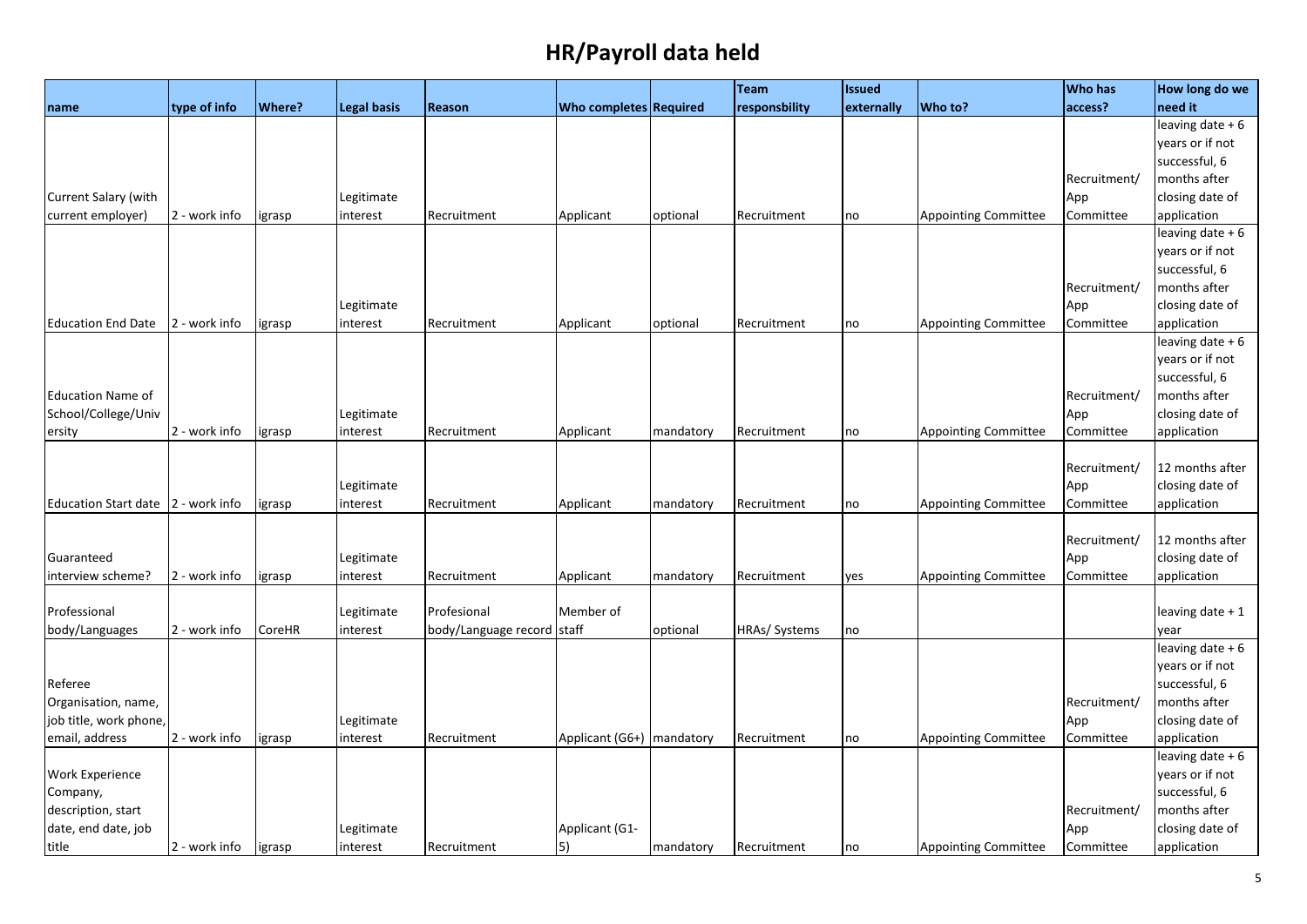|                                       |               |               |                             |                        |                               |           | Team                            | <b>Issued</b> |                                            | <b>Who has</b>              | How long do we     |
|---------------------------------------|---------------|---------------|-----------------------------|------------------------|-------------------------------|-----------|---------------------------------|---------------|--------------------------------------------|-----------------------------|--------------------|
| name                                  | type of info  | <b>Where?</b> | <b>Legal basis</b>          | <b>Reason</b>          | <b>Who completes Required</b> |           | responsbility                   | externally    | Who to?                                    | access?                     | need it            |
|                                       |               |               |                             |                        |                               |           |                                 |               |                                            |                             |                    |
|                                       |               | igrasp/       | Contract with               |                        |                               |           |                                 |               |                                            | Recruitment/                | leaving date + 6   |
| <b>Criminal Convictions</b>           | 2 - work info | coreHR        | individual                  | Recruitment            | Applicant                     | mandatory | Recruitment                     | no            |                                            | HR                          | years              |
|                                       |               |               |                             |                        |                               |           |                                 |               |                                            |                             |                    |
|                                       |               |               |                             |                        |                               |           |                                 |               |                                            | Recruitment/                |                    |
|                                       |               |               |                             |                        |                               |           |                                 |               |                                            | App                         |                    |
|                                       |               |               |                             |                        |                               |           |                                 |               |                                            | Committee/                  |                    |
|                                       |               |               |                             |                        |                               |           |                                 |               |                                            | PPR/ Xpert HR/              |                    |
|                                       |               |               |                             |                        |                               |           |                                 |               |                                            | Hay Group &                 |                    |
|                                       |               |               |                             |                        |                               |           |                                 |               |                                            | anonomyised                 |                    |
|                                       |               |               |                             |                        |                               |           |                                 |               | Appointing Committee/                      | version to                  |                    |
|                                       |               |               |                             |                        |                               |           |                                 |               | <b>UCEA Senior Salary</b>                  | other                       |                    |
|                                       |               |               |                             |                        |                               |           |                                 |               | Survey/ Hay Group:<br>Russell Group Senior | submitting<br>institutions/ | basic record       |
|                                       |               |               |                             |                        |                               |           | Recruitment/<br>Systems/HR/Pay/ |               | Salary Survey, Pension                     |                             | maintained         |
|                                       | 2 - work info | igrasp/       | Contract with<br>individual | Recruitment/HR/Athe    |                               |           |                                 |               | providers                                  | Payroll/                    | indefinitely       |
| Current job title                     |               | coreHR        |                             | na Swan                | Applicant                     | optional  | Pensions                        | yes           |                                            | Pensions                    |                    |
|                                       |               |               |                             | Comunication/          |                               |           |                                 |               |                                            |                             | email address      |
|                                       |               |               |                             | identification/ Next   | Recruitment/                  |           |                                 |               |                                            |                             | live for 30 days   |
|                                       |               |               |                             | Jump Benefits          | HR/PPR/                       |           |                                 |               |                                            |                             | after leaving date |
|                                       |               | igrasp/       | Contract with               | Platform - eligibility | Pensions/                     |           |                                 |               | Sodexo/Next Jump/                          | Sodexo/Next                 | but can be         |
| Email address                         | 2 - work info | coreHR        | individual                  | upload                 | Payroll                       | mandatory | <b>IT Services</b>              | yes           | <b>Pension Providers</b>                   | Jump                        | resurrected by IT  |
|                                       |               |               |                             |                        |                               |           |                                 |               |                                            |                             |                    |
|                                       |               |               |                             |                        |                               |           |                                 |               |                                            |                             | 12 months after    |
| Internal user - email                 |               |               | Contract with               |                        | Igrasp/auto                   |           |                                 |               |                                            |                             | closing date of    |
| address                               | 2 - work info | igrasp        | individual                  | igrasp staff access    | generated                     | mandatory | Recruitment / IT                | no            |                                            | Recruitment                 | application        |
|                                       |               |               |                             |                        |                               |           |                                 |               |                                            |                             |                    |
|                                       |               |               |                             |                        |                               |           | Recruitment/                    |               |                                            |                             |                    |
|                                       |               |               |                             |                        |                               |           | Systems/ Payroll/               |               |                                            |                             | basic record       |
|                                       |               | igrasp/       | Contract with               | Contractual/HESA/      |                               |           | Pensions/ salary                |               | HESA/ xpertHR/ Pension                     |                             | maintained         |
| <b>FTE</b>                            | 2 - work info | coreHR        | individual                  | Athena SWAN            | Systems                       | mandatory | Surveys                         | yes           | Providers                                  | HR/ HESA                    | indefinitely       |
|                                       |               |               |                             |                        |                               |           |                                 |               |                                            |                             | leaving date $+6$  |
|                                       |               |               |                             |                        |                               |           |                                 |               |                                            |                             | years or if not    |
|                                       |               |               |                             |                        | Applicant/                    |           |                                 |               |                                            |                             | successful, 6      |
|                                       |               |               |                             |                        | Recruitment/                  |           |                                 |               |                                            | Recruitment/                | months after       |
| <b>Qualifications Date,</b>           |               | igrasp/       | Legitimate                  |                        | local                         |           |                                 |               |                                            | App                         | closing date of    |
| Result, Subject, type   2 - work info |               | coreHR        | interest                    | Recruitment/HR         | administrators                | mandatory | Recruitment/HR                  | no            | <b>Appointing Committee</b>                | Committee                   | application        |
|                                       |               |               |                             |                        | Applicant/                    |           |                                 |               |                                            | Recruitment/                |                    |
|                                       | 2 - work info | igrasp/       | Legitimate                  | Recruitment/ Contact   | Member of<br>staff            |           |                                 |               |                                            | App<br>Committee            | leaving date + 6   |
| <b>Work Phone</b>                     |               | coreHR        | interest                    | purposes               |                               | optional  | Recruitment                     | no            | <b>Appointing Committee</b>                |                             | years              |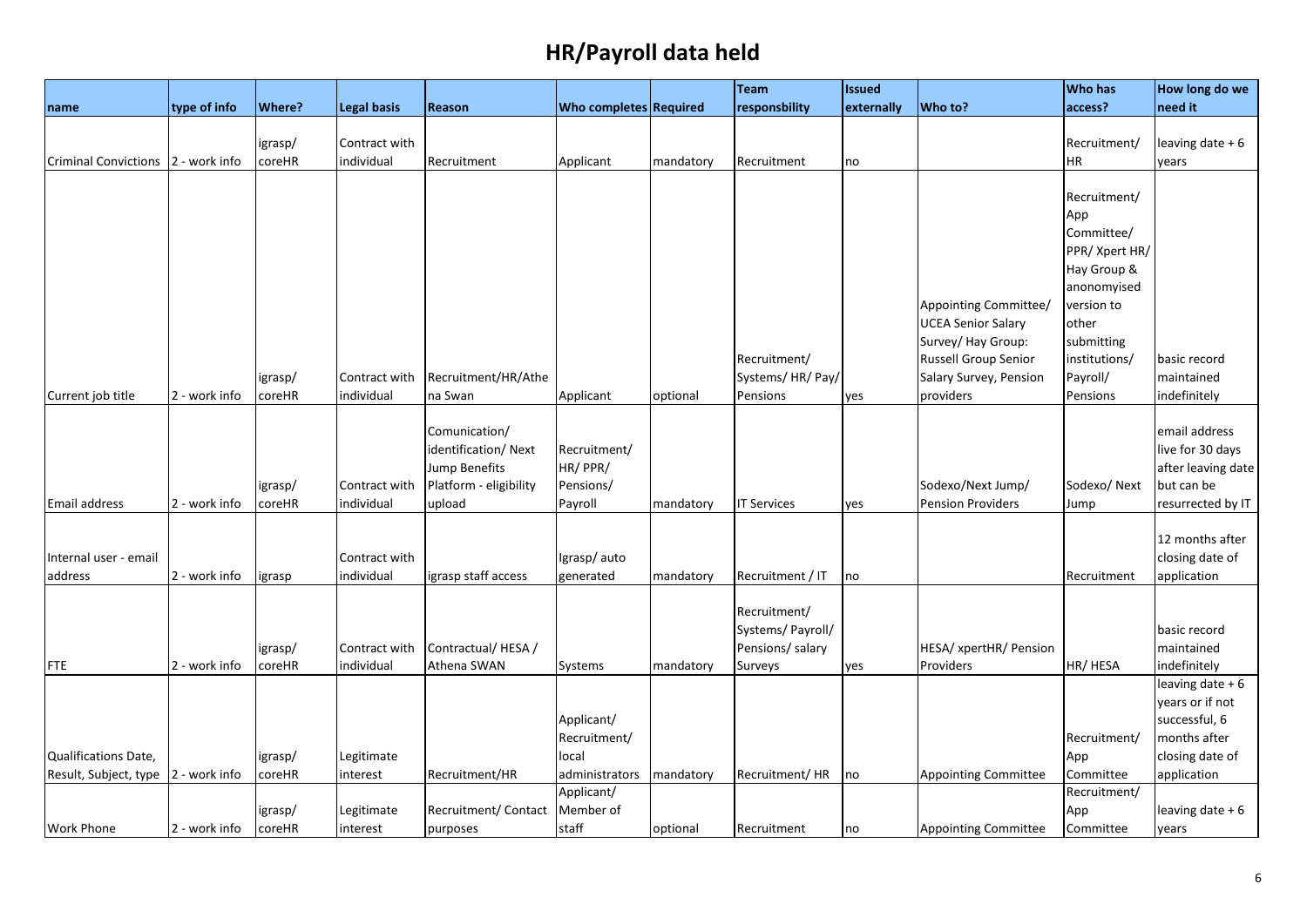| <b>Where?</b><br>need it<br>Who completes Required<br>responsbility<br>Who to?<br>access?<br>type of info<br>Legal basis<br>Reason<br>externally<br>name<br>only kept if<br>Interviews Scheduled<br>applicant is<br>(historical and<br>active within 6<br>Legitimate<br>months<br>future)<br>2 - work info<br>interest<br>Recruitment<br>Recruitment<br>mandatory<br>Recruitment<br><b>Appointing Committee</b><br>Recruitment<br>igrasp<br>no<br>years or if not<br>successful, 6<br>months after<br>Recruitment/<br>Job referral by<br>Contract with<br>App<br>current employee?<br>2 - work info<br>individual<br>application<br>Recruitment<br>Applicant<br>Recruitment<br><b>Appointing Committee</b><br>Committee<br>igrasp<br>optional<br>no<br>only kept if<br>Previous<br>submitted/part<br>applicant is<br>complete<br>active within 6<br>Legitimate |  |  |  | Team | <b>Issued</b> | <b>Who has</b> | How long do we    |
|----------------------------------------------------------------------------------------------------------------------------------------------------------------------------------------------------------------------------------------------------------------------------------------------------------------------------------------------------------------------------------------------------------------------------------------------------------------------------------------------------------------------------------------------------------------------------------------------------------------------------------------------------------------------------------------------------------------------------------------------------------------------------------------------------------------------------------------------------------------|--|--|--|------|---------------|----------------|-------------------|
|                                                                                                                                                                                                                                                                                                                                                                                                                                                                                                                                                                                                                                                                                                                                                                                                                                                                |  |  |  |      |               |                |                   |
|                                                                                                                                                                                                                                                                                                                                                                                                                                                                                                                                                                                                                                                                                                                                                                                                                                                                |  |  |  |      |               |                |                   |
|                                                                                                                                                                                                                                                                                                                                                                                                                                                                                                                                                                                                                                                                                                                                                                                                                                                                |  |  |  |      |               |                |                   |
|                                                                                                                                                                                                                                                                                                                                                                                                                                                                                                                                                                                                                                                                                                                                                                                                                                                                |  |  |  |      |               |                |                   |
|                                                                                                                                                                                                                                                                                                                                                                                                                                                                                                                                                                                                                                                                                                                                                                                                                                                                |  |  |  |      |               |                |                   |
|                                                                                                                                                                                                                                                                                                                                                                                                                                                                                                                                                                                                                                                                                                                                                                                                                                                                |  |  |  |      |               |                | leaving date $+6$ |
|                                                                                                                                                                                                                                                                                                                                                                                                                                                                                                                                                                                                                                                                                                                                                                                                                                                                |  |  |  |      |               |                |                   |
|                                                                                                                                                                                                                                                                                                                                                                                                                                                                                                                                                                                                                                                                                                                                                                                                                                                                |  |  |  |      |               |                |                   |
|                                                                                                                                                                                                                                                                                                                                                                                                                                                                                                                                                                                                                                                                                                                                                                                                                                                                |  |  |  |      |               |                |                   |
|                                                                                                                                                                                                                                                                                                                                                                                                                                                                                                                                                                                                                                                                                                                                                                                                                                                                |  |  |  |      |               |                | closing date of   |
|                                                                                                                                                                                                                                                                                                                                                                                                                                                                                                                                                                                                                                                                                                                                                                                                                                                                |  |  |  |      |               |                |                   |
|                                                                                                                                                                                                                                                                                                                                                                                                                                                                                                                                                                                                                                                                                                                                                                                                                                                                |  |  |  |      |               |                |                   |
|                                                                                                                                                                                                                                                                                                                                                                                                                                                                                                                                                                                                                                                                                                                                                                                                                                                                |  |  |  |      |               |                |                   |
|                                                                                                                                                                                                                                                                                                                                                                                                                                                                                                                                                                                                                                                                                                                                                                                                                                                                |  |  |  |      |               |                |                   |
| applications<br>2 - work info<br>months<br>interest<br>Recruitment<br>Applicant<br>mandatory<br>Recruitment<br>grasp<br>no<br>Recruitment                                                                                                                                                                                                                                                                                                                                                                                                                                                                                                                                                                                                                                                                                                                      |  |  |  |      |               |                |                   |
|                                                                                                                                                                                                                                                                                                                                                                                                                                                                                                                                                                                                                                                                                                                                                                                                                                                                |  |  |  |      |               |                |                   |
|                                                                                                                                                                                                                                                                                                                                                                                                                                                                                                                                                                                                                                                                                                                                                                                                                                                                |  |  |  |      |               |                |                   |
| <b>HR</b><br><b>Working Permissions</b>                                                                                                                                                                                                                                                                                                                                                                                                                                                                                                                                                                                                                                                                                                                                                                                                                        |  |  |  |      |               |                |                   |
| Information can be used<br>copies of passport,                                                                                                                                                                                                                                                                                                                                                                                                                                                                                                                                                                                                                                                                                                                                                                                                                 |  |  |  |      |               |                |                   |
| and visas which<br>when contacting<br>Scanned to                                                                                                                                                                                                                                                                                                                                                                                                                                                                                                                                                                                                                                                                                                                                                                                                               |  |  |  |      |               |                |                   |
| <b>Employer Checking</b><br>include - passport<br>Core, and                                                                                                                                                                                                                                                                                                                                                                                                                                                                                                                                                                                                                                                                                                                                                                                                    |  |  |  |      |               |                |                   |
| details<br>Compliance<br>Service, however require<br>number, name, dob,                                                                                                                                                                                                                                                                                                                                                                                                                                                                                                                                                                                                                                                                                                                                                                                        |  |  |  |      |               |                |                   |
| with legal<br>verbal consent from<br>immigration status,<br>entered on<br>HR/<br>HR/ local<br>Eligibility to Work in                                                                                                                                                                                                                                                                                                                                                                                                                                                                                                                                                                                                                                                                                                                                           |  |  |  |      |               |                | leaving date + 6  |
| nationality<br>2 - work info<br>obligation<br>UK<br>Recruitment<br>Recruitment/HR<br>employee to do so.<br>Admin<br>Core<br>mandatory<br>yes<br>years                                                                                                                                                                                                                                                                                                                                                                                                                                                                                                                                                                                                                                                                                                          |  |  |  |      |               |                |                   |
|                                                                                                                                                                                                                                                                                                                                                                                                                                                                                                                                                                                                                                                                                                                                                                                                                                                                |  |  |  |      |               |                |                   |
|                                                                                                                                                                                                                                                                                                                                                                                                                                                                                                                                                                                                                                                                                                                                                                                                                                                                |  |  |  |      |               |                |                   |
| Recruitment/                                                                                                                                                                                                                                                                                                                                                                                                                                                                                                                                                                                                                                                                                                                                                                                                                                                   |  |  |  |      |               |                |                   |
| HESA, Xpert HR: UCEA<br>HR/ PPR/ Xpert                                                                                                                                                                                                                                                                                                                                                                                                                                                                                                                                                                                                                                                                                                                                                                                                                         |  |  |  |      |               |                |                   |
| Senior Salary Survey/<br>HR/ Hay Group                                                                                                                                                                                                                                                                                                                                                                                                                                                                                                                                                                                                                                                                                                                                                                                                                         |  |  |  |      |               |                |                   |
| Hay Group: Russell<br>$\boldsymbol{8}$                                                                                                                                                                                                                                                                                                                                                                                                                                                                                                                                                                                                                                                                                                                                                                                                                         |  |  |  |      |               |                |                   |
| <b>Group Senior Salary</b><br>anonomyised                                                                                                                                                                                                                                                                                                                                                                                                                                                                                                                                                                                                                                                                                                                                                                                                                      |  |  |  |      |               |                |                   |
| Survey/Sodexo/ Pension<br>version to                                                                                                                                                                                                                                                                                                                                                                                                                                                                                                                                                                                                                                                                                                                                                                                                                           |  |  |  |      |               |                |                   |
| providers/ Arrestment of other<br>basic record                                                                                                                                                                                                                                                                                                                                                                                                                                                                                                                                                                                                                                                                                                                                                                                                                 |  |  |  |      |               |                |                   |
| To identify member of auto generated<br>earnings factors/ union<br>maintained<br>Contract with<br>submitting                                                                                                                                                                                                                                                                                                                                                                                                                                                                                                                                                                                                                                                                                                                                                   |  |  |  |      |               |                |                   |
| indefinitely<br>Staff num<br>2 - work info<br>individual<br>staff and track record<br>in HR system<br>subscriptions<br>CoreHR<br>mandatory<br>Systems<br>institutions<br>yes                                                                                                                                                                                                                                                                                                                                                                                                                                                                                                                                                                                                                                                                                   |  |  |  |      |               |                |                   |
| selected by role<br>basic record                                                                                                                                                                                                                                                                                                                                                                                                                                                                                                                                                                                                                                                                                                                                                                                                                               |  |  |  |      |               |                |                   |
| maintained<br>Contract with<br>being<br>HR/Local                                                                                                                                                                                                                                                                                                                                                                                                                                                                                                                                                                                                                                                                                                                                                                                                               |  |  |  |      |               |                |                   |
| individual<br><b>HESA</b><br>indefinitely<br>2 - work info<br>CoreHR<br>Identification of role<br>appointed<br>mandatory<br>Systems<br>Admin<br>Appointment ID<br>yes                                                                                                                                                                                                                                                                                                                                                                                                                                                                                                                                                                                                                                                                                          |  |  |  |      |               |                |                   |
| selected by role<br>basic record                                                                                                                                                                                                                                                                                                                                                                                                                                                                                                                                                                                                                                                                                                                                                                                                                               |  |  |  |      |               |                |                   |
| HR/Local<br>maintained<br>Contract with<br>being                                                                                                                                                                                                                                                                                                                                                                                                                                                                                                                                                                                                                                                                                                                                                                                                               |  |  |  |      |               |                |                   |
| individual<br>indefinitely<br>2 - work info<br>CoreHR<br>Identification of role<br>appointed<br>mandatory<br>Admin<br>Appointment name<br>Systems<br>no                                                                                                                                                                                                                                                                                                                                                                                                                                                                                                                                                                                                                                                                                                        |  |  |  |      |               |                |                   |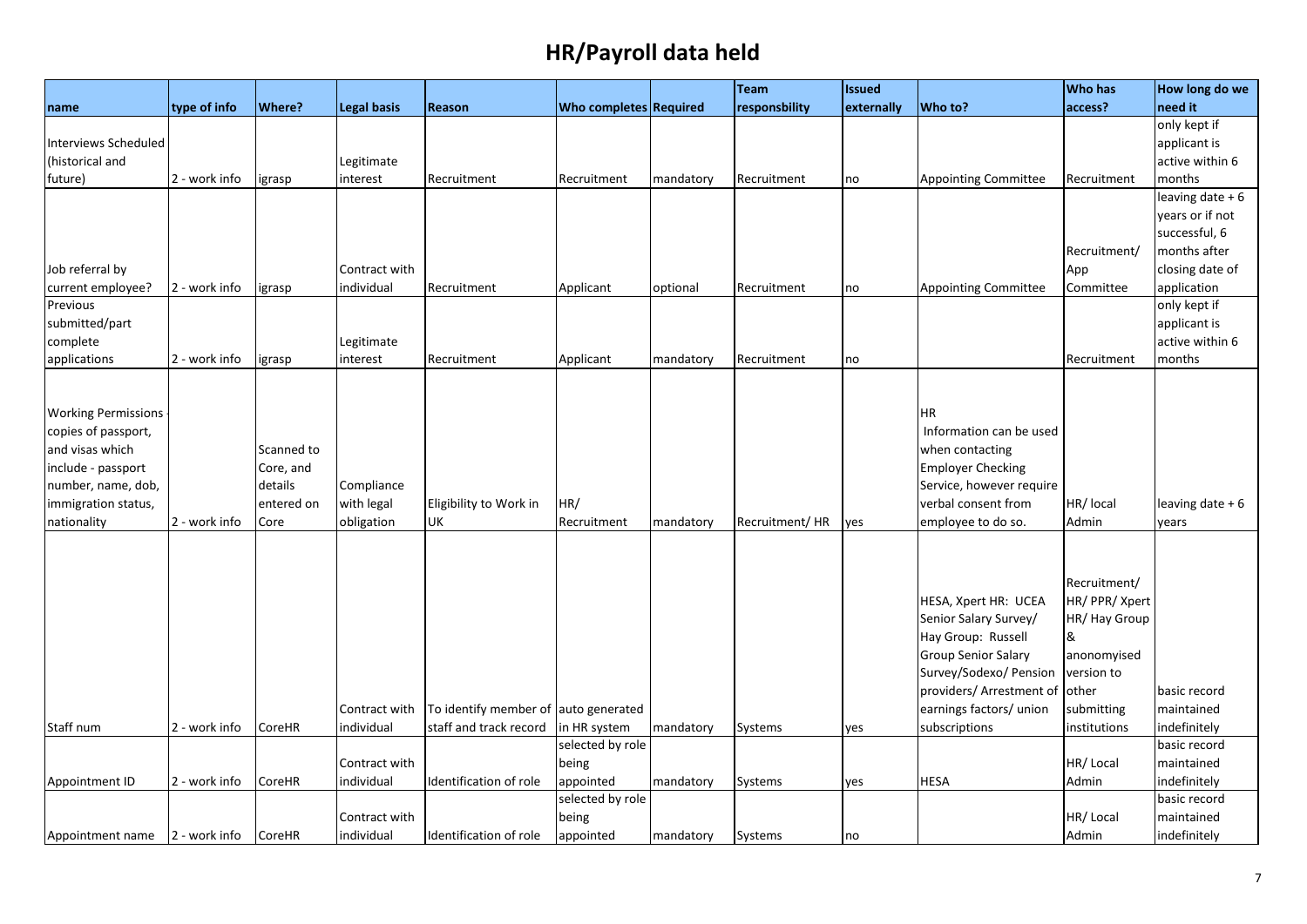|                                     |               |               |                    |                             |                               |           | Team                  | <b>Issued</b> |                                 | <b>Who has</b>  | How long do we    |
|-------------------------------------|---------------|---------------|--------------------|-----------------------------|-------------------------------|-----------|-----------------------|---------------|---------------------------------|-----------------|-------------------|
| name                                | type of info  | <b>Where?</b> | <b>Legal basis</b> | Reason                      | <b>Who completes Required</b> |           | responsbility         | externally    | Who to?                         | access?         | need it           |
|                                     |               |               |                    |                             |                               |           |                       |               |                                 |                 | basic record      |
| Appointment start                   |               |               | Contract with      | <b>HESA, salary surveys</b> | Systems, PPR,                 |           |                       |               |                                 |                 | maintained        |
| date                                | 2 - work info | CoreHR        | individual         | and Athena Swan             | <b>ED</b>                     | mandatory | <b>Systems</b>        | yes           | <b>HESA/XpertHR</b>             | HR/ Payroll     | indefinitely      |
|                                     |               |               |                    |                             |                               |           |                       |               |                                 |                 | basic record      |
| Appointment end                     |               |               | Contract with      | HESA, salary surveys        | Systems, PPR,                 |           |                       |               |                                 |                 | maintained        |
| date                                | 2 - work info | CoreHR        | individual         | and Athena Swan             | <b>ED</b>                     | mandatory | Systems               | yes           | HESA/XpertHR                    | HR/ Payroll     | indefinitely      |
|                                     |               |               |                    |                             |                               |           |                       |               |                                 |                 |                   |
|                                     |               |               |                    | Contractual/ Gender         |                               |           |                       |               |                                 | Director of HR/ |                   |
|                                     |               |               |                    | pay/ Professoriate          | Recruitment/                  |           |                       |               |                                 | Head of         | basic record      |
| <b>Actual Grade</b>                 |               |               | Contract with      | tracker/reporting/          | Local Admin/                  |           |                       |               |                                 | College/Local   | maintained        |
| Description                         | 2 - work info | CoreHR        | individual         | Athena SWAN                 | Systems/PPR                   | mandatory | <b>HR</b>             | no            |                                 | <b>HR</b>       | indefinitely      |
|                                     |               |               |                    |                             |                               |           |                       |               |                                 |                 |                   |
|                                     |               |               |                    |                             |                               |           |                       |               | Director of HR/ Head of         |                 | basic record      |
|                                     |               |               | Contract with      | Professoriate tracker/      | Recruitment/                  |           |                       |               | College/ Local HR/              |                 | maintained        |
| College/US                          | 2 - work info | CoreHR        | individual         | Athena SWAN                 | HR/ED/PPR                     | mandatory | <b>HR</b>             | yes           | displays on contacts $A - Z$ HR |                 | indefinitely      |
|                                     |               |               |                    |                             |                               |           |                       |               |                                 |                 |                   |
|                                     |               |               |                    |                             |                               |           |                       |               | Director of HR/ Head of         |                 | basic record      |
| School/Institute/Serv               |               |               | Contract with      | Professoriate tracker/      |                               |           |                       |               | College/ Local HR/              |                 | maintained        |
| ice                                 | 2 - work info | Core HR       | individual         | Athena SWAN                 | PPR                           | mandatory | <b>PPR</b>            | yes           | displays on contacts $A - Z$ HR |                 | indefinitely      |
| Additional                          |               |               |                    |                             |                               |           |                       |               |                                 |                 |                   |
| Allowances: Market                  |               |               |                    |                             |                               |           |                       |               |                                 |                 |                   |
| /Retention                          |               |               |                    |                             |                               |           |                       |               |                                 |                 |                   |
| /Recruitment                        |               |               |                    |                             |                               |           |                       |               |                                 |                 |                   |
| Supplement, Bonus,                  |               |               |                    | To pay                      |                               |           |                       |               |                                 |                 |                   |
| Pay in Lieu of                      |               |               | Contract with      | staff/Benchmark             | Recruitment/                  |           |                       |               |                                 |                 | leaving date $+6$ |
| Pension                             | 2 - work info | Core HR       | individual         | salary information          | PPR                           | mandatory | Recruitment/PPR   yes |               | <b>Xpert HR</b>                 | <b>HR</b>       | years             |
|                                     |               |               |                    |                             |                               |           |                       |               |                                 | Director of HR/ |                   |
|                                     |               |               |                    |                             |                               |           |                       |               |                                 | Head of         |                   |
| Assimilated, notified               |               |               | Contract with      |                             |                               |           |                       |               |                                 | College/Local   | leaving date $+6$ |
| and profile Prof Zone 2 - work info |               | Core HR       | individual         | Professoriate tracker       | PPR                           | reporting | <b>PPR</b>            | no            |                                 | <b>HR</b>       | years             |
|                                     |               |               |                    |                             |                               |           |                       |               |                                 | Director of HR/ |                   |
|                                     |               |               |                    |                             |                               |           |                       |               |                                 | Head of         |                   |
| Merit Awards (e.g.                  |               |               | Contract with      |                             |                               |           |                       |               |                                 | College/Local   | leaving date + 6  |
| Wolfson)                            | 2 - work info | Core HR       | individual         | Professoriate tracker       | PPR                           | audit     | PPR                   | no            |                                 | <b>HR</b>       | years             |
|                                     |               |               |                    | To calculate length of      |                               |           |                       |               |                                 |                 | basic record      |
|                                     |               |               | Contract with      | service and return to       | Added by HR                   |           |                       |               |                                 |                 | maintained        |
| Contract end date                   | 2 - work info | <b>CoreHR</b> | individual         | <b>HESA</b>                 | staff                         | mandatory | <b>Systems</b>        | yes           | <b>HESA</b>                     | HR/HESA         | indefinitely      |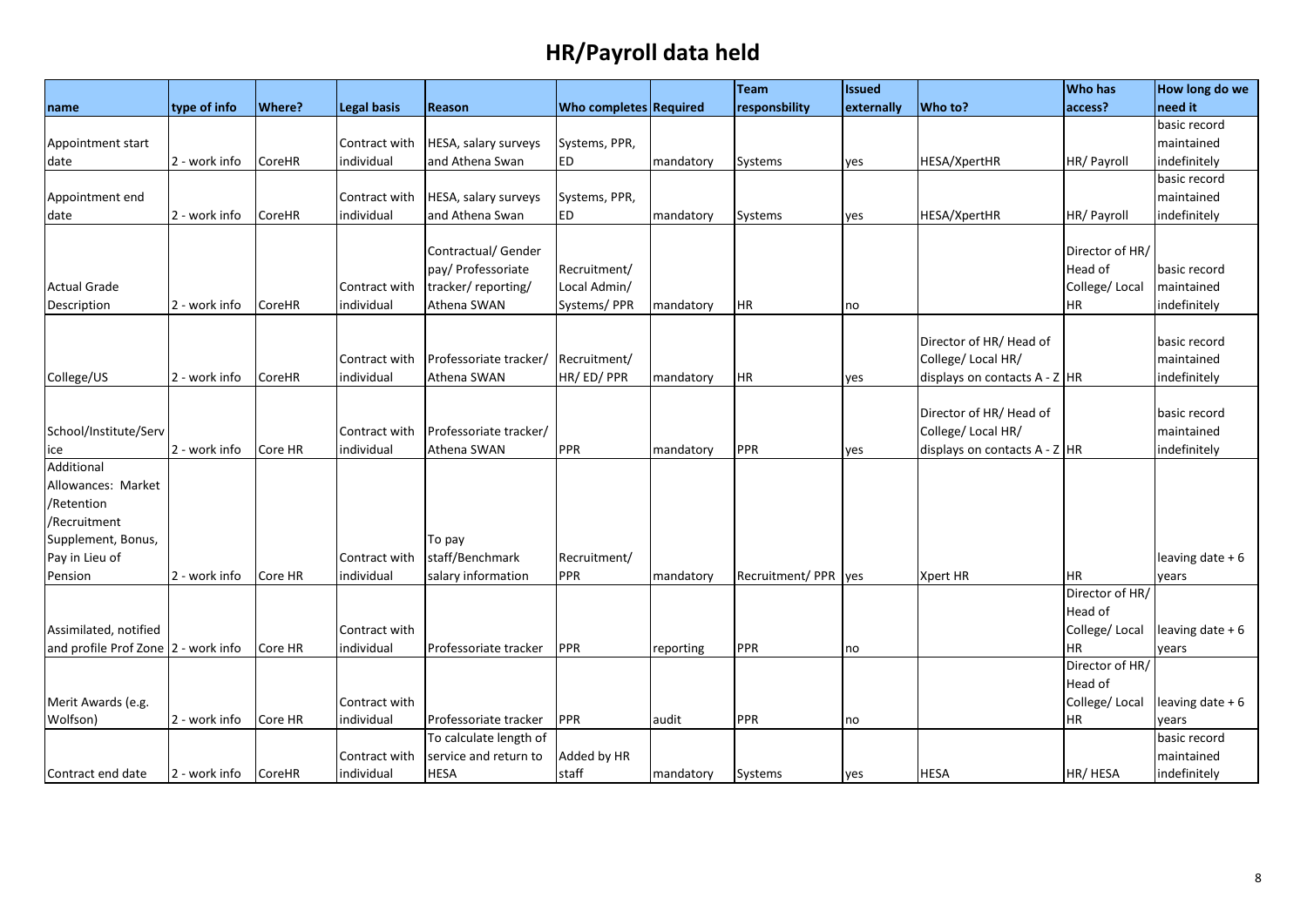|                       |               |               |                             |                                     |                               |           | <b>Team</b>        | <b>Issued</b> |                   | <b>Who has</b>     | How long do we               |
|-----------------------|---------------|---------------|-----------------------------|-------------------------------------|-------------------------------|-----------|--------------------|---------------|-------------------|--------------------|------------------------------|
| name                  | type of info  | <b>Where?</b> | <b>Legal basis</b>          | Reason                              | <b>Who completes Required</b> |           | responsbility      | externally    | Who to?           | access?            | need it                      |
|                       |               |               |                             |                                     |                               |           |                    |               |                   |                    |                              |
|                       |               |               |                             |                                     |                               |           |                    |               |                   |                    |                              |
|                       |               |               |                             | Contractual / HESA/                 |                               |           |                    |               |                   |                    |                              |
|                       |               |               |                             | pay negotiations/                   |                               |           |                    |               |                   |                    |                              |
|                       |               |               |                             | reporting/ Pay and                  |                               |           |                    |               |                   |                    |                              |
|                       |               |               |                             | Pensions. To enable                 | Recruitment/                  |           | Recruitment/       |               |                   |                    |                              |
|                       |               |               |                             | life assurance provider             | Local Admin/                  |           | Local Admin/       |               |                   | Recruitment/       | basic record                 |
|                       |               |               | Contract with               | to calculate premium                | PPR/ Payroll/                 |           | Systems/PPR/Pay/   |               |                   | HR/ Payroll/       | maintained                   |
| current salary (GU)   | 2 - work info | CoreHR        | individual                  | and pension                         | Pensions                      | mandatory | Pensions           | yes           | Pension providers | Pensions           | indefinitely                 |
|                       |               |               |                             |                                     | Staff request/                |           |                    |               |                   |                    |                              |
|                       |               |               | Contract with               | Contractual/HESA/                   | Recruitment/                  |           | Recruitment/       |               |                   | HR/MRC/            | leaving date + 6             |
| <b>NHS</b> contract   | 2 - work info | CoreHR        | individual                  | Athena SWAN                         | Systems/HR                    | mandatory | Systems            | yes           | HESA/MRC          | <b>HESA</b>        | years                        |
|                       |               |               |                             |                                     |                               |           |                    |               |                   |                    | basic record                 |
|                       |               |               | Contract with               |                                     |                               |           |                    |               |                   | HR/Line            | maintained                   |
| Work address          | 2 - work info | CoreHR        | individual                  | <b>Health and Safety</b>            | Recruitment                   | mandatory | Recruitment        | no            |                   | Manager            | indefinitely                 |
|                       |               |               |                             |                                     |                               |           |                    |               |                   |                    |                              |
|                       |               |               |                             | To calculate length of              |                               |           |                    |               |                   |                    | basic record                 |
| Start date (continous |               |               | Contract with               | service and return to               | Auto calcualed                |           |                    |               |                   | HR/ HESA/          | maintained                   |
| service)              | 2 - work info | CoreHR        | individual                  | HESA, Athena Swan                   | by system                     | mandatory | Systems/PPR/ED yes |               | <b>HESA</b>       | XpertHR            | indefinitely                 |
|                       |               |               |                             |                                     | Staff request/                |           |                    |               |                   |                    |                              |
|                       |               |               | Contract with               | Contractual/HESA /                  | Recruitment/                  |           | Recruitment/       |               |                   | HR/MRC/            | leaving date + 6             |
| NHS contract grade    | 2 - work info | CoreHR        | individual                  | Athena SWAN                         | Systems/HR                    | mandatory | Systems            | yes           | HESA/MRC          | <b>HESA</b>        | years                        |
|                       |               |               |                             |                                     |                               |           |                    |               |                   |                    |                              |
|                       |               |               |                             |                                     |                               |           |                    |               |                   |                    |                              |
|                       |               |               |                             |                                     |                               |           |                    |               |                   | Recruitment/       | GUID live for 60             |
|                       |               |               |                             |                                     |                               |           |                    |               |                   | HR/ Payroll/       | days after leaving           |
|                       |               |               | Contract with               |                                     | Automatically                 |           |                    |               |                   | Pensions/Line      | date but can be              |
| <b>GUID</b>           | 2 - work info | CoreHR        | individual                  | identificaion/access                | generated                     | mandatory | <b>IT Services</b> | yes           | Sodexo            | Manager            | resurrected by IT            |
|                       |               |               |                             |                                     |                               |           |                    |               |                   |                    |                              |
| Annual allowance      |               |               | Contract with               | To ensure HMRC limits Pension       |                               |           |                    |               |                   | Payroll/           | leaving date + 6             |
| information           | 4 - pensions  | <b>EDRMS</b>  | individual                  | not exceeded                        | providers                     | mandatory | Pensions           | no            |                   | Pensions           | years                        |
|                       |               |               |                             |                                     |                               |           |                    |               |                   | Director of HR/    | current staff -              |
|                       |               |               |                             |                                     |                               |           |                    |               |                   | Head of            | current year + 5             |
| <b>PDR Assessment</b> |               |               | Legitimate                  |                                     |                               |           |                    |               |                   | College/Local      | years, leaving               |
| (From 2010)           | 2 - work info | Core HR       | interest                    | Professoriate tracker               | PPR                           | reporting | PPR                | no            |                   | ΗR                 | $date + 1$                   |
|                       |               |               |                             | PDR rating upload                   |                               |           |                    |               |                   |                    |                              |
| PDR payment (if       |               |               | Contract with               | from Core HR to Core                |                               |           |                    |               |                   |                    | leaving date + 6             |
| applicable)           | 2 - work info | Core HR       | individual                  | back office                         | PPR                           | mandatory | PPR                | no            |                   | <b>IT Services</b> | years                        |
|                       |               |               |                             |                                     |                               |           |                    |               |                   |                    | current staff -              |
|                       |               |               |                             |                                     |                               |           |                    |               |                   |                    | current year + 5             |
|                       |               |               |                             | PDR rating upload                   |                               |           |                    |               |                   |                    |                              |
|                       |               | Core HR       | Contract with<br>individual | from Core HR to Core<br>back office | PPR                           |           | PPR                |               |                   | HR/ IT Services    | years, leaving<br>$date + 1$ |
| <b>PDR Rating</b>     | 2 - work info |               |                             |                                     |                               | mandatory |                    | no            |                   | for uploading      |                              |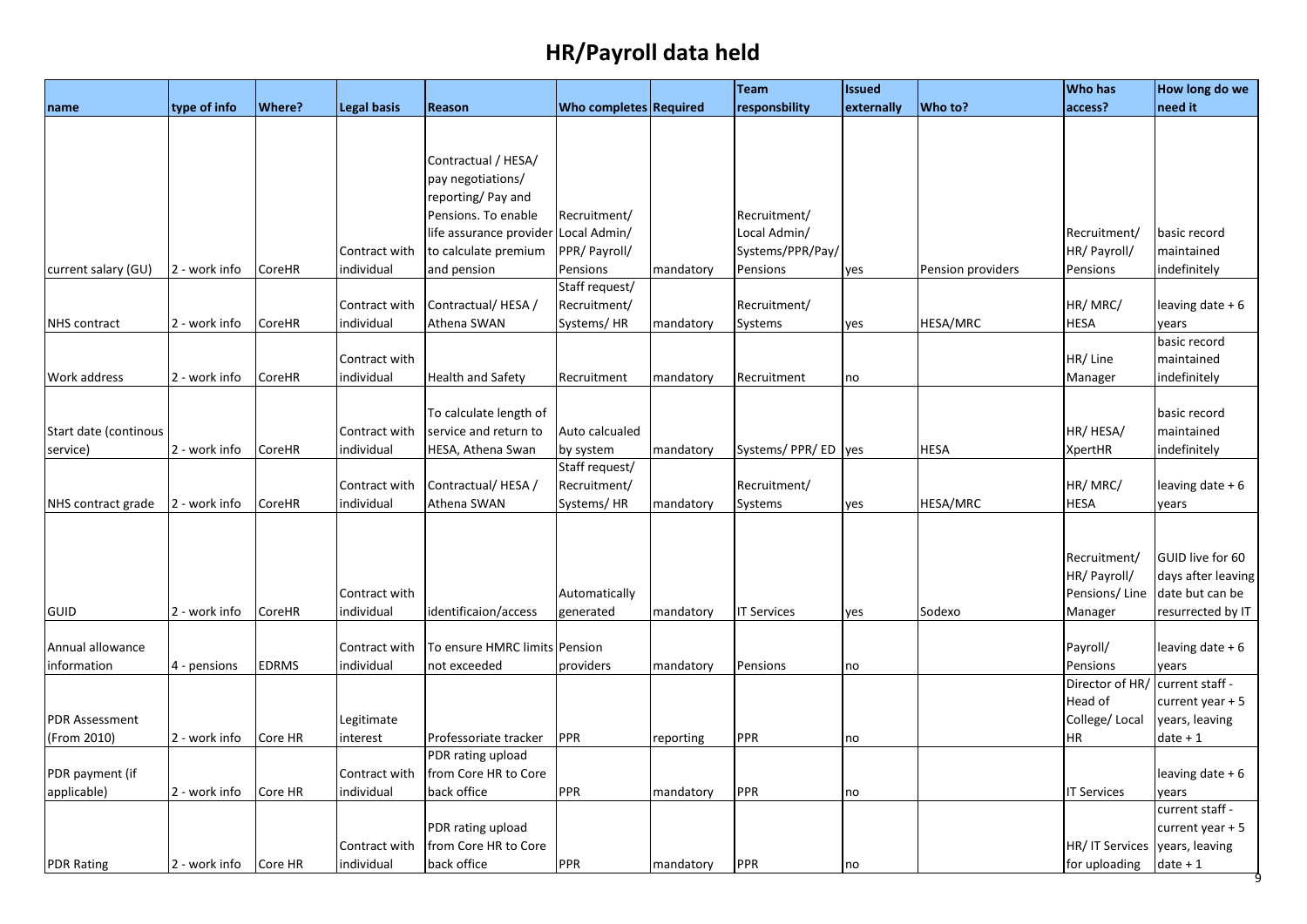| need it<br>Where?<br>Who completes Required<br>Who to?<br>type of info<br>Legal basis<br>responsbility<br>externally<br>access?<br><b>Reason</b><br>name<br>current staff -<br>to assess level of<br>current year $+5$<br>Line<br>Manager/Head<br>Contract with<br>contribution over the<br>years, leaving<br>PPR<br>2 - work info<br>individual<br>member of staff mandatory<br>of School/HR<br>$date + 1$<br>PDR overview<br>Core HR<br>vear<br>no<br>current staff -<br>to assess level of<br>Line<br>current year $+5$<br>years, leaving<br>Contract with<br>contribution over the<br>Manager/Head<br><b>PPR</b><br>2 - work info<br>Core HR<br>individual<br>member of staff mandatory<br>of School/HR<br>date + 1<br><b>PDR Objectives</b><br>year<br>no<br>current staff -<br>PDR - Academic<br>to assess level of<br>current year $+5$<br>Line<br>publications from<br>contribution over the<br>Manager/Head<br>years, leaving<br>Contract with<br>PPR<br>2 - work info<br>CoreHR<br>individual<br>member of staff mandatory<br>of School/HR<br>date + 1<br>enlighten<br>year<br>no<br>current staff -<br>to assess level of<br>current year $+5$<br>Line<br>Manager/Head<br>years, leaving<br>PDR - Academic<br>contribution over the<br>Contract with<br>individual<br>PPR<br>of School/HR<br>$date + 1$<br>income from agresso  2 - work info<br>CoreHR<br>member of staff mandatory<br>year<br>no<br>current staff -<br>PDR - Academic pg<br>to assess level of<br>current year + 5<br>Line<br>student nums from<br>Manager/Head<br>Contract with<br>contribution over the<br>years, leaving<br>PPR<br>2 - work info<br>individual<br>member of staff mandatory<br>of School/HR<br>$date + 1$<br>mycampus<br>CoreHR<br>vear<br>no<br>current staff -<br>to assess level of<br>current year $+5$<br>Line<br><b>PDR - Reviewers</b><br>Manager/Head<br>years, leaving<br>Contract with<br>contribution over the<br>individual<br><b>PPR</b><br>of School/HR<br>$date + 1$<br>2 - work info<br>CoreHR<br>mandatory<br>comments<br>year<br>Reviewer<br>no<br>current staff -<br>to assess level of<br>current year $+5$<br>Line<br>PDR - Sign off<br>contribution over the<br>Reviewer/Revie<br>Manager/Head<br>years, leaving<br>Contract with<br>PPR<br>of School/HR<br>Reviewer/Reviewee<br>2 - work info<br>CoreHR<br>individual<br>date + 1<br>mandatory<br>year<br>wee<br>no<br>Director of HR/<br>Head of |
|--------------------------------------------------------------------------------------------------------------------------------------------------------------------------------------------------------------------------------------------------------------------------------------------------------------------------------------------------------------------------------------------------------------------------------------------------------------------------------------------------------------------------------------------------------------------------------------------------------------------------------------------------------------------------------------------------------------------------------------------------------------------------------------------------------------------------------------------------------------------------------------------------------------------------------------------------------------------------------------------------------------------------------------------------------------------------------------------------------------------------------------------------------------------------------------------------------------------------------------------------------------------------------------------------------------------------------------------------------------------------------------------------------------------------------------------------------------------------------------------------------------------------------------------------------------------------------------------------------------------------------------------------------------------------------------------------------------------------------------------------------------------------------------------------------------------------------------------------------------------------------------------------------------------------------------------------------------------------------------------------------------------------------------------------------------------------------------------------------------------------------------------------------------------------------------------------------------------------------------------------------------------------------------------------------------------------------------------------------------------------------------------------------------------------|
|                                                                                                                                                                                                                                                                                                                                                                                                                                                                                                                                                                                                                                                                                                                                                                                                                                                                                                                                                                                                                                                                                                                                                                                                                                                                                                                                                                                                                                                                                                                                                                                                                                                                                                                                                                                                                                                                                                                                                                                                                                                                                                                                                                                                                                                                                                                                                                                                                          |
|                                                                                                                                                                                                                                                                                                                                                                                                                                                                                                                                                                                                                                                                                                                                                                                                                                                                                                                                                                                                                                                                                                                                                                                                                                                                                                                                                                                                                                                                                                                                                                                                                                                                                                                                                                                                                                                                                                                                                                                                                                                                                                                                                                                                                                                                                                                                                                                                                          |
|                                                                                                                                                                                                                                                                                                                                                                                                                                                                                                                                                                                                                                                                                                                                                                                                                                                                                                                                                                                                                                                                                                                                                                                                                                                                                                                                                                                                                                                                                                                                                                                                                                                                                                                                                                                                                                                                                                                                                                                                                                                                                                                                                                                                                                                                                                                                                                                                                          |
|                                                                                                                                                                                                                                                                                                                                                                                                                                                                                                                                                                                                                                                                                                                                                                                                                                                                                                                                                                                                                                                                                                                                                                                                                                                                                                                                                                                                                                                                                                                                                                                                                                                                                                                                                                                                                                                                                                                                                                                                                                                                                                                                                                                                                                                                                                                                                                                                                          |
|                                                                                                                                                                                                                                                                                                                                                                                                                                                                                                                                                                                                                                                                                                                                                                                                                                                                                                                                                                                                                                                                                                                                                                                                                                                                                                                                                                                                                                                                                                                                                                                                                                                                                                                                                                                                                                                                                                                                                                                                                                                                                                                                                                                                                                                                                                                                                                                                                          |
|                                                                                                                                                                                                                                                                                                                                                                                                                                                                                                                                                                                                                                                                                                                                                                                                                                                                                                                                                                                                                                                                                                                                                                                                                                                                                                                                                                                                                                                                                                                                                                                                                                                                                                                                                                                                                                                                                                                                                                                                                                                                                                                                                                                                                                                                                                                                                                                                                          |
|                                                                                                                                                                                                                                                                                                                                                                                                                                                                                                                                                                                                                                                                                                                                                                                                                                                                                                                                                                                                                                                                                                                                                                                                                                                                                                                                                                                                                                                                                                                                                                                                                                                                                                                                                                                                                                                                                                                                                                                                                                                                                                                                                                                                                                                                                                                                                                                                                          |
|                                                                                                                                                                                                                                                                                                                                                                                                                                                                                                                                                                                                                                                                                                                                                                                                                                                                                                                                                                                                                                                                                                                                                                                                                                                                                                                                                                                                                                                                                                                                                                                                                                                                                                                                                                                                                                                                                                                                                                                                                                                                                                                                                                                                                                                                                                                                                                                                                          |
|                                                                                                                                                                                                                                                                                                                                                                                                                                                                                                                                                                                                                                                                                                                                                                                                                                                                                                                                                                                                                                                                                                                                                                                                                                                                                                                                                                                                                                                                                                                                                                                                                                                                                                                                                                                                                                                                                                                                                                                                                                                                                                                                                                                                                                                                                                                                                                                                                          |
|                                                                                                                                                                                                                                                                                                                                                                                                                                                                                                                                                                                                                                                                                                                                                                                                                                                                                                                                                                                                                                                                                                                                                                                                                                                                                                                                                                                                                                                                                                                                                                                                                                                                                                                                                                                                                                                                                                                                                                                                                                                                                                                                                                                                                                                                                                                                                                                                                          |
|                                                                                                                                                                                                                                                                                                                                                                                                                                                                                                                                                                                                                                                                                                                                                                                                                                                                                                                                                                                                                                                                                                                                                                                                                                                                                                                                                                                                                                                                                                                                                                                                                                                                                                                                                                                                                                                                                                                                                                                                                                                                                                                                                                                                                                                                                                                                                                                                                          |
|                                                                                                                                                                                                                                                                                                                                                                                                                                                                                                                                                                                                                                                                                                                                                                                                                                                                                                                                                                                                                                                                                                                                                                                                                                                                                                                                                                                                                                                                                                                                                                                                                                                                                                                                                                                                                                                                                                                                                                                                                                                                                                                                                                                                                                                                                                                                                                                                                          |
|                                                                                                                                                                                                                                                                                                                                                                                                                                                                                                                                                                                                                                                                                                                                                                                                                                                                                                                                                                                                                                                                                                                                                                                                                                                                                                                                                                                                                                                                                                                                                                                                                                                                                                                                                                                                                                                                                                                                                                                                                                                                                                                                                                                                                                                                                                                                                                                                                          |
|                                                                                                                                                                                                                                                                                                                                                                                                                                                                                                                                                                                                                                                                                                                                                                                                                                                                                                                                                                                                                                                                                                                                                                                                                                                                                                                                                                                                                                                                                                                                                                                                                                                                                                                                                                                                                                                                                                                                                                                                                                                                                                                                                                                                                                                                                                                                                                                                                          |
|                                                                                                                                                                                                                                                                                                                                                                                                                                                                                                                                                                                                                                                                                                                                                                                                                                                                                                                                                                                                                                                                                                                                                                                                                                                                                                                                                                                                                                                                                                                                                                                                                                                                                                                                                                                                                                                                                                                                                                                                                                                                                                                                                                                                                                                                                                                                                                                                                          |
|                                                                                                                                                                                                                                                                                                                                                                                                                                                                                                                                                                                                                                                                                                                                                                                                                                                                                                                                                                                                                                                                                                                                                                                                                                                                                                                                                                                                                                                                                                                                                                                                                                                                                                                                                                                                                                                                                                                                                                                                                                                                                                                                                                                                                                                                                                                                                                                                                          |
|                                                                                                                                                                                                                                                                                                                                                                                                                                                                                                                                                                                                                                                                                                                                                                                                                                                                                                                                                                                                                                                                                                                                                                                                                                                                                                                                                                                                                                                                                                                                                                                                                                                                                                                                                                                                                                                                                                                                                                                                                                                                                                                                                                                                                                                                                                                                                                                                                          |
|                                                                                                                                                                                                                                                                                                                                                                                                                                                                                                                                                                                                                                                                                                                                                                                                                                                                                                                                                                                                                                                                                                                                                                                                                                                                                                                                                                                                                                                                                                                                                                                                                                                                                                                                                                                                                                                                                                                                                                                                                                                                                                                                                                                                                                                                                                                                                                                                                          |
|                                                                                                                                                                                                                                                                                                                                                                                                                                                                                                                                                                                                                                                                                                                                                                                                                                                                                                                                                                                                                                                                                                                                                                                                                                                                                                                                                                                                                                                                                                                                                                                                                                                                                                                                                                                                                                                                                                                                                                                                                                                                                                                                                                                                                                                                                                                                                                                                                          |
|                                                                                                                                                                                                                                                                                                                                                                                                                                                                                                                                                                                                                                                                                                                                                                                                                                                                                                                                                                                                                                                                                                                                                                                                                                                                                                                                                                                                                                                                                                                                                                                                                                                                                                                                                                                                                                                                                                                                                                                                                                                                                                                                                                                                                                                                                                                                                                                                                          |
|                                                                                                                                                                                                                                                                                                                                                                                                                                                                                                                                                                                                                                                                                                                                                                                                                                                                                                                                                                                                                                                                                                                                                                                                                                                                                                                                                                                                                                                                                                                                                                                                                                                                                                                                                                                                                                                                                                                                                                                                                                                                                                                                                                                                                                                                                                                                                                                                                          |
|                                                                                                                                                                                                                                                                                                                                                                                                                                                                                                                                                                                                                                                                                                                                                                                                                                                                                                                                                                                                                                                                                                                                                                                                                                                                                                                                                                                                                                                                                                                                                                                                                                                                                                                                                                                                                                                                                                                                                                                                                                                                                                                                                                                                                                                                                                                                                                                                                          |
|                                                                                                                                                                                                                                                                                                                                                                                                                                                                                                                                                                                                                                                                                                                                                                                                                                                                                                                                                                                                                                                                                                                                                                                                                                                                                                                                                                                                                                                                                                                                                                                                                                                                                                                                                                                                                                                                                                                                                                                                                                                                                                                                                                                                                                                                                                                                                                                                                          |
|                                                                                                                                                                                                                                                                                                                                                                                                                                                                                                                                                                                                                                                                                                                                                                                                                                                                                                                                                                                                                                                                                                                                                                                                                                                                                                                                                                                                                                                                                                                                                                                                                                                                                                                                                                                                                                                                                                                                                                                                                                                                                                                                                                                                                                                                                                                                                                                                                          |
|                                                                                                                                                                                                                                                                                                                                                                                                                                                                                                                                                                                                                                                                                                                                                                                                                                                                                                                                                                                                                                                                                                                                                                                                                                                                                                                                                                                                                                                                                                                                                                                                                                                                                                                                                                                                                                                                                                                                                                                                                                                                                                                                                                                                                                                                                                                                                                                                                          |
|                                                                                                                                                                                                                                                                                                                                                                                                                                                                                                                                                                                                                                                                                                                                                                                                                                                                                                                                                                                                                                                                                                                                                                                                                                                                                                                                                                                                                                                                                                                                                                                                                                                                                                                                                                                                                                                                                                                                                                                                                                                                                                                                                                                                                                                                                                                                                                                                                          |
|                                                                                                                                                                                                                                                                                                                                                                                                                                                                                                                                                                                                                                                                                                                                                                                                                                                                                                                                                                                                                                                                                                                                                                                                                                                                                                                                                                                                                                                                                                                                                                                                                                                                                                                                                                                                                                                                                                                                                                                                                                                                                                                                                                                                                                                                                                                                                                                                                          |
|                                                                                                                                                                                                                                                                                                                                                                                                                                                                                                                                                                                                                                                                                                                                                                                                                                                                                                                                                                                                                                                                                                                                                                                                                                                                                                                                                                                                                                                                                                                                                                                                                                                                                                                                                                                                                                                                                                                                                                                                                                                                                                                                                                                                                                                                                                                                                                                                                          |
|                                                                                                                                                                                                                                                                                                                                                                                                                                                                                                                                                                                                                                                                                                                                                                                                                                                                                                                                                                                                                                                                                                                                                                                                                                                                                                                                                                                                                                                                                                                                                                                                                                                                                                                                                                                                                                                                                                                                                                                                                                                                                                                                                                                                                                                                                                                                                                                                                          |
|                                                                                                                                                                                                                                                                                                                                                                                                                                                                                                                                                                                                                                                                                                                                                                                                                                                                                                                                                                                                                                                                                                                                                                                                                                                                                                                                                                                                                                                                                                                                                                                                                                                                                                                                                                                                                                                                                                                                                                                                                                                                                                                                                                                                                                                                                                                                                                                                                          |
|                                                                                                                                                                                                                                                                                                                                                                                                                                                                                                                                                                                                                                                                                                                                                                                                                                                                                                                                                                                                                                                                                                                                                                                                                                                                                                                                                                                                                                                                                                                                                                                                                                                                                                                                                                                                                                                                                                                                                                                                                                                                                                                                                                                                                                                                                                                                                                                                                          |
| Status (of zone<br>College/Local<br>leaving date $+6$<br>Contract with                                                                                                                                                                                                                                                                                                                                                                                                                                                                                                                                                                                                                                                                                                                                                                                                                                                                                                                                                                                                                                                                                                                                                                                                                                                                                                                                                                                                                                                                                                                                                                                                                                                                                                                                                                                                                                                                                                                                                                                                                                                                                                                                                                                                                                                                                                                                                   |
| PPR<br>profile)<br>2 - work info<br>Core HR<br>individual<br>Professoriate tracker<br><b>PPR</b><br><b>HR</b><br>mandatory<br>vears<br>no                                                                                                                                                                                                                                                                                                                                                                                                                                                                                                                                                                                                                                                                                                                                                                                                                                                                                                                                                                                                                                                                                                                                                                                                                                                                                                                                                                                                                                                                                                                                                                                                                                                                                                                                                                                                                                                                                                                                                                                                                                                                                                                                                                                                                                                                                |
| Member of                                                                                                                                                                                                                                                                                                                                                                                                                                                                                                                                                                                                                                                                                                                                                                                                                                                                                                                                                                                                                                                                                                                                                                                                                                                                                                                                                                                                                                                                                                                                                                                                                                                                                                                                                                                                                                                                                                                                                                                                                                                                                                                                                                                                                                                                                                                                                                                                                |
| Recognition and<br>staff or Line<br>leaving date $+6$<br>Contract with                                                                                                                                                                                                                                                                                                                                                                                                                                                                                                                                                                                                                                                                                                                                                                                                                                                                                                                                                                                                                                                                                                                                                                                                                                                                                                                                                                                                                                                                                                                                                                                                                                                                                                                                                                                                                                                                                                                                                                                                                                                                                                                                                                                                                                                                                                                                                   |
| Reward forms<br>individual<br>PPR<br>R & R Committee<br>PPR<br>2 - work info<br>CoreHR<br>to secure R & R<br>Manager<br>mandatory<br>years<br>no                                                                                                                                                                                                                                                                                                                                                                                                                                                                                                                                                                                                                                                                                                                                                                                                                                                                                                                                                                                                                                                                                                                                                                                                                                                                                                                                                                                                                                                                                                                                                                                                                                                                                                                                                                                                                                                                                                                                                                                                                                                                                                                                                                                                                                                                         |
|                                                                                                                                                                                                                                                                                                                                                                                                                                                                                                                                                                                                                                                                                                                                                                                                                                                                                                                                                                                                                                                                                                                                                                                                                                                                                                                                                                                                                                                                                                                                                                                                                                                                                                                                                                                                                                                                                                                                                                                                                                                                                                                                                                                                                                                                                                                                                                                                                          |
| Member of<br>leaving date + 6<br>Contract with                                                                                                                                                                                                                                                                                                                                                                                                                                                                                                                                                                                                                                                                                                                                                                                                                                                                                                                                                                                                                                                                                                                                                                                                                                                                                                                                                                                                                                                                                                                                                                                                                                                                                                                                                                                                                                                                                                                                                                                                                                                                                                                                                                                                                                                                                                                                                                           |
| PPR<br><b>PPR</b><br>2 - work info<br>individual<br>staff<br><b>Regrading forms</b><br>CoreHR<br>to secure regrading<br>mandatory<br><b>Regrading Committee</b><br>no<br>vears                                                                                                                                                                                                                                                                                                                                                                                                                                                                                                                                                                                                                                                                                                                                                                                                                                                                                                                                                                                                                                                                                                                                                                                                                                                                                                                                                                                                                                                                                                                                                                                                                                                                                                                                                                                                                                                                                                                                                                                                                                                                                                                                                                                                                                           |
|                                                                                                                                                                                                                                                                                                                                                                                                                                                                                                                                                                                                                                                                                                                                                                                                                                                                                                                                                                                                                                                                                                                                                                                                                                                                                                                                                                                                                                                                                                                                                                                                                                                                                                                                                                                                                                                                                                                                                                                                                                                                                                                                                                                                                                                                                                                                                                                                                          |
| Academic promotion<br>CoreHR                                                                                                                                                                                                                                                                                                                                                                                                                                                                                                                                                                                                                                                                                                                                                                                                                                                                                                                                                                                                                                                                                                                                                                                                                                                                                                                                                                                                                                                                                                                                                                                                                                                                                                                                                                                                                                                                                                                                                                                                                                                                                                                                                                                                                                                                                                                                                                                             |
| forms and related<br>following<br>Member of<br>leaving date $+6$<br>Contract with                                                                                                                                                                                                                                                                                                                                                                                                                                                                                                                                                                                                                                                                                                                                                                                                                                                                                                                                                                                                                                                                                                                                                                                                                                                                                                                                                                                                                                                                                                                                                                                                                                                                                                                                                                                                                                                                                                                                                                                                                                                                                                                                                                                                                                                                                                                                        |
| PPR<br>information<br>2 - work info<br>decision<br>individual<br>staff<br>mandatory<br><b>Promotions Committee</b><br><b>PPR</b><br>to secure promotion<br>years<br>no                                                                                                                                                                                                                                                                                                                                                                                                                                                                                                                                                                                                                                                                                                                                                                                                                                                                                                                                                                                                                                                                                                                                                                                                                                                                                                                                                                                                                                                                                                                                                                                                                                                                                                                                                                                                                                                                                                                                                                                                                                                                                                                                                                                                                                                   |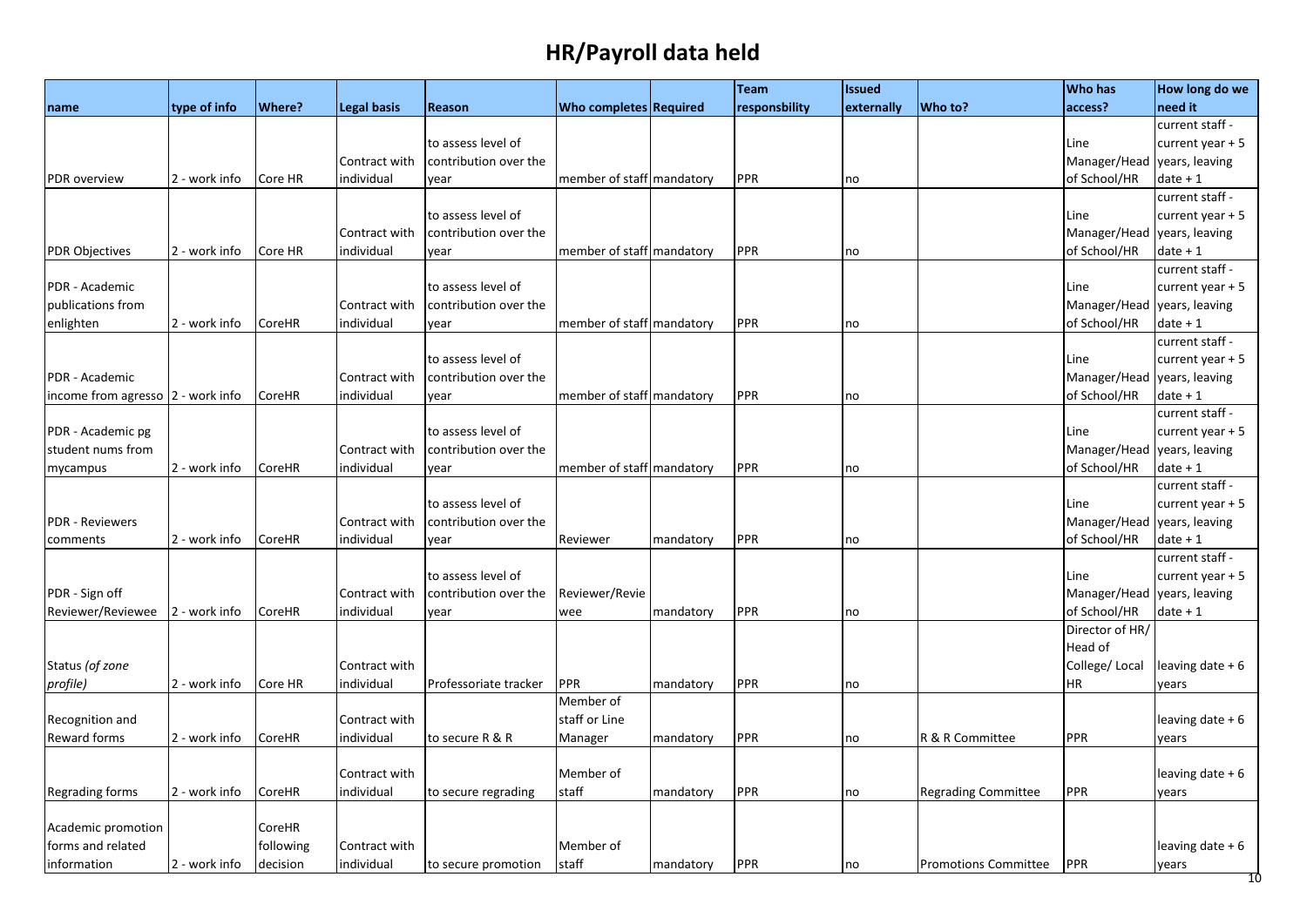|                                          |               |               |               |                             |                               |           | Team            | <b>Issued</b> |                               | <b>Who has</b> | How long do we                   |
|------------------------------------------|---------------|---------------|---------------|-----------------------------|-------------------------------|-----------|-----------------|---------------|-------------------------------|----------------|----------------------------------|
| name                                     | type of info  | <b>Where?</b> | Legal basis   | Reason                      | <b>Who completes Required</b> |           | responsbility   | externally    | Who to?                       | access?        | need it                          |
|                                          |               |               |               |                             |                               |           |                 |               |                               |                |                                  |
|                                          |               |               |               |                             |                               |           |                 |               |                               |                |                                  |
|                                          |               | Form based    |               |                             |                               |           |                 |               |                               |                |                                  |
| External references:                     |               | and uploaded  |               |                             |                               |           |                 |               |                               |                |                                  |
| Names and                                |               | onto excel    | Legitimate    | <b>Academic Promotion</b>   |                               |           |                 |               |                               |                | PPR/ applicant/ leaving date + 6 |
| addresses                                | 2 - work info | spreadsheet   | interest      | /Zone Movement              | Employee                      | mandatory | PPR             | yes           | Referee                       | review panel   | years                            |
|                                          |               |               |               | To monitor the ECDP         |                               |           |                 |               |                               |                |                                  |
|                                          |               |               |               | process to ensure           |                               |           |                 |               |                               |                |                                  |
|                                          |               |               | Contract with | procedure being             |                               |           |                 |               |                               |                | leaving date + 6                 |
| <b>ECDP</b> information                  | 2 - work info | <b>CoreHR</b> | individual    | followed                    | <b>PPR</b>                    | mandatory | PPR             | no            | <b>ECDP Committee</b>         | PPR            | years                            |
| Absence information                      |               |               |               |                             |                               |           |                 |               |                               |                |                                  |
| (e.g. reason/dates,                      |               |               | Contract with |                             | HRA/Line                      |           | HRAs/Line       |               |                               | HR/Line        | leaving date + 6                 |
| etc)                                     | 2 - work info | Core HR       | individual    | absence management Managers |                               | mandatory | Managers        | no            |                               | Manager        | years                            |
|                                          |               |               |               |                             |                               |           |                 |               |                               |                |                                  |
|                                          |               |               |               |                             |                               |           |                 |               |                               |                |                                  |
|                                          |               |               |               |                             |                               |           |                 |               |                               |                |                                  |
|                                          |               |               |               |                             |                               |           |                 |               |                               |                |                                  |
| Annual leave,                            |               |               |               |                             |                               |           |                 |               |                               |                |                                  |
| Business absence,                        |               |               |               |                             |                               |           |                 |               |                               |                |                                  |
| conference                               |               |               |               |                             |                               |           |                 |               |                               |                |                                  |
| attendance,                              |               |               |               |                             |                               |           |                 |               |                               |                |                                  |
| emergency time off,                      |               |               |               |                             |                               |           |                 |               |                               |                |                                  |
| external examining,<br>field work, flexi |               |               |               |                             |                               |           |                 |               |                               |                |                                  |
| leave, funeral/                          |               |               |               |                             |                               |           |                 |               |                               |                |                                  |
| ereavement leave,                        |               |               |               |                             |                               |           |                 |               |                               |                |                                  |
| jury duty, leave for                     |               |               |               |                             |                               |           |                 |               |                               |                |                                  |
| public duties, study                     |               |               |               |                             |                               |           |                 |               |                               |                |                                  |
| leave, time off in                       |               |               |               |                             |                               |           |                 |               |                               |                | For current staff,               |
| lieu, union duties,                      |               |               |               |                             | Member of                     |           |                 |               |                               | Line Manager/  | current year $+1$                |
| volunteer reservist,                     |               |               |               |                             | staff/Line                    |           |                 |               |                               | Local          | year, for leavers,               |
| volunteering leave,                      |               |               | Contract with |                             | Manager/Admi                  |           |                 |               |                               | Administrator/ | leaving date + 1                 |
| working from home                        | 2 - work info | Core HR       | individual    | leave management            | nistrator                     | mandatory | Line Managers   | no            |                               | <b>HR</b>      | year                             |
|                                          |               |               |               |                             |                               |           |                 |               |                               |                |                                  |
|                                          |               |               |               |                             |                               |           |                 |               |                               |                |                                  |
|                                          |               |               |               |                             |                               |           |                 |               |                               | Line Manager/  |                                  |
|                                          |               |               |               |                             |                               |           |                 |               | UKVI ILR letters for their    | Local          |                                  |
| <b>Working / Visiting</b>                |               |               | Contract with |                             | HRA/Line                      |           | HRAs/Line       |               | applications to extend        | Administrator/ | leaving date $+6$                |
| overseas                                 | 2 - work info | Core HR       | individual    | leave management            | Managers                      | mandatory | <b>Managers</b> | yes           | (mainly outwith UK info)   HR |                | years                            |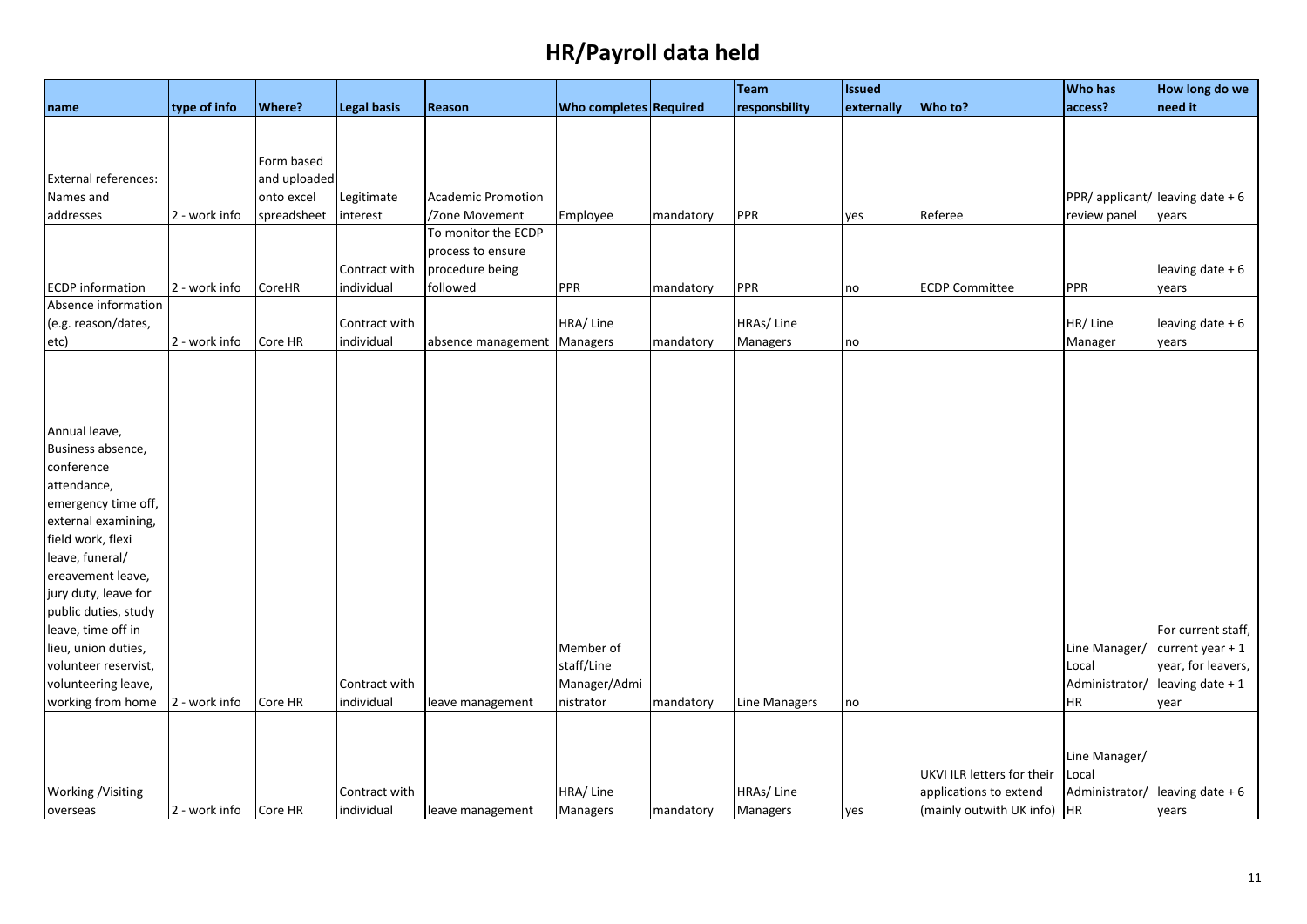|                                     |               |                              |                    |                                              |                                       |           | Team                  | <b>Issued</b> |                                       | <b>Who has</b>                 | How long do we                    |
|-------------------------------------|---------------|------------------------------|--------------------|----------------------------------------------|---------------------------------------|-----------|-----------------------|---------------|---------------------------------------|--------------------------------|-----------------------------------|
| name                                | type of info  | Where?                       | <b>Legal basis</b> | Reason                                       | Who completes Required                |           | responsbility         | externally    | Who to?                               | access?                        | need it                           |
|                                     |               |                              |                    | maternity/paternity<br>leave updates and pay | HRA/Line                              |           |                       |               |                                       | HR/ Local<br>Admin/            |                                   |
| Maternity/ adoption/                |               | Core HR /                    | Contract with      | processing/Athena                            | Managers/                             |           | HRAs/Line             |               |                                       | Managers/                      | leaving date $+6$                 |
| paternity details                   | 2 - work info | payroll                      | individual         | SWAN                                         | Payroll                               | mandatory | Managers/ Payroll yes |               | Pension providers                     | Pay/ Pensions                  | years                             |
|                                     |               |                              |                    |                                              |                                       |           |                       |               |                                       |                                |                                   |
| MATB1 containing<br>confirmation of |               | Form based,<br>saved to Core |                    |                                              |                                       |           |                       |               |                                       | HR/ Payroll/<br>Administrators |                                   |
| pregnancy, due date,                |               | in HR,                       | Contract with      |                                              | Member of                             |           |                       |               |                                       |                                | with backoffice leaving date $+6$ |
| name and address                    | 2 - work info | Payroll?                     | individual         | Payment of SMP                               | staff                                 | mandatory | HR/ Payroll           | no            |                                       | access to Core                 | years                             |
| Declaration for                     |               |                              |                    |                                              |                                       |           |                       |               |                                       |                                |                                   |
| shared parental leave               |               |                              |                    |                                              |                                       |           |                       |               |                                       |                                |                                   |
| form - name,                        |               |                              |                    |                                              |                                       |           |                       |               |                                       |                                |                                   |
| partners name,                      |               |                              |                    |                                              |                                       |           |                       |               |                                       |                                |                                   |
| partners employer,                  |               | Form based,                  |                    |                                              |                                       |           |                       |               |                                       | HR/ Payroll/                   |                                   |
| partners NI number,                 |               | saved to Core                |                    |                                              |                                       |           |                       |               |                                       | Administrators                 |                                   |
| pregancy/adoption                   |               | in HR,                       | Contract with      |                                              |                                       |           |                       |               |                                       |                                | with backoffice leaving date $+6$ |
| details i.e due date                | 2 - work info | Payroll?                     | individual         | Shared Parental Pay                          | Employee                              | mandatory | HR/ Payroll           | no            |                                       | access to Core                 | years                             |
|                                     |               |                              |                    |                                              |                                       |           |                       |               |                                       |                                |                                   |
|                                     |               |                              | Contract with      |                                              |                                       |           |                       |               |                                       |                                | leaving date $+6$                 |
| Parental leave                      | 2 - work info | CoreHR                       | individual         | HESA/ Athena SWAN                            | member of staff mandatory             |           | Systems               | yes           | <b>HESA</b>                           | HR/ HESA                       | years                             |
|                                     |               |                              |                    |                                              |                                       |           |                       |               |                                       |                                |                                   |
|                                     |               |                              |                    |                                              | gathered from<br>multiple<br>sources, |           |                       |               |                                       |                                |                                   |
|                                     |               |                              |                    |                                              | employee, line                        |           |                       |               |                                       |                                |                                   |
|                                     |               |                              |                    |                                              | manager, OH,                          |           |                       |               |                                       |                                |                                   |
|                                     |               |                              |                    |                                              | GP/consultants                        |           | Devolved HR           |               |                                       |                                |                                   |
|                                     |               | CoreHR, HR                   |                    |                                              | verbally and                          |           | teams/Line            |               | Only to GP by OH with                 |                                |                                   |
| Sickness absence                    |               | J:, and local                | Contract with      | Case management -                            | then noted and                        |           | Managers/Occupa       |               | employee explicit                     | HR/Line                        | leaving date $+6$                 |
| recording                           | 2 - work info | dept drive                   | individual         | capability                                   | written formats   mandatory           |           | tional Health         | no            | permission                            | Manager/OH                     | years                             |
|                                     |               |                              |                    |                                              |                                       |           |                       |               |                                       |                                | only information                  |
| Fit Notes detail,                   |               | local                        | Contract with      | Statutory sickpay                            | GP and                                |           |                       |               | Returned to Employee or Line Manager/ |                                | from form kept                    |
| return to work etc                  | 2 - work info | department                   | individual         | purposes                                     | employee                              | mandatory | Line manager          | no            | confidential waster                   | HR/OH                          | (coreHR)                          |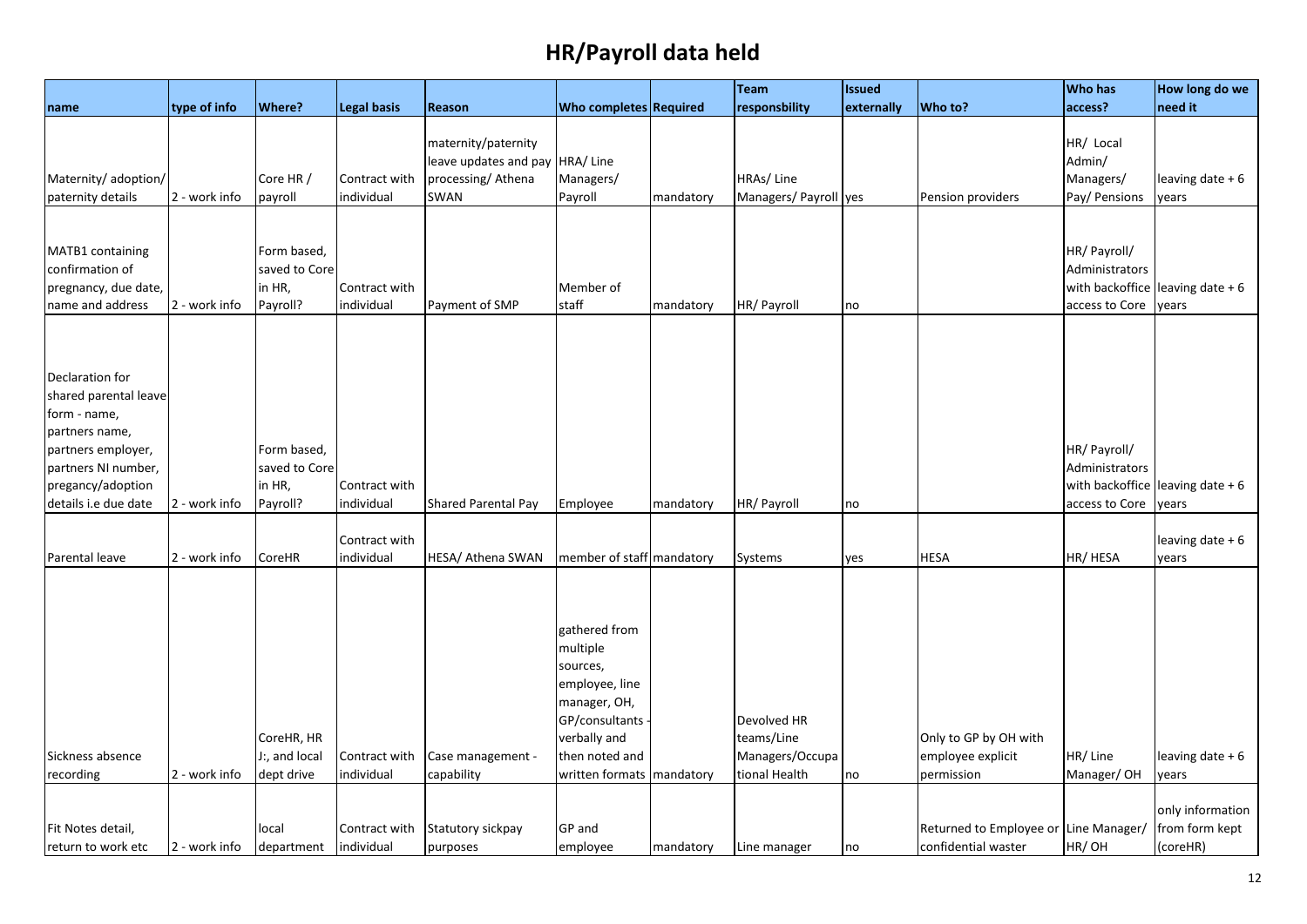|                          |               |               |                             |                                           |                               |              | <b>Team</b>           | <b>Issued</b> |                           | <b>Who has</b>                 | How long do we                  |
|--------------------------|---------------|---------------|-----------------------------|-------------------------------------------|-------------------------------|--------------|-----------------------|---------------|---------------------------|--------------------------------|---------------------------------|
| name                     | type of info  | <b>Where?</b> | <b>Legal basis</b>          | Reason                                    | <b>Who completes Required</b> |              | responsbility         | externally    | Who to?                   | access?                        | need it                         |
|                          |               |               |                             |                                           |                               |              |                       |               |                           |                                |                                 |
| Occupational Health      |               | Core HR       | Contract with               |                                           | HRA/Line                      |              | HRAs/Line             |               |                           | Line Manager/                  | leaving date $+6$               |
| Reports/Info             | 2 - work info | (Documents)   | individual                  | absence management                        | <b>Managers</b>               | mandatory    | Managers              | no            |                           | HR/OH                          | years                           |
|                          |               |               |                             |                                           |                               |              |                       |               |                           |                                |                                 |
|                          |               |               |                             |                                           |                               |              |                       |               |                           |                                |                                 |
| Jury Duty Forms -        |               |               |                             |                                           |                               |              |                       |               |                           | HR/ Payroll/                   |                                 |
| Name and Address,        |               | Not held in   |                             |                                           |                               |              |                       |               |                           |                                | Administrators only information |
| NI Number pre-           |               | HR, Do        | Contract with               | Claim of Loss of                          |                               |              |                       |               |                           | with backoffice from form kept |                                 |
| populated                | 2 - work info | Payroll?      | individual                  | Earnings                                  | HR/ Payroll                   | mandatory    | Payroll               | no            | Returned to Employee      | access to Core                 | (coreHR)                        |
|                          |               |               |                             |                                           |                               |              |                       |               |                           |                                |                                 |
|                          |               |               |                             | To update HR data/to                      | Recruitment/                  |              |                       |               |                           |                                |                                 |
| Birth, marriage and      |               | CoreHR/EDR    | Contract with               | verify benefit                            | HR/ Member of                 |              | Recruitment/HR /      |               | Death Certificate sent to | HR/ Payroll/                   | leaving date $+6$               |
| death certificates       | 2 - work info | <b>MS</b>     | individual                  | entitlement                               | staff                         | mandatory    | Pensions              | yes           | Pension administrator     | Pensions                       | years                           |
|                          |               |               |                             |                                           |                               |              |                       |               |                           |                                |                                 |
| Retirement option        |               |               | Contract with               |                                           | Member of                     |              |                       |               |                           | Payroll/                       | leaving date $+6$               |
| choices                  | 2 - work info | <b>EDRMS</b>  | individual                  | To pay pension                            | staff                         | mandatory    | Pensions              | yes           | Pension providers         | Pensions                       | vears                           |
|                          |               |               |                             | need to know when a                       |                               |              |                       |               |                           |                                |                                 |
|                          |               |               | Contract with               | member of staff is                        | Auto calcualed                |              |                       |               |                           | HR/ Payroll/                   | leaving date $+6$               |
| Date of retirement       | 2 - work info | <b>CoreHR</b> | individual                  | leaving                                   | by system                     | mandatory    | HR/ Pay/ Pensions yes |               | Pension providers         | Pensions                       | years                           |
|                          |               |               |                             |                                           |                               |              |                       |               |                           |                                |                                 |
|                          |               |               | Contract with               |                                           | Member of                     |              |                       |               |                           |                                |                                 |
| ILM assignments          | 2 - work info | Electronic    | individual                  | Required by ILM                           | staff                         | audit        | EOD                   | yes           | <b>ILM</b>                | <b>EOD</b>                     | 6 months                        |
| MA qualifications,       |               |               |                             |                                           |                               |              |                       |               |                           |                                |                                 |
| registrations and        | 2 - work info |               | Contract with<br>individual |                                           | Member of                     |              | EOD                   |               | CFA/COGENT/SEMTA/e-       |                                | last claim date                 |
| attainment               |               | Electronic    |                             | Statutory                                 | staff                         | audit        |                       | yes           | <b>SKILLS</b>             | EOD                            | plus 3 years                    |
|                          |               |               |                             | To allow a member of                      |                               |              |                       |               |                           |                                | current staff -                 |
|                          |               |               | Contract with               |                                           | Member of                     |              |                       |               |                           |                                | current year $+1$               |
|                          | 2 - work info | <b>CoreHR</b> | individual                  | staff to attend a                         | staff                         | mandatory    | EOD                   |               |                           |                                | year, leaving date              |
| <b>Training requests</b> |               |               |                             | course                                    |                               | for approval |                       | no            |                           | EOD/Systems                    | $+1$                            |
|                          |               |               |                             | depending on training,                    |                               |              |                       |               |                           |                                |                                 |
|                          |               |               | Legitimate                  | mandatory or for the<br>member of staff's | Member of<br>staff/EOD will   | mandatory    |                       |               |                           |                                |                                 |
|                          | 2 - work info |               |                             | records                                   |                               |              | EOD                   |               |                           | EOD/Systems                    |                                 |
| Training records         |               | <b>CoreHR</b> | interest                    |                                           | upate status                  | for training |                       | no            |                           |                                | leaving date $+1$               |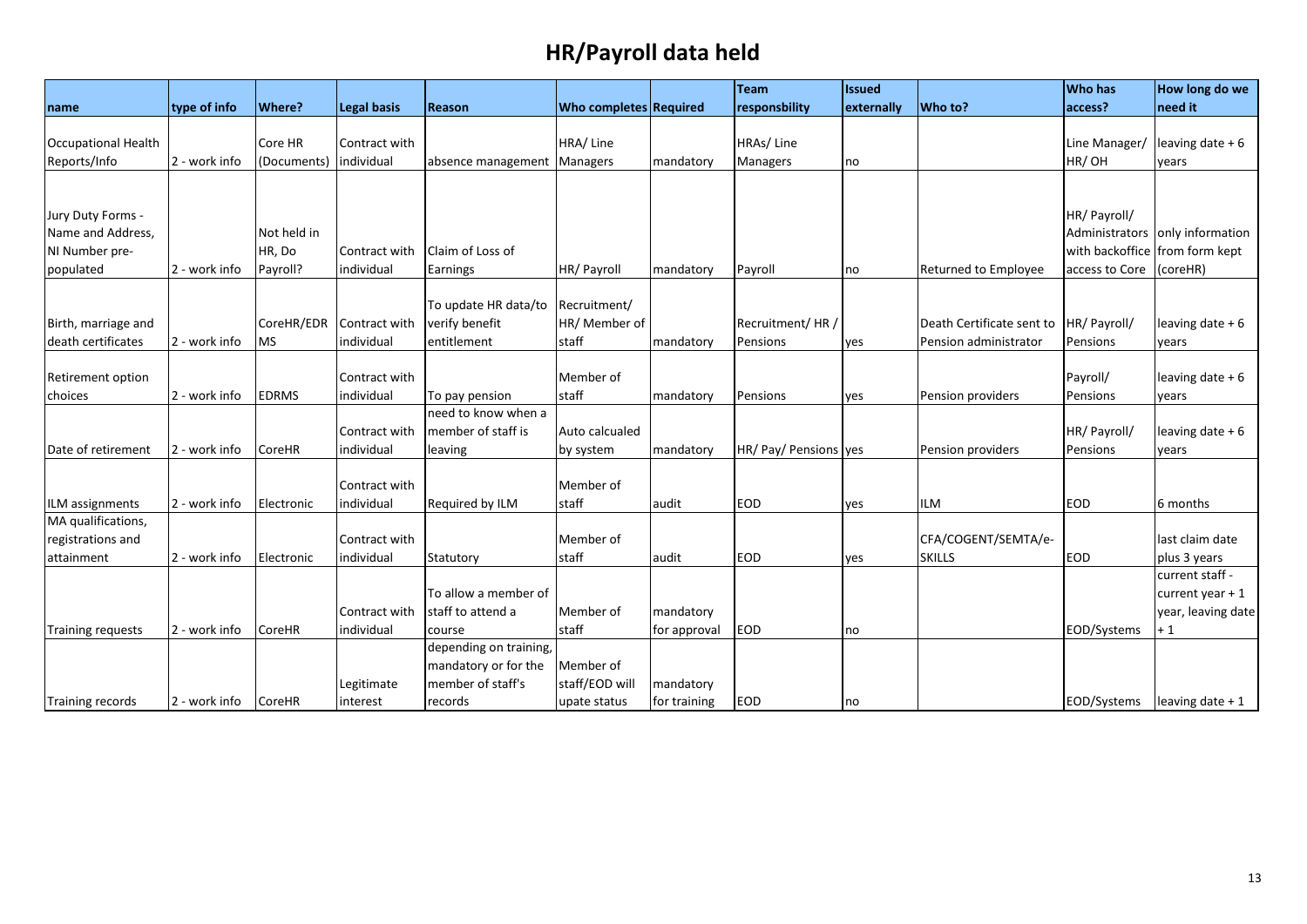|                                                                        |                                |                            |                                                                                                |                                                     |                                    |                                     | <b>Team</b>                   | <b>Issued</b>     |                            | <b>Who has</b>                  | How long do we                                                    |
|------------------------------------------------------------------------|--------------------------------|----------------------------|------------------------------------------------------------------------------------------------|-----------------------------------------------------|------------------------------------|-------------------------------------|-------------------------------|-------------------|----------------------------|---------------------------------|-------------------------------------------------------------------|
| name                                                                   | type of info                   | Where?                     | <b>Legal basis</b>                                                                             | Reason                                              | <b>Who completes Required</b>      |                                     | responsbility                 | externally        | Who to?                    | access?                         | need it                                                           |
|                                                                        |                                |                            |                                                                                                |                                                     |                                    |                                     |                               |                   |                            |                                 |                                                                   |
|                                                                        |                                |                            |                                                                                                |                                                     |                                    |                                     |                               |                   |                            |                                 |                                                                   |
|                                                                        |                                |                            |                                                                                                |                                                     |                                    |                                     |                               |                   |                            |                                 |                                                                   |
| Disclosure Scotland                                                    |                                |                            |                                                                                                |                                                     |                                    |                                     |                               |                   |                            |                                 |                                                                   |
| <b>Current and Past</b>                                                |                                |                            |                                                                                                |                                                     |                                    |                                     |                               |                   |                            |                                 | application                                                       |
| address, name, DOB,                                                    |                                |                            |                                                                                                |                                                     |                                    |                                     |                               |                   |                            |                                 | number needs to                                                   |
| Mother's maiden                                                        |                                |                            |                                                                                                |                                                     |                                    |                                     |                               |                   |                            |                                 | be recorded until                                                 |
| name, previous alias,                                                  |                                |                            |                                                                                                |                                                     |                                    |                                     |                               |                   |                            |                                 | certificate                                                       |
| passport info, driving                                                 |                                |                            |                                                                                                |                                                     |                                    |                                     |                               |                   |                            |                                 | received. Only                                                    |
| licence info, forms of                                                 |                                |                            |                                                                                                |                                                     |                                    |                                     |                               |                   |                            |                                 | cert num, date of                                                 |
| ID i.e. Utility Bills,                                                 |                                |                            |                                                                                                |                                                     |                                    |                                     |                               |                   |                            |                                 | certificate, PVG                                                  |
| Bank Statements,                                                       |                                | Form based -               |                                                                                                |                                                     |                                    |                                     | Local HR/                     |                   |                            | Counter                         | ID number,                                                        |
| Passport, Driving                                                      |                                | should not be Compliance   |                                                                                                |                                                     |                                    |                                     | Registered                    |                   |                            | signatories/                    | convictions are                                                   |
| Licence, criminal                                                      |                                | copied or                  | with legal                                                                                     | Protection of                                       |                                    |                                     | Person/ Counter               |                   |                            | Local                           | logged into                                                       |
| status                                                                 | 2 - work info                  | held in Uni                | obligation                                                                                     | <b>Vulnerable Groups</b>                            | Employee/ HR                       | mandatory                           | signatories                   | yes               | Disclosure Scotland        | Administrators                  | coreHR                                                            |
| Academic                                                               |                                |                            | Compliance                                                                                     |                                                     | Staff request/                     |                                     | Recruitment/                  |                   |                            |                                 | basic record                                                      |
| employment                                                             |                                |                            | with legal                                                                                     | Contractual/HESA/                                   | Recruitment/                       |                                     | Local Admin/                  |                   |                            | HR/ REF staff/                  | maintained                                                        |
| function                                                               | 2 - work info                  | CoreHR                     | obligation                                                                                     | Athena SWAN                                         | Systems/HR                         | mandatory                           | Systems                       | yes               | HESA/REF                   | <b>HESA</b>                     | indefinitely                                                      |
|                                                                        |                                |                            | Compliance                                                                                     |                                                     |                                    |                                     |                               |                   |                            |                                 |                                                                   |
| Academic teaching                                                      |                                |                            | with legal                                                                                     |                                                     | LEADs (by                          |                                     |                               |                   |                            |                                 | leaving date $+6$                                                 |
| Qual                                                                   | 2 - work info                  | CoreHR                     | obligation                                                                                     | Required by HESA                                    | spreadsheet)                       | mandatory                           | Systems                       | yes               | <b>HESA</b>                | HR/ HESA                        | years                                                             |
| <b>Activity standard</b>                                               |                                |                            | Compliance                                                                                     |                                                     |                                    |                                     |                               |                   |                            |                                 |                                                                   |
| occupational                                                           |                                |                            | with legal                                                                                     | Required by HESA and                                |                                    |                                     |                               |                   |                            |                                 | leaving date + 6                                                  |
| classification                                                         | 2 - work info                  | CoreHR                     | obligation                                                                                     | Uniforum                                            | Systems                            | mandatory                           | Systems                       | yes               | <b>HESA</b>                | HR/HESA                         | years                                                             |
|                                                                        |                                |                            | Compliance                                                                                     |                                                     | Staff request/                     |                                     | Recruitment/                  |                   |                            |                                 |                                                                   |
| Basic salary at                                                        |                                |                            | with legal                                                                                     | Contractual/HESA/                                   | Recruitment/                       |                                     | Local Admin/                  |                   |                            | HR/ REF staff/                  | leaving date + 6                                                  |
| reference date                                                         | 2 - work info                  | CoreHR                     | obligation                                                                                     | Athena SWAN                                         | Systems/HR                         | mandatory                           | Systems                       | yes               | HESA                       | <b>HESA</b>                     | years                                                             |
|                                                                        |                                |                            | Compliance                                                                                     |                                                     |                                    |                                     |                               |                   |                            |                                 |                                                                   |
| Clinical excellence                                                    |                                |                            | with legal                                                                                     |                                                     |                                    |                                     | Payroll/HR                    |                   |                            |                                 | leaving date $+6$                                                 |
| award                                                                  | 2 - work info                  | CoreHR                     | obligation                                                                                     | Required by HESA                                    | Corepay                            | mandatory                           | Systems                       | yes               | <b>HESA</b>                | HR/ HESA                        | years                                                             |
|                                                                        |                                |                            | Compliance                                                                                     |                                                     | Staff request/                     |                                     |                               |                   |                            |                                 |                                                                   |
|                                                                        |                                |                            | with legal                                                                                     | Contractual/HESA/                                   | Recruitment/                       |                                     | Recruitment/                  |                   |                            |                                 | leaving date $+6$                                                 |
| Clinical status                                                        | 2 - work info                  | CoreHR                     | obligation                                                                                     | Athena SWAN                                         | Systems/HR                         | mandatory                           | Systems                       | yes               | HESA                       | HR/ HESA                        | years                                                             |
|                                                                        |                                |                            | Compliance                                                                                     |                                                     | Staff request/                     |                                     |                               |                   |                            |                                 |                                                                   |
|                                                                        |                                |                            | with legal                                                                                     | Contractual/HESA/                                   | Recruitment/                       |                                     | Recruitment/                  |                   |                            |                                 | leaving date $+6$                                                 |
|                                                                        |                                |                            |                                                                                                |                                                     |                                    |                                     |                               |                   |                            |                                 |                                                                   |
|                                                                        |                                |                            |                                                                                                |                                                     |                                    |                                     |                               |                   |                            |                                 |                                                                   |
|                                                                        |                                |                            |                                                                                                |                                                     |                                    |                                     |                               |                   |                            |                                 |                                                                   |
|                                                                        |                                |                            |                                                                                                |                                                     |                                    |                                     |                               |                   |                            |                                 |                                                                   |
|                                                                        |                                |                            |                                                                                                |                                                     |                                    |                                     |                               |                   |                            |                                 |                                                                   |
| Current academic                                                       |                                |                            |                                                                                                |                                                     |                                    |                                     |                               |                   |                            |                                 |                                                                   |
|                                                                        |                                |                            |                                                                                                |                                                     |                                    |                                     |                               |                   | <b>HESA</b>                |                                 |                                                                   |
| Clinical sub speciality  2 - work info<br>Contract level<br>discipline | 2 - work info<br>2 - work info | CoreHR<br>CoreHR<br>CoreHR | obligation<br>Compliance<br>with legal<br>obligation<br>Compliance<br>with legal<br>obligation | Athena SWAN<br>Required by HESA<br>Required by HESA | Systems/HR<br>Systems<br>My Campus | mandatory<br>mandatory<br>mandatory | Systems<br>Systems<br>Systems | yes<br>yes<br>yes | <b>HESA</b><br><b>HESA</b> | HR/HESA<br>HR/ HESA<br>HR/ HESA | years<br>leaving date $+6$<br>years<br>leaving date $+6$<br>years |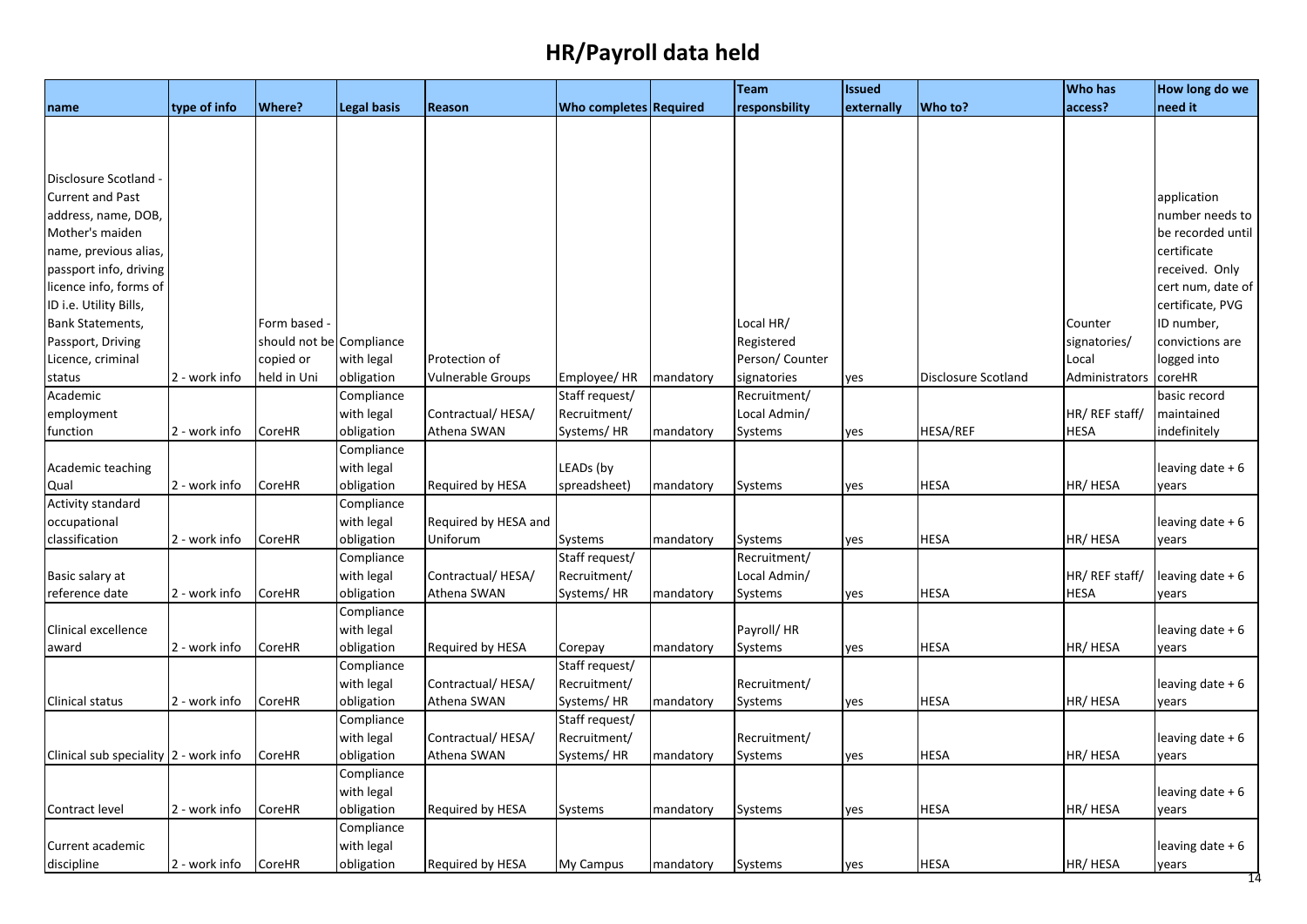| <b>Who completes Required</b><br>access?<br>need it<br>type of info<br>Where?<br><b>Legal basis</b><br>responsbility<br>externally<br>Who to?<br>Reason<br>name<br>Compliance<br>Staff request/<br>Healthcare<br>with legal<br>professional<br>Recruitment/<br>Recruitment/<br>HR/MRC/<br>leaving date + 6<br>obligation<br>Contractual/HESA<br>Systems/HR<br>HESA/MRC<br><b>HESA</b><br>2 - work info<br>CoreHR<br>mandatory<br>Systems<br>yes<br>years<br>Staff request/<br>HRAs/<br>Compliance<br>with legal<br>Recruitment/<br>HR/ HESA/<br>Required by HESA/<br>Recruitment/<br>leaving date + 6<br>obligation<br>Athena SWAN<br>2 - work info<br>Systems/HR<br><b>HESA, XpertHR</b><br><b>XpertHR</b><br><b>HESA</b> cost centre<br>CoreHR<br>mandatory<br>Systems<br>years<br>yes<br>basic record<br>Compliance<br>with legal<br>Contractual/HESA/<br>maintained<br>Mode of<br>Athena SWAN<br><b>HESA</b><br>HR/HESA<br>indefinitely<br>employment<br>2 - work info<br>CoreHR<br>obligation<br>Systems<br>Systems<br>mandatory<br>yes<br>interface with<br>Compliance<br>Enlighten<br>with legal<br>(publication<br>leaving date + 6<br>obligation<br>HR/ HESA<br>2 - work info<br>Required by HESA<br><b>HESA</b><br>ORCID<br>CoreHR<br>system)<br>optional<br>Systems<br>yes<br>years<br>Compliance<br>with legal<br>leaving date + 6<br>Previous<br>obligation<br><b>HESA</b><br>HR/ HESA<br>2 - work info<br>CoreHR<br>Required by HESA<br>Recruitment<br>employment<br>Recruitment<br>mandatory<br>yes<br>years<br>Compliance<br>with legal<br>leaving date + 6<br>2 - work info<br>CoreHR<br>obligation<br>Required by HESA<br><b>HESA</b><br>HR/HESA<br><b>Previous HEI</b><br>Recruitment<br>mandatory<br>Recruitment<br>yes<br>years<br>Compliance<br>Proportion of basic<br>with legal<br>salary against<br>leaving date $+6$<br>HR/HESA<br>obligation<br>Contractual/HESA<br><b>HESA</b><br>general income<br>2 - work info<br>CoreHR<br><b>Systems</b><br>Systems<br>yes<br>mandatory<br>years<br>Compliance<br>with legal<br>Reason for end of<br>Required by HESA/<br>leaving date + 6<br>2 - work info<br>CoreHR<br>obligation<br>Athena SWAN<br><b>HRAs</b><br>HRAs/ Systems<br><b>HESA</b><br>HR/HESA<br>contract<br>mandatory<br>yes<br>years<br>Compliance<br>Required by HESA/<br>with legal<br>Athena SWAN/<br>HESA/XpertHR/Pay/Pensi HR/ Payroll/<br>Reason for leaving<br>leaving date + 6<br>obligation<br><b>XpertHR</b><br><b>HRAs</b><br>HRAs/ Systems<br>(continous sevice)<br>2 - work info<br>CoreHR<br>yes<br>Pensions<br>mandatory<br>ons<br>years<br>Compliance<br>with legal<br>leaving date + 6<br>HR/ HESA<br>obligation<br>Required by HESA<br><b>HESA</b><br>2 - work info<br>CoreHR<br>Recruitment<br>mandatory<br>Recruitment<br>yes<br>years<br>Compliance<br>HR/ REF staff/<br>with legal<br>leaving date + 6<br><b>Research Assistant</b><br>obligation<br>RSIO/ Systems<br><b>HESA/REF</b><br><b>HESA</b><br>2 - work info<br>CoreHR<br>Contractual/HESA<br>RSIO/ Systems<br>mandatory<br>yes<br>years<br>Staff request/<br>basic record<br>Compliance<br>Recruitment/<br>with legal<br>maintained<br>HR/HESA<br>2 - work info<br>obligation<br>Contractual/HESA<br>Systems/HR<br>HRAs/ Systems<br><b>HESA</b><br>indefinitely<br>CoreHR<br>mandatory<br>yes<br>Compliance<br>with legal<br>leaving date + 6<br>Source of basic salary 2 - work info |                 |        |            |                  |         |           | <b>Team</b> | <b>Issued</b> |             | <b>Who has</b> | How long do we           |
|---------------------------------------------------------------------------------------------------------------------------------------------------------------------------------------------------------------------------------------------------------------------------------------------------------------------------------------------------------------------------------------------------------------------------------------------------------------------------------------------------------------------------------------------------------------------------------------------------------------------------------------------------------------------------------------------------------------------------------------------------------------------------------------------------------------------------------------------------------------------------------------------------------------------------------------------------------------------------------------------------------------------------------------------------------------------------------------------------------------------------------------------------------------------------------------------------------------------------------------------------------------------------------------------------------------------------------------------------------------------------------------------------------------------------------------------------------------------------------------------------------------------------------------------------------------------------------------------------------------------------------------------------------------------------------------------------------------------------------------------------------------------------------------------------------------------------------------------------------------------------------------------------------------------------------------------------------------------------------------------------------------------------------------------------------------------------------------------------------------------------------------------------------------------------------------------------------------------------------------------------------------------------------------------------------------------------------------------------------------------------------------------------------------------------------------------------------------------------------------------------------------------------------------------------------------------------------------------------------------------------------------------------------------------------------------------------------------------------------------------------------------------------------------------------------------------------------------------------------------------------------------------------------------------------------------------------------------------------------------------------------------------------------------------------------------------------------------------------------------------------------------------------------------------------------------------------------------------------------------------------------------------------------------------------------------------------------------------------------------------------------------------------------|-----------------|--------|------------|------------------|---------|-----------|-------------|---------------|-------------|----------------|--------------------------|
|                                                                                                                                                                                                                                                                                                                                                                                                                                                                                                                                                                                                                                                                                                                                                                                                                                                                                                                                                                                                                                                                                                                                                                                                                                                                                                                                                                                                                                                                                                                                                                                                                                                                                                                                                                                                                                                                                                                                                                                                                                                                                                                                                                                                                                                                                                                                                                                                                                                                                                                                                                                                                                                                                                                                                                                                                                                                                                                                                                                                                                                                                                                                                                                                                                                                                                                                                                                                         |                 |        |            |                  |         |           |             |               |             |                |                          |
|                                                                                                                                                                                                                                                                                                                                                                                                                                                                                                                                                                                                                                                                                                                                                                                                                                                                                                                                                                                                                                                                                                                                                                                                                                                                                                                                                                                                                                                                                                                                                                                                                                                                                                                                                                                                                                                                                                                                                                                                                                                                                                                                                                                                                                                                                                                                                                                                                                                                                                                                                                                                                                                                                                                                                                                                                                                                                                                                                                                                                                                                                                                                                                                                                                                                                                                                                                                                         |                 |        |            |                  |         |           |             |               |             |                |                          |
|                                                                                                                                                                                                                                                                                                                                                                                                                                                                                                                                                                                                                                                                                                                                                                                                                                                                                                                                                                                                                                                                                                                                                                                                                                                                                                                                                                                                                                                                                                                                                                                                                                                                                                                                                                                                                                                                                                                                                                                                                                                                                                                                                                                                                                                                                                                                                                                                                                                                                                                                                                                                                                                                                                                                                                                                                                                                                                                                                                                                                                                                                                                                                                                                                                                                                                                                                                                                         |                 |        |            |                  |         |           |             |               |             |                |                          |
|                                                                                                                                                                                                                                                                                                                                                                                                                                                                                                                                                                                                                                                                                                                                                                                                                                                                                                                                                                                                                                                                                                                                                                                                                                                                                                                                                                                                                                                                                                                                                                                                                                                                                                                                                                                                                                                                                                                                                                                                                                                                                                                                                                                                                                                                                                                                                                                                                                                                                                                                                                                                                                                                                                                                                                                                                                                                                                                                                                                                                                                                                                                                                                                                                                                                                                                                                                                                         | speciality      |        |            |                  |         |           |             |               |             |                |                          |
|                                                                                                                                                                                                                                                                                                                                                                                                                                                                                                                                                                                                                                                                                                                                                                                                                                                                                                                                                                                                                                                                                                                                                                                                                                                                                                                                                                                                                                                                                                                                                                                                                                                                                                                                                                                                                                                                                                                                                                                                                                                                                                                                                                                                                                                                                                                                                                                                                                                                                                                                                                                                                                                                                                                                                                                                                                                                                                                                                                                                                                                                                                                                                                                                                                                                                                                                                                                                         |                 |        |            |                  |         |           |             |               |             |                |                          |
|                                                                                                                                                                                                                                                                                                                                                                                                                                                                                                                                                                                                                                                                                                                                                                                                                                                                                                                                                                                                                                                                                                                                                                                                                                                                                                                                                                                                                                                                                                                                                                                                                                                                                                                                                                                                                                                                                                                                                                                                                                                                                                                                                                                                                                                                                                                                                                                                                                                                                                                                                                                                                                                                                                                                                                                                                                                                                                                                                                                                                                                                                                                                                                                                                                                                                                                                                                                                         |                 |        |            |                  |         |           |             |               |             |                |                          |
|                                                                                                                                                                                                                                                                                                                                                                                                                                                                                                                                                                                                                                                                                                                                                                                                                                                                                                                                                                                                                                                                                                                                                                                                                                                                                                                                                                                                                                                                                                                                                                                                                                                                                                                                                                                                                                                                                                                                                                                                                                                                                                                                                                                                                                                                                                                                                                                                                                                                                                                                                                                                                                                                                                                                                                                                                                                                                                                                                                                                                                                                                                                                                                                                                                                                                                                                                                                                         |                 |        |            |                  |         |           |             |               |             |                |                          |
|                                                                                                                                                                                                                                                                                                                                                                                                                                                                                                                                                                                                                                                                                                                                                                                                                                                                                                                                                                                                                                                                                                                                                                                                                                                                                                                                                                                                                                                                                                                                                                                                                                                                                                                                                                                                                                                                                                                                                                                                                                                                                                                                                                                                                                                                                                                                                                                                                                                                                                                                                                                                                                                                                                                                                                                                                                                                                                                                                                                                                                                                                                                                                                                                                                                                                                                                                                                                         |                 |        |            |                  |         |           |             |               |             |                |                          |
|                                                                                                                                                                                                                                                                                                                                                                                                                                                                                                                                                                                                                                                                                                                                                                                                                                                                                                                                                                                                                                                                                                                                                                                                                                                                                                                                                                                                                                                                                                                                                                                                                                                                                                                                                                                                                                                                                                                                                                                                                                                                                                                                                                                                                                                                                                                                                                                                                                                                                                                                                                                                                                                                                                                                                                                                                                                                                                                                                                                                                                                                                                                                                                                                                                                                                                                                                                                                         |                 |        |            |                  |         |           |             |               |             |                |                          |
|                                                                                                                                                                                                                                                                                                                                                                                                                                                                                                                                                                                                                                                                                                                                                                                                                                                                                                                                                                                                                                                                                                                                                                                                                                                                                                                                                                                                                                                                                                                                                                                                                                                                                                                                                                                                                                                                                                                                                                                                                                                                                                                                                                                                                                                                                                                                                                                                                                                                                                                                                                                                                                                                                                                                                                                                                                                                                                                                                                                                                                                                                                                                                                                                                                                                                                                                                                                                         |                 |        |            |                  |         |           |             |               |             |                |                          |
|                                                                                                                                                                                                                                                                                                                                                                                                                                                                                                                                                                                                                                                                                                                                                                                                                                                                                                                                                                                                                                                                                                                                                                                                                                                                                                                                                                                                                                                                                                                                                                                                                                                                                                                                                                                                                                                                                                                                                                                                                                                                                                                                                                                                                                                                                                                                                                                                                                                                                                                                                                                                                                                                                                                                                                                                                                                                                                                                                                                                                                                                                                                                                                                                                                                                                                                                                                                                         |                 |        |            |                  |         |           |             |               |             |                |                          |
|                                                                                                                                                                                                                                                                                                                                                                                                                                                                                                                                                                                                                                                                                                                                                                                                                                                                                                                                                                                                                                                                                                                                                                                                                                                                                                                                                                                                                                                                                                                                                                                                                                                                                                                                                                                                                                                                                                                                                                                                                                                                                                                                                                                                                                                                                                                                                                                                                                                                                                                                                                                                                                                                                                                                                                                                                                                                                                                                                                                                                                                                                                                                                                                                                                                                                                                                                                                                         |                 |        |            |                  |         |           |             |               |             |                |                          |
|                                                                                                                                                                                                                                                                                                                                                                                                                                                                                                                                                                                                                                                                                                                                                                                                                                                                                                                                                                                                                                                                                                                                                                                                                                                                                                                                                                                                                                                                                                                                                                                                                                                                                                                                                                                                                                                                                                                                                                                                                                                                                                                                                                                                                                                                                                                                                                                                                                                                                                                                                                                                                                                                                                                                                                                                                                                                                                                                                                                                                                                                                                                                                                                                                                                                                                                                                                                                         |                 |        |            |                  |         |           |             |               |             |                |                          |
|                                                                                                                                                                                                                                                                                                                                                                                                                                                                                                                                                                                                                                                                                                                                                                                                                                                                                                                                                                                                                                                                                                                                                                                                                                                                                                                                                                                                                                                                                                                                                                                                                                                                                                                                                                                                                                                                                                                                                                                                                                                                                                                                                                                                                                                                                                                                                                                                                                                                                                                                                                                                                                                                                                                                                                                                                                                                                                                                                                                                                                                                                                                                                                                                                                                                                                                                                                                                         |                 |        |            |                  |         |           |             |               |             |                |                          |
|                                                                                                                                                                                                                                                                                                                                                                                                                                                                                                                                                                                                                                                                                                                                                                                                                                                                                                                                                                                                                                                                                                                                                                                                                                                                                                                                                                                                                                                                                                                                                                                                                                                                                                                                                                                                                                                                                                                                                                                                                                                                                                                                                                                                                                                                                                                                                                                                                                                                                                                                                                                                                                                                                                                                                                                                                                                                                                                                                                                                                                                                                                                                                                                                                                                                                                                                                                                                         |                 |        |            |                  |         |           |             |               |             |                |                          |
|                                                                                                                                                                                                                                                                                                                                                                                                                                                                                                                                                                                                                                                                                                                                                                                                                                                                                                                                                                                                                                                                                                                                                                                                                                                                                                                                                                                                                                                                                                                                                                                                                                                                                                                                                                                                                                                                                                                                                                                                                                                                                                                                                                                                                                                                                                                                                                                                                                                                                                                                                                                                                                                                                                                                                                                                                                                                                                                                                                                                                                                                                                                                                                                                                                                                                                                                                                                                         |                 |        |            |                  |         |           |             |               |             |                |                          |
|                                                                                                                                                                                                                                                                                                                                                                                                                                                                                                                                                                                                                                                                                                                                                                                                                                                                                                                                                                                                                                                                                                                                                                                                                                                                                                                                                                                                                                                                                                                                                                                                                                                                                                                                                                                                                                                                                                                                                                                                                                                                                                                                                                                                                                                                                                                                                                                                                                                                                                                                                                                                                                                                                                                                                                                                                                                                                                                                                                                                                                                                                                                                                                                                                                                                                                                                                                                                         |                 |        |            |                  |         |           |             |               |             |                |                          |
|                                                                                                                                                                                                                                                                                                                                                                                                                                                                                                                                                                                                                                                                                                                                                                                                                                                                                                                                                                                                                                                                                                                                                                                                                                                                                                                                                                                                                                                                                                                                                                                                                                                                                                                                                                                                                                                                                                                                                                                                                                                                                                                                                                                                                                                                                                                                                                                                                                                                                                                                                                                                                                                                                                                                                                                                                                                                                                                                                                                                                                                                                                                                                                                                                                                                                                                                                                                                         |                 |        |            |                  |         |           |             |               |             |                |                          |
|                                                                                                                                                                                                                                                                                                                                                                                                                                                                                                                                                                                                                                                                                                                                                                                                                                                                                                                                                                                                                                                                                                                                                                                                                                                                                                                                                                                                                                                                                                                                                                                                                                                                                                                                                                                                                                                                                                                                                                                                                                                                                                                                                                                                                                                                                                                                                                                                                                                                                                                                                                                                                                                                                                                                                                                                                                                                                                                                                                                                                                                                                                                                                                                                                                                                                                                                                                                                         |                 |        |            |                  |         |           |             |               |             |                |                          |
|                                                                                                                                                                                                                                                                                                                                                                                                                                                                                                                                                                                                                                                                                                                                                                                                                                                                                                                                                                                                                                                                                                                                                                                                                                                                                                                                                                                                                                                                                                                                                                                                                                                                                                                                                                                                                                                                                                                                                                                                                                                                                                                                                                                                                                                                                                                                                                                                                                                                                                                                                                                                                                                                                                                                                                                                                                                                                                                                                                                                                                                                                                                                                                                                                                                                                                                                                                                                         |                 |        |            |                  |         |           |             |               |             |                |                          |
|                                                                                                                                                                                                                                                                                                                                                                                                                                                                                                                                                                                                                                                                                                                                                                                                                                                                                                                                                                                                                                                                                                                                                                                                                                                                                                                                                                                                                                                                                                                                                                                                                                                                                                                                                                                                                                                                                                                                                                                                                                                                                                                                                                                                                                                                                                                                                                                                                                                                                                                                                                                                                                                                                                                                                                                                                                                                                                                                                                                                                                                                                                                                                                                                                                                                                                                                                                                                         |                 |        |            |                  |         |           |             |               |             |                |                          |
|                                                                                                                                                                                                                                                                                                                                                                                                                                                                                                                                                                                                                                                                                                                                                                                                                                                                                                                                                                                                                                                                                                                                                                                                                                                                                                                                                                                                                                                                                                                                                                                                                                                                                                                                                                                                                                                                                                                                                                                                                                                                                                                                                                                                                                                                                                                                                                                                                                                                                                                                                                                                                                                                                                                                                                                                                                                                                                                                                                                                                                                                                                                                                                                                                                                                                                                                                                                                         |                 |        |            |                  |         |           |             |               |             |                |                          |
|                                                                                                                                                                                                                                                                                                                                                                                                                                                                                                                                                                                                                                                                                                                                                                                                                                                                                                                                                                                                                                                                                                                                                                                                                                                                                                                                                                                                                                                                                                                                                                                                                                                                                                                                                                                                                                                                                                                                                                                                                                                                                                                                                                                                                                                                                                                                                                                                                                                                                                                                                                                                                                                                                                                                                                                                                                                                                                                                                                                                                                                                                                                                                                                                                                                                                                                                                                                                         |                 |        |            |                  |         |           |             |               |             |                |                          |
|                                                                                                                                                                                                                                                                                                                                                                                                                                                                                                                                                                                                                                                                                                                                                                                                                                                                                                                                                                                                                                                                                                                                                                                                                                                                                                                                                                                                                                                                                                                                                                                                                                                                                                                                                                                                                                                                                                                                                                                                                                                                                                                                                                                                                                                                                                                                                                                                                                                                                                                                                                                                                                                                                                                                                                                                                                                                                                                                                                                                                                                                                                                                                                                                                                                                                                                                                                                                         |                 |        |            |                  |         |           |             |               |             |                |                          |
|                                                                                                                                                                                                                                                                                                                                                                                                                                                                                                                                                                                                                                                                                                                                                                                                                                                                                                                                                                                                                                                                                                                                                                                                                                                                                                                                                                                                                                                                                                                                                                                                                                                                                                                                                                                                                                                                                                                                                                                                                                                                                                                                                                                                                                                                                                                                                                                                                                                                                                                                                                                                                                                                                                                                                                                                                                                                                                                                                                                                                                                                                                                                                                                                                                                                                                                                                                                                         |                 |        |            |                  |         |           |             |               |             |                |                          |
|                                                                                                                                                                                                                                                                                                                                                                                                                                                                                                                                                                                                                                                                                                                                                                                                                                                                                                                                                                                                                                                                                                                                                                                                                                                                                                                                                                                                                                                                                                                                                                                                                                                                                                                                                                                                                                                                                                                                                                                                                                                                                                                                                                                                                                                                                                                                                                                                                                                                                                                                                                                                                                                                                                                                                                                                                                                                                                                                                                                                                                                                                                                                                                                                                                                                                                                                                                                                         |                 |        |            |                  |         |           |             |               |             |                |                          |
|                                                                                                                                                                                                                                                                                                                                                                                                                                                                                                                                                                                                                                                                                                                                                                                                                                                                                                                                                                                                                                                                                                                                                                                                                                                                                                                                                                                                                                                                                                                                                                                                                                                                                                                                                                                                                                                                                                                                                                                                                                                                                                                                                                                                                                                                                                                                                                                                                                                                                                                                                                                                                                                                                                                                                                                                                                                                                                                                                                                                                                                                                                                                                                                                                                                                                                                                                                                                         |                 |        |            |                  |         |           |             |               |             |                |                          |
|                                                                                                                                                                                                                                                                                                                                                                                                                                                                                                                                                                                                                                                                                                                                                                                                                                                                                                                                                                                                                                                                                                                                                                                                                                                                                                                                                                                                                                                                                                                                                                                                                                                                                                                                                                                                                                                                                                                                                                                                                                                                                                                                                                                                                                                                                                                                                                                                                                                                                                                                                                                                                                                                                                                                                                                                                                                                                                                                                                                                                                                                                                                                                                                                                                                                                                                                                                                                         |                 |        |            |                  |         |           |             |               |             |                |                          |
|                                                                                                                                                                                                                                                                                                                                                                                                                                                                                                                                                                                                                                                                                                                                                                                                                                                                                                                                                                                                                                                                                                                                                                                                                                                                                                                                                                                                                                                                                                                                                                                                                                                                                                                                                                                                                                                                                                                                                                                                                                                                                                                                                                                                                                                                                                                                                                                                                                                                                                                                                                                                                                                                                                                                                                                                                                                                                                                                                                                                                                                                                                                                                                                                                                                                                                                                                                                                         |                 |        |            |                  |         |           |             |               |             |                |                          |
|                                                                                                                                                                                                                                                                                                                                                                                                                                                                                                                                                                                                                                                                                                                                                                                                                                                                                                                                                                                                                                                                                                                                                                                                                                                                                                                                                                                                                                                                                                                                                                                                                                                                                                                                                                                                                                                                                                                                                                                                                                                                                                                                                                                                                                                                                                                                                                                                                                                                                                                                                                                                                                                                                                                                                                                                                                                                                                                                                                                                                                                                                                                                                                                                                                                                                                                                                                                                         |                 |        |            |                  |         |           |             |               |             |                |                          |
|                                                                                                                                                                                                                                                                                                                                                                                                                                                                                                                                                                                                                                                                                                                                                                                                                                                                                                                                                                                                                                                                                                                                                                                                                                                                                                                                                                                                                                                                                                                                                                                                                                                                                                                                                                                                                                                                                                                                                                                                                                                                                                                                                                                                                                                                                                                                                                                                                                                                                                                                                                                                                                                                                                                                                                                                                                                                                                                                                                                                                                                                                                                                                                                                                                                                                                                                                                                                         |                 |        |            |                  |         |           |             |               |             |                |                          |
|                                                                                                                                                                                                                                                                                                                                                                                                                                                                                                                                                                                                                                                                                                                                                                                                                                                                                                                                                                                                                                                                                                                                                                                                                                                                                                                                                                                                                                                                                                                                                                                                                                                                                                                                                                                                                                                                                                                                                                                                                                                                                                                                                                                                                                                                                                                                                                                                                                                                                                                                                                                                                                                                                                                                                                                                                                                                                                                                                                                                                                                                                                                                                                                                                                                                                                                                                                                                         |                 |        |            |                  |         |           |             |               |             |                |                          |
|                                                                                                                                                                                                                                                                                                                                                                                                                                                                                                                                                                                                                                                                                                                                                                                                                                                                                                                                                                                                                                                                                                                                                                                                                                                                                                                                                                                                                                                                                                                                                                                                                                                                                                                                                                                                                                                                                                                                                                                                                                                                                                                                                                                                                                                                                                                                                                                                                                                                                                                                                                                                                                                                                                                                                                                                                                                                                                                                                                                                                                                                                                                                                                                                                                                                                                                                                                                                         | Regulatory body |        |            |                  |         |           |             |               |             |                |                          |
|                                                                                                                                                                                                                                                                                                                                                                                                                                                                                                                                                                                                                                                                                                                                                                                                                                                                                                                                                                                                                                                                                                                                                                                                                                                                                                                                                                                                                                                                                                                                                                                                                                                                                                                                                                                                                                                                                                                                                                                                                                                                                                                                                                                                                                                                                                                                                                                                                                                                                                                                                                                                                                                                                                                                                                                                                                                                                                                                                                                                                                                                                                                                                                                                                                                                                                                                                                                                         |                 |        |            |                  |         |           |             |               |             |                |                          |
|                                                                                                                                                                                                                                                                                                                                                                                                                                                                                                                                                                                                                                                                                                                                                                                                                                                                                                                                                                                                                                                                                                                                                                                                                                                                                                                                                                                                                                                                                                                                                                                                                                                                                                                                                                                                                                                                                                                                                                                                                                                                                                                                                                                                                                                                                                                                                                                                                                                                                                                                                                                                                                                                                                                                                                                                                                                                                                                                                                                                                                                                                                                                                                                                                                                                                                                                                                                                         |                 |        |            |                  |         |           |             |               |             |                |                          |
|                                                                                                                                                                                                                                                                                                                                                                                                                                                                                                                                                                                                                                                                                                                                                                                                                                                                                                                                                                                                                                                                                                                                                                                                                                                                                                                                                                                                                                                                                                                                                                                                                                                                                                                                                                                                                                                                                                                                                                                                                                                                                                                                                                                                                                                                                                                                                                                                                                                                                                                                                                                                                                                                                                                                                                                                                                                                                                                                                                                                                                                                                                                                                                                                                                                                                                                                                                                                         | flag            |        |            |                  |         |           |             |               |             |                |                          |
|                                                                                                                                                                                                                                                                                                                                                                                                                                                                                                                                                                                                                                                                                                                                                                                                                                                                                                                                                                                                                                                                                                                                                                                                                                                                                                                                                                                                                                                                                                                                                                                                                                                                                                                                                                                                                                                                                                                                                                                                                                                                                                                                                                                                                                                                                                                                                                                                                                                                                                                                                                                                                                                                                                                                                                                                                                                                                                                                                                                                                                                                                                                                                                                                                                                                                                                                                                                                         |                 |        |            |                  |         |           |             |               |             |                |                          |
|                                                                                                                                                                                                                                                                                                                                                                                                                                                                                                                                                                                                                                                                                                                                                                                                                                                                                                                                                                                                                                                                                                                                                                                                                                                                                                                                                                                                                                                                                                                                                                                                                                                                                                                                                                                                                                                                                                                                                                                                                                                                                                                                                                                                                                                                                                                                                                                                                                                                                                                                                                                                                                                                                                                                                                                                                                                                                                                                                                                                                                                                                                                                                                                                                                                                                                                                                                                                         |                 |        |            |                  |         |           |             |               |             |                |                          |
|                                                                                                                                                                                                                                                                                                                                                                                                                                                                                                                                                                                                                                                                                                                                                                                                                                                                                                                                                                                                                                                                                                                                                                                                                                                                                                                                                                                                                                                                                                                                                                                                                                                                                                                                                                                                                                                                                                                                                                                                                                                                                                                                                                                                                                                                                                                                                                                                                                                                                                                                                                                                                                                                                                                                                                                                                                                                                                                                                                                                                                                                                                                                                                                                                                                                                                                                                                                                         | Salary point    |        |            |                  |         |           |             |               |             |                |                          |
|                                                                                                                                                                                                                                                                                                                                                                                                                                                                                                                                                                                                                                                                                                                                                                                                                                                                                                                                                                                                                                                                                                                                                                                                                                                                                                                                                                                                                                                                                                                                                                                                                                                                                                                                                                                                                                                                                                                                                                                                                                                                                                                                                                                                                                                                                                                                                                                                                                                                                                                                                                                                                                                                                                                                                                                                                                                                                                                                                                                                                                                                                                                                                                                                                                                                                                                                                                                                         |                 |        |            |                  |         |           |             |               |             |                |                          |
|                                                                                                                                                                                                                                                                                                                                                                                                                                                                                                                                                                                                                                                                                                                                                                                                                                                                                                                                                                                                                                                                                                                                                                                                                                                                                                                                                                                                                                                                                                                                                                                                                                                                                                                                                                                                                                                                                                                                                                                                                                                                                                                                                                                                                                                                                                                                                                                                                                                                                                                                                                                                                                                                                                                                                                                                                                                                                                                                                                                                                                                                                                                                                                                                                                                                                                                                                                                                         |                 |        |            |                  |         |           |             |               |             |                |                          |
|                                                                                                                                                                                                                                                                                                                                                                                                                                                                                                                                                                                                                                                                                                                                                                                                                                                                                                                                                                                                                                                                                                                                                                                                                                                                                                                                                                                                                                                                                                                                                                                                                                                                                                                                                                                                                                                                                                                                                                                                                                                                                                                                                                                                                                                                                                                                                                                                                                                                                                                                                                                                                                                                                                                                                                                                                                                                                                                                                                                                                                                                                                                                                                                                                                                                                                                                                                                                         |                 | CoreHR | obligation | Contractual/HESA | Systems | mandatory | Systems     | yes           | <b>HESA</b> | HR/ HESA       | years<br>$\overline{15}$ |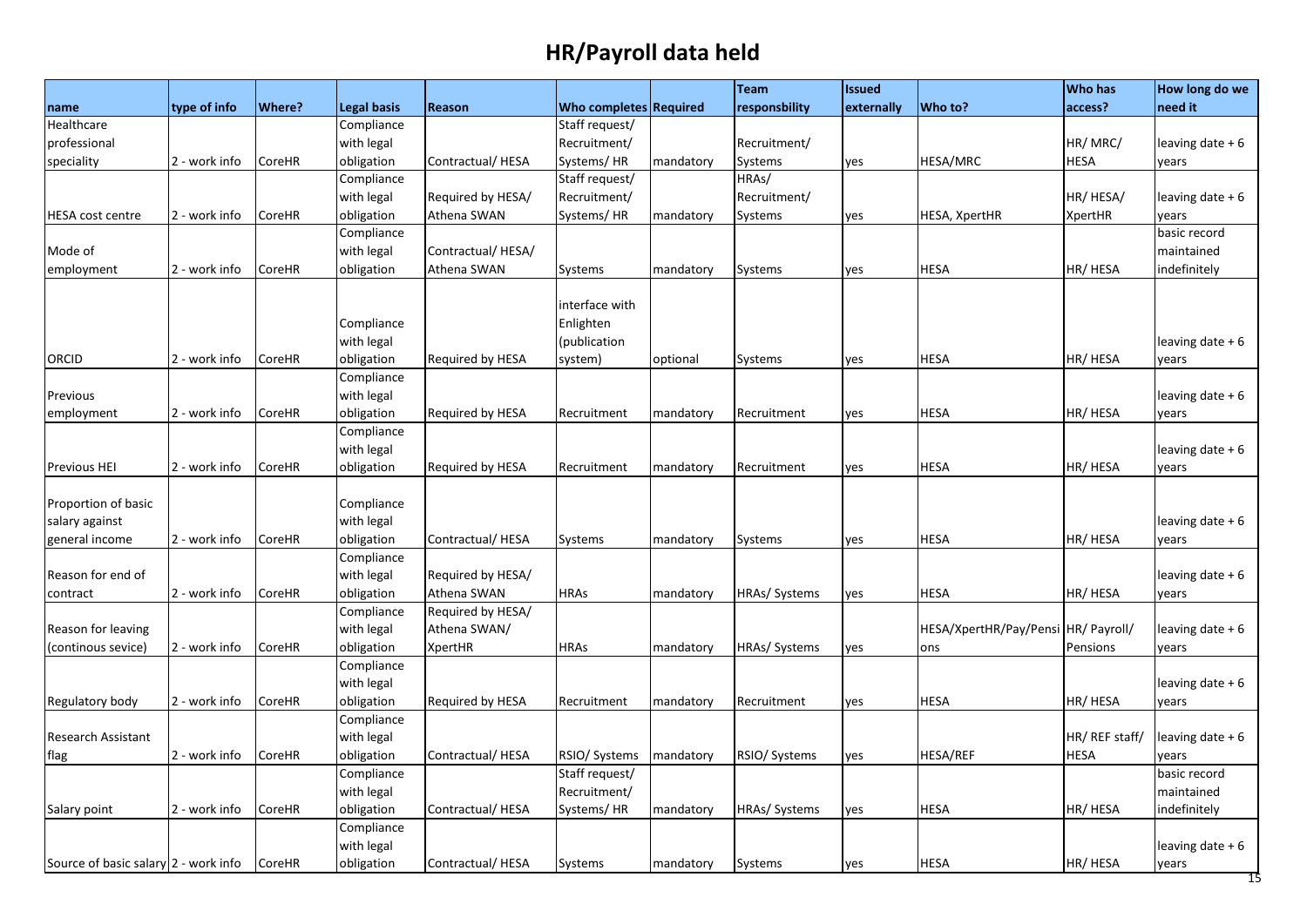|                         |               |                            |                             |                                           |                             |             | Team                   | <b>Issued</b> |                 | <b>Who has</b>         | How long do we    |
|-------------------------|---------------|----------------------------|-----------------------------|-------------------------------------------|-----------------------------|-------------|------------------------|---------------|-----------------|------------------------|-------------------|
| name                    | type of info  | <b>Where?</b>              | <b>Legal basis</b>          | Reason                                    | Who completes Required      |             | responsbility          | externally    | Who to?         | access?                | need it           |
|                         |               |                            | Compliance                  |                                           |                             |             |                        |               |                 |                        |                   |
| Terms of                |               |                            | with legal                  |                                           |                             |             |                        |               |                 |                        | leaving date + 6  |
| employment              | 2 - work info | CoreHR                     | obligation                  | Contractual/HESA                          | Systems                     | mandatory   | Systems                | yes           | <b>HESA</b>     | HR/HESA                | years             |
|                         |               |                            |                             |                                           |                             |             |                        |               |                 |                        |                   |
|                         |               |                            |                             |                                           |                             |             |                        |               |                 |                        | warnings time     |
|                         |               |                            |                             |                                           |                             |             |                        |               |                 |                        | limited,          |
|                         |               |                            |                             |                                           |                             |             |                        |               |                 |                        | information is    |
|                         |               |                            |                             |                                           | information                 |             |                        |               |                 |                        | held for          |
|                         |               |                            |                             |                                           | gathered from               |             |                        |               |                 |                        | $employment + 6$  |
|                         |               |                            |                             |                                           | multiple                    |             |                        |               |                 |                        | in the event of   |
| Discipline and          |               | CoreHR, HR                 |                             | Case management -                         | sources relating            |             | Devolved HR            |               |                 | HR/ staff              | future related    |
| Grievance -             |               | J:, and local              | Contract with               | discipline and                            | to multiple                 |             | teams/Line             |               |                 | involved in            | cases or tribunal |
| documentation           | 2 - work info | dept drive                 | individual                  | grievance                                 | people                      | mandatory   | <b>Managers</b>        | no            |                 | investigation          | claims            |
|                         |               |                            |                             |                                           |                             |             |                        |               |                 |                        |                   |
|                         |               |                            |                             |                                           |                             |             |                        |               |                 |                        |                   |
| Volunteering scheme     |               |                            |                             |                                           |                             |             |                        |               |                 |                        |                   |
| name, service, job      |               |                            | Contract with               |                                           | Member of                   |             |                        |               |                 |                        | leaving date $+6$ |
| family, grade, FT/PT    | 2 - work info | Database                   | individual                  | Monitoring                                | staff                       | mandatory   | <b>EOD</b>             | no            |                 | <b>EOD</b>             | years             |
|                         |               |                            |                             |                                           |                             |             |                        |               |                 |                        |                   |
|                         |               |                            |                             |                                           |                             |             |                        |               |                 | Local                  |                   |
|                         |               |                            |                             |                                           |                             |             |                        |               |                 | department/H           |                   |
| <b>Flexible Working</b> |               |                            |                             |                                           |                             |             |                        |               |                 | R/Administrati         |                   |
| Form - Personal         |               |                            |                             | <b>Flexible Working</b><br>Request/Athena |                             |             |                        |               |                 | ors with<br>backoffice |                   |
| information due to      | 2 - work info | Form based,                | Contract with<br>individual | SWAN                                      |                             |             |                        |               |                 |                        | leaving date + 6  |
| reasons for request     |               | scan to Core<br>Electronic |                             |                                           | Employee                    | mandatory   | Line Manager/HR   no   |               |                 | access to Core         | vears             |
|                         |               | (EOD                       |                             |                                           |                             |             |                        |               |                 |                        |                   |
| Documentation for       |               | communal                   | Contract with               | Identification of                         | Potential                   |             |                        |               |                 |                        | leaving date $+6$ |
| procurement             | 2 - work info | drive)                     | individual                  | contracts                                 | Suppliers                   | audit       | EOD                    | no            |                 | <b>EOD</b>             | years             |
|                         |               |                            |                             |                                           |                             |             |                        |               |                 |                        |                   |
|                         |               |                            |                             | To ensure no conflict                     |                             |             |                        |               |                 |                        |                   |
|                         |               |                            |                             | of interest - used for                    |                             |             |                        |               |                 |                        |                   |
| Conflict of interest    |               |                            | Contract with               | Estates &                                 | Member of                   |             |                        |               |                 |                        | leaving date + 6  |
| declaration             | 2 - work info | CoreHR                     | individual                  | procurement currently staff               |                             | mandatory   | Systems                | no            |                 | Systems                | years             |
| <b>REF Related</b>      |               |                            |                             |                                           |                             |             |                        |               |                 |                        |                   |
| information (UOA        |               |                            | Legitimate                  | Identification and                        |                             |             |                        |               |                 | HR/ Research           | leaving date + 6  |
| etc)                    | 2 - work info | CoreHR                     | interest                    | eligibility for REF                       | Research Office   mandatory |             | <b>Research Office</b> | yes           | HESA/REF panels | Office                 | years             |
|                         |               |                            |                             |                                           | Line                        |             |                        |               |                 | Systems                |                   |
|                         |               |                            | Contract with               | Changes/Amendments Manager/Admi           |                             | mandatory   |                        |               |                 | team/Line              | Current year + 2  |
| Manager requests        | 2 - work info | CoreHR                     | individual                  | of contract                               | nistrators                  | for changes | Line Managers          | no            |                 | Managers               | years             |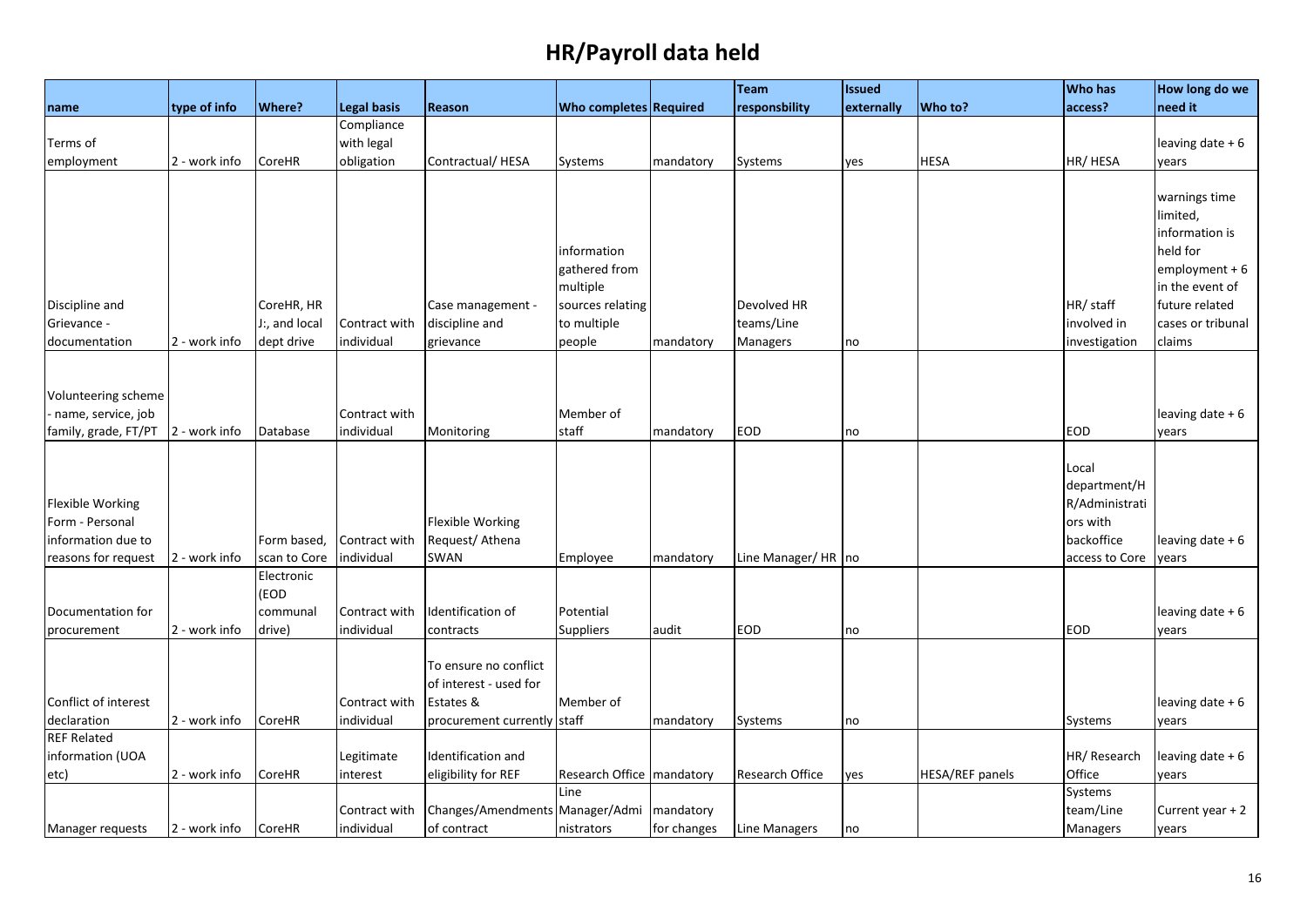|                                  |               |               |                            |                                   |                               |           | <b>Team</b>       | <b>Issued</b> |                       | <b>Who has</b>      | How long do we    |
|----------------------------------|---------------|---------------|----------------------------|-----------------------------------|-------------------------------|-----------|-------------------|---------------|-----------------------|---------------------|-------------------|
| name                             | type of info  | Where?        | <b>Legal basis</b>         | <b>Reason</b>                     | <b>Who completes Required</b> |           | responsbility     | externally    | Who to?               | access?             | need it           |
|                                  |               |               |                            |                                   | Member of                     |           |                   |               |                       |                     |                   |
|                                  |               |               |                            |                                   | staff/                        |           |                   |               |                       |                     |                   |
|                                  |               |               |                            |                                   | Recruitment/                  |           |                   |               |                       |                     |                   |
|                                  |               |               | Contract with              | collecting various bits           | HRAs/Line                     | mandatory |                   |               |                       | Member of           | leaving date $+6$ |
| User defined fields              | 2 - work info | CoreHR        | individual                 | of information                    | Managers                      | for some  | <b>HR</b>         | no            |                       | Staff               | years             |
|                                  |               |               |                            |                                   |                               |           |                   |               |                       |                     |                   |
| Files within CoreHR              |               |               |                            |                                   |                               |           |                   |               |                       |                     |                   |
| with documentation               |               |               | Contract with              | Copies of letters,                | Recruitment/                  |           |                   |               |                       |                     | leaving date $+6$ |
| about contracts, etc             | 2 - work info | CoreHR        | individual                 | contracts etc                     | HRAs                          | mandatory | <b>HR</b>         | no            |                       | HR                  | years             |
|                                  |               |               |                            |                                   |                               |           |                   |               |                       |                     |                   |
|                                  |               |               |                            |                                   |                               |           |                   |               | <b>HMRC/ Pension</b>  |                     |                   |
|                                  |               |               |                            |                                   | Member of                     |           |                   |               | Providers/ Arrestment | Recruitment/        | basic record      |
| National Insurance               |               |               | Contract with              | To pay salary, HMRC               | staff/HR/                     |           |                   |               | factors/ Union        | HR/ Payroll/        | maintained        |
| number                           | 3 - payroll   | CoreHR        | individual                 | re tax relief etc                 | Payroll                       | mandatory | Payroll Control   | yes           | membership/GAYE       | Pensions            | indefinitely      |
|                                  |               |               |                            |                                   | Member of                     |           |                   |               |                       | Recruitment/        |                   |
|                                  |               |               | CorePay/Port Contract with | To pay staff, expenses            | staff/ Payroll/               |           |                   |               |                       | HR/ Payroll/        | leaving date $+6$ |
| Bank account details 3 - payroll |               | al            | individual                 | and pensions                      | Pensions                      | mandatory | Payroll/ Pensions | yes           | <b>Bacs</b>           | Pensions            | years             |
|                                  |               |               |                            |                                   |                               |           |                   |               |                       | Payroll/            |                   |
|                                  |               |               | Contract with              | communicate monthly               |                               |           |                   |               |                       | Member of           | leaving date $+6$ |
| Payslips                         | 3 - payroll   | CorePay       | individual                 | pay                               | Payroll                       | mandatory | Payroll           | no            |                       | staff               | years             |
|                                  |               |               |                            |                                   |                               |           |                   |               |                       |                     |                   |
|                                  |               |               |                            | To send details of                |                               |           |                   |               |                       | Payroll/            |                   |
|                                  |               |               |                            | payment to individual             |                               |           |                   |               |                       | Paragon print       |                   |
|                                  |               |               | Contract with              | staff members with no Pay Control |                               |           | Pay Control       |               |                       | company for         |                   |
| Printed payslip files            | 3 - payroll   | Payroll drive | individual                 | access to Portal                  | Section                       | mandatory | Section           | yes           | Paragon print company | printed             | payroll to decide |
|                                  |               |               |                            |                                   |                               |           |                   |               |                       |                     |                   |
|                                  |               |               | Contract with              |                                   |                               |           |                   |               |                       | Payroll/            | leaving date $+6$ |
| Tax code                         | 3 - payroll   | CorePay       | individual                 | To pay pension                    | Pensions                      | mandatory | Pensions          | no            |                       | Pensions            | years             |
|                                  |               |               |                            | Any temporary                     |                               |           |                   |               |                       |                     |                   |
|                                  |               |               |                            | payments due to                   |                               |           |                   |               |                       |                     |                   |
|                                  |               |               |                            | individuals are                   |                               |           |                   |               |                       |                     |                   |
| <b>Temporary Payments</b>        |               |               | Contract with              | scanned to their                  |                               |           |                   |               |                       |                     | leaving date + 6  |
| made to individuals              | 3 - payroll   | <b>EDRMS</b>  | individual                 | personal records                  | Payroll                       | mandatory | Payroll           | no            |                       | Payroll             | years             |
|                                  |               |               |                            |                                   |                               |           |                   |               |                       | Payroll/            |                   |
|                                  |               |               | Compliance                 | Provide tax year end              | Pay Control                   |           |                   |               |                       | Paragon print       |                   |
| Printed P60s (printed            |               |               | with legal                 | information for                   | Section run the               |           | Pay Control       |               |                       | company for         | leaving date $+6$ |
| and electronic)                  | 3 - payroll   | CorePay       | obligation                 | individuals                       | P60 files                     | Mandatory | Section           | yes           | Paragon print company | printed             | years             |
|                                  |               |               | Compliance                 |                                   |                               |           |                   |               |                       |                     |                   |
|                                  |               |               | with legal                 | Individual's personal             |                               |           |                   |               |                       |                     | leaving date $+6$ |
| P45 tax code                     | 3 - payroll   | CorePay       | obligation                 | tax code                          | Payroll                       | mandatory | Payroll           | yes           | <b>HMRC</b>           | HMRC/ Payroll years |                   |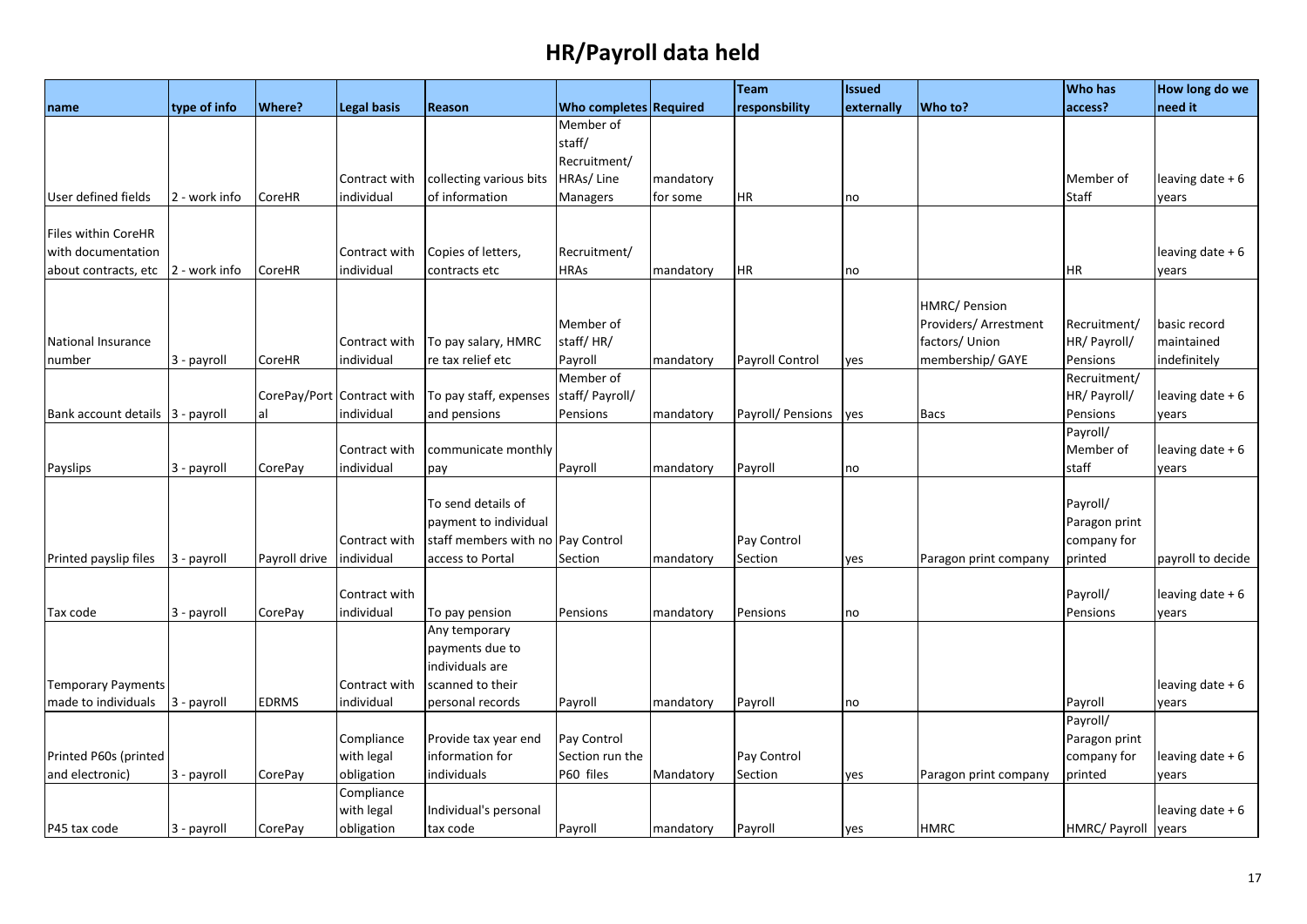|                                  |              |                          |                    |                                      |                               |           | <b>Team</b>   | <b>Issued</b> |                        | <b>Who has</b> | How long do we    |
|----------------------------------|--------------|--------------------------|--------------------|--------------------------------------|-------------------------------|-----------|---------------|---------------|------------------------|----------------|-------------------|
| name                             | type of info | <b>Where?</b>            | <b>Legal basis</b> | Reason                               | <b>Who completes Required</b> |           | responsbility | externally    | Who to?                | access?        | need it           |
|                                  |              |                          | Compliance         |                                      |                               |           |               |               |                        |                |                   |
|                                  |              |                          | with legal         | Individual's personal                |                               |           |               |               |                        |                | leaving date $+6$ |
| P45 tax paid                     | 3 - payroll  | CorePay                  | obligation         | tax paid                             | Payroll                       | mandatory | Payroll       | yes           | <b>HMRC</b>            | HMRC/ Payroll  | years             |
|                                  |              |                          | Compliance         |                                      |                               |           |               |               |                        |                |                   |
|                                  |              |                          | with legal         | Individual's personal                |                               |           |               |               |                        |                | leaving date + 6  |
| P45 taxable pay                  | 3 - payroll  | <b>CorePay</b>           | obligation         | taxable pay                          | Payroll                       | mandatory | Payroll       | yes           | <b>HMRC</b>            | HMRC/ Payroll  | years             |
|                                  |              |                          | Compliance         |                                      |                               |           |               |               |                        | Payroll/       |                   |
|                                  |              |                          | with legal         | Maternity, Paternity                 |                               |           |               |               |                        | Member of      | leaving date + 6  |
| Statutory payments               | 3 - payroll  | CorePay                  | obligation         | information                          | Payroll                       | mandatory | Payroll       | yes           | <b>HMRC</b>            | staff          | years             |
|                                  |              |                          | Compliance         |                                      |                               |           |               |               |                        |                |                   |
| Payroll monthly bacs             |              |                          | with legal         |                                      |                               |           |               |               |                        |                | leaving date $+6$ |
| reports                          | 3 - payroll  | Payroll drive            | obligation         | for HMRC                             | Payroll                       | mandatory | Payroll       | no            |                        | Payroll        | years             |
|                                  |              |                          | Compliance         |                                      |                               |           |               |               |                        |                |                   |
| Foreign bank                     |              |                          | with legal         | Payment of monthly                   | Pay Control                   |           | Pay Control   |               | HMRC/ Cash section who |                |                   |
| monthly payment list 3 - payroll |              | Payroll drive            | obligation         | salaries                             | Section                       | mandatory | Section       | yes           | process the payments   | Payroll        | payroll to decide |
|                                  |              |                          |                    |                                      | Member of                     |           |               |               |                        |                |                   |
|                                  |              |                          | Compliance         |                                      | staff with                    |           |               |               |                        |                |                   |
|                                  |              |                          | with legal         |                                      | approval by                   |           | Pay Control   |               |                        |                | leaving date + 1  |
| <b>Expense claims</b>            | 3 - payroll  | CoreHR                   | obligation         | To pay Expenses                      | Line Manager                  | mandatory | Section       | yes           | <b>BACS</b>            | Payroll        | year              |
|                                  |              |                          | Compliance         |                                      |                               |           |               |               |                        |                |                   |
| <b>Expenses banking</b>          |              |                          | with legal         |                                      | Member of                     |           | Pay Control   |               |                        |                | leaving date $+6$ |
| information                      | 3 - payroll  | CoreExpense              | obligation         | To pay Expenses                      | staff                         | mandatory | Section       | yes           | <b>BACS</b>            | Payroll/HMRC   | years             |
|                                  |              |                          |                    |                                      |                               |           |               |               |                        |                |                   |
|                                  |              |                          |                    |                                      |                               |           |               |               |                        |                |                   |
|                                  |              |                          |                    |                                      |                               |           |               |               |                        |                |                   |
|                                  |              |                          |                    |                                      | File generated                |           |               |               |                        |                |                   |
|                                  |              |                          | Compliance         | Record of payments to after Expenses |                               |           |               |               |                        |                |                   |
| <b>Expenses bacs</b>             |              |                          | with legal         | individuals showing                  | run by Pay                    |           | Pay Control   |               |                        |                | leaving date + 6  |
| reports                          | 3 - payroll  | Payroll drive            | obligation         | bank account details                 | Control Section   mandatory   |           | Section       | no            |                        | Payroll        | years             |
|                                  |              |                          |                    |                                      |                               |           |               |               |                        |                |                   |
|                                  |              |                          |                    | Information                          |                               |           |               |               |                        |                |                   |
| Childcare vouchers               |              |                          | Contract with      | downloaded shows an Pay Control      |                               |           | Pay Control   |               |                        | Sodexo/        | leaving date + 6  |
| information upload               | 3 - payroll  | Payroll drive            | individual         | email address                        | Section                       | mandatory | Section       | yes           | Sodexo                 | Payroll        | years             |
|                                  |              |                          |                    |                                      | Individual                    |           |               |               |                        |                |                   |
| Foreign bank details             |              |                          | Contract with      | To pay monthly                       | completes a                   |           |               |               |                        |                | leaving date $+6$ |
| template                         | 3 - payroll  | <b>EDRMS</b>             | individual         | salaries                             | form                          | mandatory | Payroll       | no            |                        | Payroll/HR     | years             |
|                                  |              |                          |                    |                                      |                               |           |               |               |                        |                |                   |
| Weekly bacs                      |              |                          | Contract with      |                                      | Pay/ Pensions/                |           | Pay Control   |               |                        |                | leaving date $+6$ |
| information                      | 3 - payroll  | Payroll drive individual |                    | Audit purposes                       | Control                       | mandatory | Section       | no            |                        | Payroll        | years             |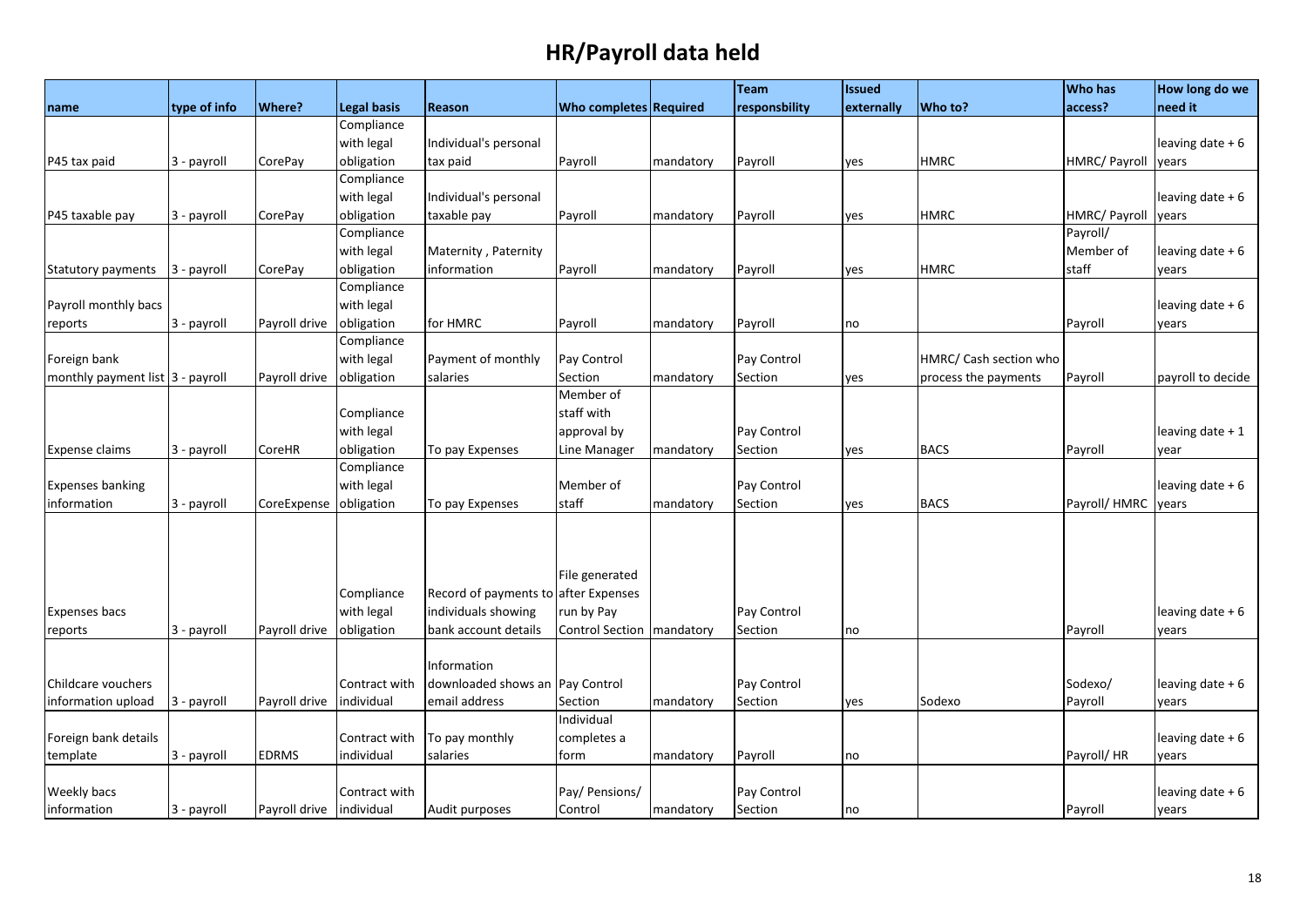|                                   |              |               |                    |                                 |                               |           | Team            | <b>Issued</b> |                   | <b>Who has</b> | How long do we    |
|-----------------------------------|--------------|---------------|--------------------|---------------------------------|-------------------------------|-----------|-----------------|---------------|-------------------|----------------|-------------------|
| name                              | type of info | <b>Where?</b> | <b>Legal basis</b> | Reason                          | <b>Who completes Required</b> |           | responsbility   | externally    | Who to?           | access?        | need it           |
|                                   |              |               |                    |                                 |                               |           |                 |               |                   |                |                   |
|                                   |              |               |                    | Require car details for         |                               |           |                 |               |                   |                |                   |
|                                   |              |               |                    | employees to be held            |                               |           |                 |               |                   |                |                   |
|                                   |              |               | Contract with      | before mileage can be Member of |                               |           | Pay Control     |               |                   |                | leaving date + 6  |
| Car details                       | 3 - payroll  | CoreExpense   | individual         | claimed                         | staff                         | mandatory | Section         | no            |                   | Payroll        | years             |
|                                   |              |               |                    |                                 |                               |           |                 |               |                   |                |                   |
| Unpaid absence                    |              |               | Contract with      | To calculate pension            |                               |           |                 |               |                   | Payroll/       | leaving date $+6$ |
| dates                             | 3 - payroll  | CorePay       | individual         | entitlement                     | <b>HR</b>                     | mandatory | Pensions        | yes           | Pension providers | Pensions       | years             |
|                                   |              |               |                    |                                 |                               |           |                 |               |                   | Payroll/       |                   |
|                                   |              |               | Compliance         |                                 |                               |           |                 |               |                   | Auditors/      |                   |
|                                   |              |               | with legal         |                                 |                               |           |                 |               |                   | Pension        | leaving date $+6$ |
| History of deductions 3 - payroll |              | Payroll drive | obligation         | Payroll                         | Payroll                       | mandatory | Payroll         | no            | <b>Auditors</b>   | providers      | years             |
|                                   |              |               | Compliance         |                                 |                               |           |                 |               |                   | Auditors/      |                   |
|                                   |              |               | with legal         |                                 |                               |           |                 |               |                   | Payroll/       | leaving date + 6  |
| History of payments               | 3 - payroll  | CorePay       | obligation         | Payroll                         | Payroll                       | mandatory | Payroll         | yes           | <b>Auditors</b>   | Pensions       | years             |
|                                   |              |               |                    |                                 |                               |           |                 |               |                   |                |                   |
|                                   |              |               |                    | File containing date of         |                               |           |                 |               |                   |                |                   |
|                                   |              |               | Compliance         | birth, ni number, tax           |                               |           |                 |               |                   |                |                   |
| Monthly FPS files for             |              |               | with legal         | code, gender, home              | Pay Control                   |           | Pay Control     |               |                   |                |                   |
| <b>HMRC</b>                       | 3 - payroll  | Payroll drive | obligation         | address                         | Section                       | Mandatory | Section         | yes           | <b>HMRC</b>       | Payroll/HMRC   | payroll to decide |
| Student loan                      |              |               | Compliance         |                                 |                               |           |                 |               |                   |                |                   |
| downloads from                    |              |               | with legal         | To set up student loan          |                               |           |                 |               |                   |                | leaving date + 6  |
| <b>HMRC</b>                       | 3 - payroll  | Payroll drive | obligation         | deductions                      | Payroll                       | mandatory | Payroll         | no            |                   | Payroll        | years             |
|                                   |              |               | Compliance         |                                 |                               |           |                 |               |                   |                |                   |
| Tax code downloads                |              |               | with legal         | To set up Tax Code              |                               |           |                 |               |                   |                | leaving date $+6$ |
| from HMRC                         | 3 - payroll  | Payroll drive | obligation         | changes for individuals Payroll |                               | mandatory | Payroll         | no            |                   | Payroll        | years             |
|                                   |              |               | Compliance         |                                 |                               |           |                 |               |                   |                |                   |
| Attachment of                     |              |               | with legal         |                                 | Pay Control                   |           | Pay Control     |               |                   | Payroll/       | leaving date + 6  |
| Earnings                          | 3 - payroll  | CorePay       | obligation         | Legal Deduction                 | Section                       | mandatory | Section         | yes           | Factors           | Factors        | years             |
|                                   |              |               | Compliance         |                                 | HR/ Payroll/                  |           |                 |               |                   |                |                   |
| View employees                    |              |               | with legal         |                                 | Member of                     |           | HR/ Payroll/    |               |                   | HR/ Payroll/   | leaving date + 6  |
| details screens                   | 3 - payroll  | CoreHR        | obligation         | Payroll                         | staff                         | mandatory | Member of staff | no            |                   | Pensions       | years             |
|                                   |              |               |                    |                                 |                               |           |                 |               |                   |                |                   |
|                                   |              |               |                    |                                 | Populated by                  |           |                 |               |                   |                |                   |
|                                   |              |               |                    |                                 | the system                    |           |                 |               |                   |                |                   |
|                                   |              |               |                    |                                 | after the year                |           |                 |               |                   |                |                   |
|                                   |              |               | Compliance         |                                 | end cleardown                 |           |                 |               |                   |                |                   |
|                                   |              |               | with legal         | To allow the P60 to be          | has been                      |           | Pay Control     |               |                   |                | leaving date + 6  |
| Year end cumulatives 3 - payroll  |              | CorePay       | obligation         | generated                       | completed                     | mandatory | Section         | no            |                   | Payroll        | years             |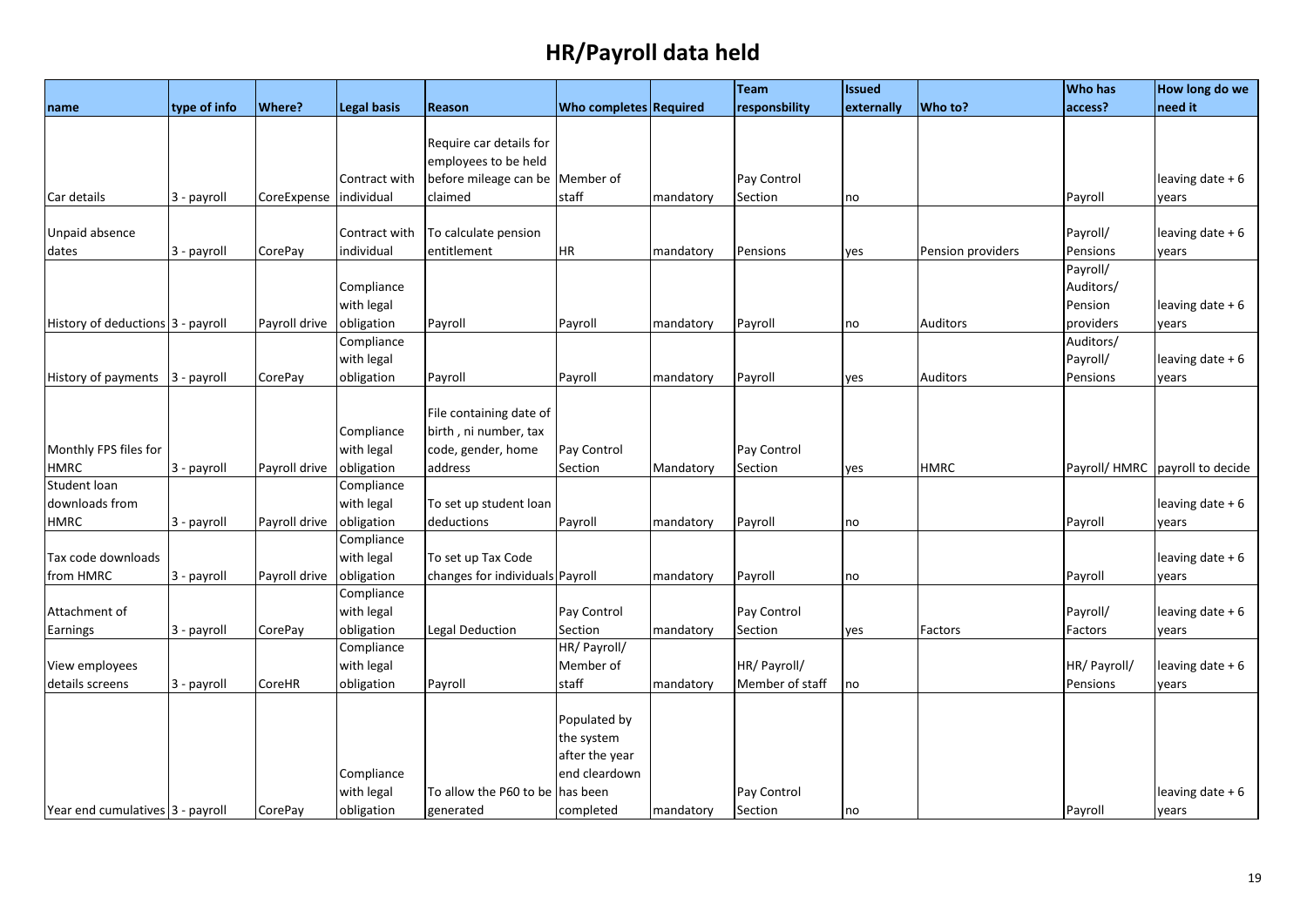|                                  |              |         |                    |                                 |                               |              | Team          | <b>Issued</b> |                   | <b>Who has</b> | How long do we    |
|----------------------------------|--------------|---------|--------------------|---------------------------------|-------------------------------|--------------|---------------|---------------|-------------------|----------------|-------------------|
| name                             | type of info | Where?  | <b>Legal basis</b> | Reason                          | <b>Who completes Required</b> |              | responsbility | externally    | Who to?           | access?        | need it           |
| <b>Bureau Companies -</b>        |              |         |                    |                                 |                               |              |               |               |                   |                |                   |
| details of people,               |              |         |                    |                                 |                               |              |               |               |                   |                |                   |
| staff num, national              |              |         | Compliance         |                                 |                               |              |               |               |                   |                |                   |
| insurance number,                |              |         | with legal         |                                 |                               |              |               |               |                   |                | leaving date + 6  |
| bank account details 3 - payroll |              | CorePay | obligation         | to pay staff                    | Payroll                       | mandatory    | Payroll       | no            |                   | Payroll        | years             |
|                                  |              |         |                    |                                 |                               |              |               |               |                   |                |                   |
|                                  |              |         |                    |                                 | Populated by                  |              |               |               |                   |                |                   |
|                                  |              |         |                    |                                 | the system                    |              |               |               |                   |                |                   |
|                                  |              |         |                    |                                 | after the year                |              |               |               |                   |                |                   |
|                                  |              |         | Compliance         |                                 | end cleardown                 |              |               |               |                   |                |                   |
| Year end final tax               |              |         | with legal         | To allow the P60 to be has been |                               |              | Pay Control   |               |                   |                | leaving date + 6  |
| code                             | 3 - payroll  | CorePay | obligation         | generated                       | completed                     | mandatory    | Section       | no            |                   | Payroll        | years             |
|                                  |              |         |                    |                                 |                               |              |               |               |                   |                |                   |
|                                  |              |         |                    |                                 | Payroll/                      |              |               |               |                   |                |                   |
|                                  |              |         |                    |                                 | Populated by                  |              |               |               |                   |                |                   |
|                                  |              |         |                    |                                 | the system                    |              |               |               |                   |                |                   |
|                                  |              |         |                    |                                 | after the year                |              |               |               |                   |                |                   |
|                                  |              |         | Compliance         |                                 | end cleardown                 |              |               |               |                   |                |                   |
| Year end screen                  |              |         | with legal         | To allow the P60 to be has been |                               |              | Pay Control   |               |                   |                | leaving date + 6  |
| address                          | 3 - payroll  | CorePay | obligation         | generated                       | completed                     | mandatory    | Section       | no            |                   | Payroll        | years             |
|                                  |              |         |                    |                                 |                               |              |               |               |                   |                |                   |
|                                  |              |         |                    |                                 | Payroll/                      |              |               |               |                   |                |                   |
|                                  |              |         |                    |                                 | Populated by                  |              |               |               |                   |                |                   |
|                                  |              |         |                    |                                 | the system                    |              |               |               |                   |                |                   |
|                                  |              |         |                    |                                 | after the year                |              |               |               |                   |                |                   |
|                                  |              |         | Compliance         |                                 | end cleardown                 |              |               |               |                   |                |                   |
| Year end screen NI               |              |         | with legal         | To allow the P60 to be has been |                               |              | Pay Control   |               |                   |                | leaving date + 6  |
| number                           | 3 - payroll  | CorePay | obligation         | generated                       | completed                     | mandatory    | Section       | no            |                   | Payroll        | years             |
|                                  |              |         | Compliance         |                                 |                               |              |               |               |                   |                |                   |
| Microfiched old                  |              |         | with legal         |                                 |                               |              |               |               |                   | Payroll/       | leaving date + 6  |
| payslips                         | 3 - payroll  | Cabinet | obligation         | <b>Historical records</b>       | Payroll                       | reporting    | Pensions      | no            |                   | Pensions       | vears             |
|                                  |              |         |                    |                                 | Member of                     |              |               |               |                   |                | current staff -   |
|                                  |              |         |                    |                                 | staff/Line                    |              |               |               |                   |                | current year $+5$ |
| Electronic                       |              |         | Contract with      |                                 | Manager/Admi                  | mandatory to |               |               |                   | Payroll/       | years, leaving    |
| Timesheets                       | 3 - payroll  | CoreHR  | individual         | to pay hours worked             | nistrator                     | pay          | Payroll       | no            |                   | Pensions       | $date + 1$        |
|                                  |              |         | Compliance         |                                 |                               |              |               |               |                   |                |                   |
| Date joined pension              |              |         | with legal         | To calculate pension            |                               |              |               |               |                   | Payroll/       | leaving date + 6  |
| scheme                           | 4 - pensions | CorePay | obligation         | entitlement                     | HR                            | mandatory    | Pensions      | yes           | Pension providers | Pensions       | years             |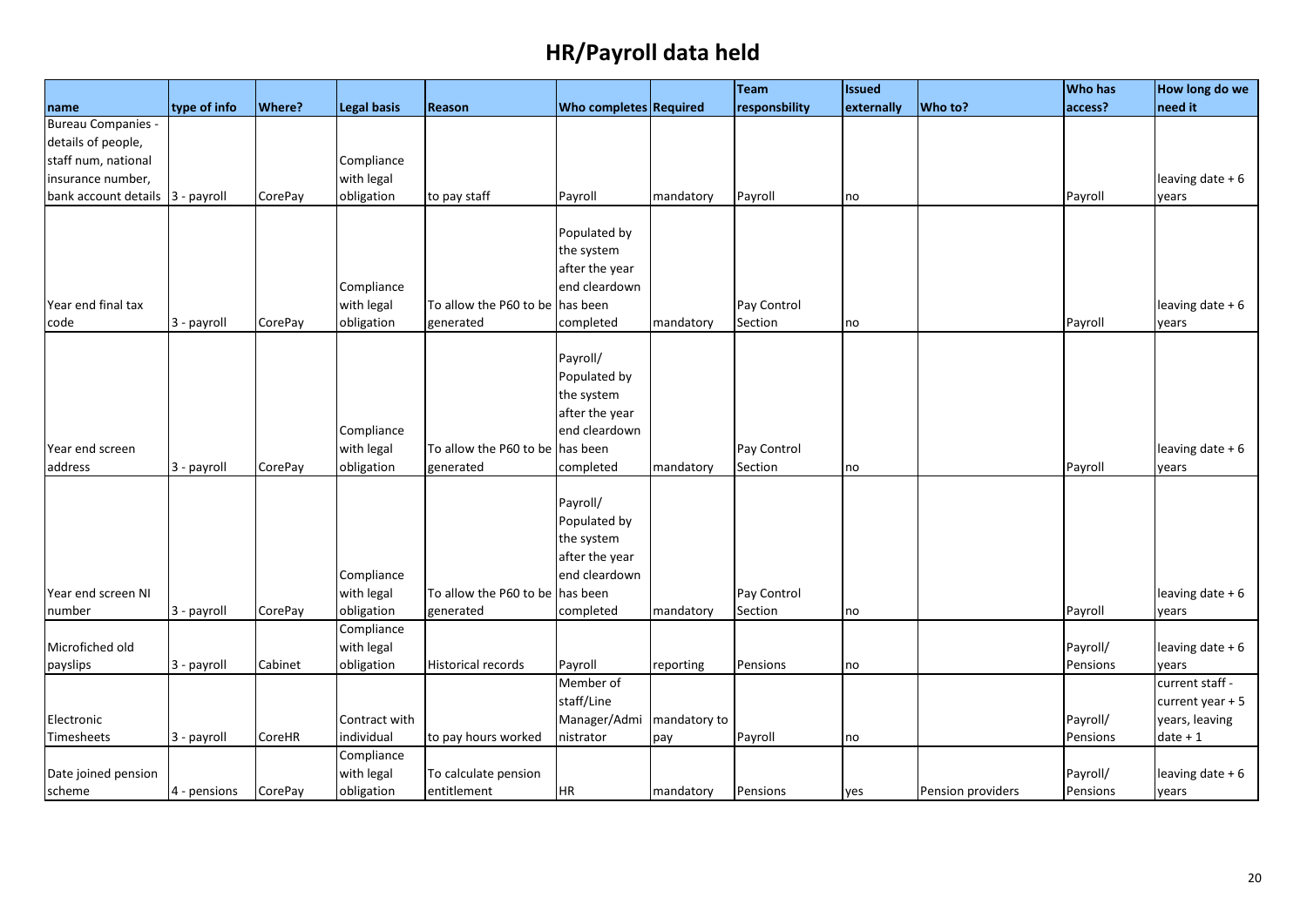|                                     |              |               |                             |                            |                               |           | <b>Team</b>   | <b>Issued</b> |                   | <b>Who has</b>       | How long do we            |
|-------------------------------------|--------------|---------------|-----------------------------|----------------------------|-------------------------------|-----------|---------------|---------------|-------------------|----------------------|---------------------------|
| name                                | type of info | <b>Where?</b> | <b>Legal basis</b>          | Reason                     | <b>Who completes Required</b> |           | responsbility | externally    | Who to?           | access?              | need it                   |
|                                     |              |               |                             | contributions to           |                               |           |               |               |                   |                      |                           |
|                                     |              |               |                             | individuals pension        |                               |           |               |               |                   |                      |                           |
| Monthly pension                     |              |               | Compliance                  | schemes/ some detail       |                               |           |               |               |                   | Payroll/             |                           |
| deductions payment                  |              |               | with legal                  | national insurance         | Pay Control                   |           | Pay Control   |               |                   | Pension              | leaving date $+6$         |
| schedules                           | 4 - pensions | CorePay       | obligation                  | numbers                    | Section                       | mandatory | Section       | yes           | Pension providers | Providers            | years                     |
|                                     |              |               |                             |                            |                               |           |               |               |                   |                      |                           |
|                                     |              | Spreadsheet   | Compliance                  |                            |                               |           |               |               |                   |                      |                           |
| SPPA End of Year                    |              | held in       | with legal                  |                            | Pay Control                   |           | Pay Control   |               |                   |                      | leaving date $+6$         |
| <b>Pension Returns</b>              | 4 - pensions | Payroll drive | obligation                  | Required by SPPA           | Section                       | mandatory | Section       | yes           | <b>SPPA</b>       | Payroll/SPPA         | vears                     |
|                                     |              | Information   |                             |                            |                               |           |               |               |                   |                      |                           |
|                                     |              | we hold in    | Compliance                  | Required by                |                               |           |               |               |                   |                      |                           |
| Local Govt End of                   |              | spreadsheet   | with legal                  | <b>Strathclyde Pension</b> | Pay Control                   |           | Pay Control   |               |                   |                      | leaving date + 6          |
| year Pension Returns   4 - pensions |              | format        | obligation                  | Fund                       | Section                       | mandatory | Section       | yes           | SPF               | Payroll/SPF          | vears                     |
|                                     |              |               |                             |                            |                               |           |               |               |                   |                      |                           |
| <b>St Andrews funded</b>            |              |               | Compliance                  |                            |                               |           |               |               |                   |                      |                           |
| and unfunded                        |              |               | with legal                  |                            | Pay Control                   |           | Pay Control   |               |                   | Payroll/             |                           |
| pension analysis                    | 4 - pensions | Payroll drive | obligation                  | <b>Actuarial purposes</b>  | Section                       | mandatory | Section       | yes           | Actuary           | Actuary              | payroll to decide         |
|                                     |              |               | Compliance                  |                            |                               |           |               |               |                   |                      |                           |
| Additional voluntary                |              |               | with legal                  | To calculate pension       |                               |           |               |               |                   | Payroll/             | leaving date $+6$         |
| contributions                       | 4 - pensions | CorePay       | obligation                  | entitlement                | Payroll                       | mandatory | Pensions      | yes           | Pension providers | Pensions             | years                     |
|                                     |              |               | Compliance                  |                            |                               |           |               |               |                   |                      |                           |
| Auto enrolment                      |              |               | with legal                  | Legislative                |                               |           |               |               |                   | Payroll/             | leaving date $+6$         |
| emails                              | 4 - pensions | CoreHR        | obligation                  | requirement                | Pensions                      | mandatory | Pensions      | no            |                   | Pensions             | vears                     |
| Benefits from other                 |              |               |                             | To ensure HMRC limits      |                               |           |               |               |                   |                      |                           |
| pension schemes                     | 4 - pensions | <b>EDRMS</b>  | Contract with<br>individual | not exceeded               | Member of<br>staff            | mandatory | Pensions      |               | Pension providers | Payroll/<br>Pensions | leaving date + 6<br>years |
| <b>Files containing</b>             |              |               |                             |                            |                               |           |               | yes           |                   |                      |                           |
| pension                             |              |               |                             |                            |                               |           |               |               |                   |                      |                           |
| correspondence                      |              |               | Contract with               |                            |                               |           |               |               |                   | Payroll/             | leaving date + 6          |
| including figures                   | 4 - pensions | Cabinet       | individual                  | <b>Historical records</b>  | Pensions                      | mandatory | Pensions      | no            |                   | Pensions             | years                     |
|                                     |              |               |                             |                            |                               |           |               |               |                   |                      |                           |
| Pension record cards                |              |               |                             |                            |                               |           |               |               |                   |                      |                           |
| showing dates,                      |              |               |                             |                            |                               |           |               |               |                   |                      |                           |
| contributions,                      |              |               | Contract with               |                            |                               |           |               |               |                   | Payroll/             | leaving date $+6$         |
| transfers etc                       | 4 - Pensions | Cabinet       | individual                  | Historical records         | Pensions                      | mandatory | Pensions      | no            |                   | Pensions             | years                     |
|                                     |              |               |                             |                            |                               |           |               |               |                   |                      |                           |
| Part time service                   |              |               | Contract with               | To calculate pension       |                               |           |               |               |                   | Payroll/             | leaving date $+6$         |
| fraction                            | 4 - Pensions | CorePay       | individual                  | entitlement                | HR                            | mandatory | Pensions      | yes           | Pension providers | Pensions             | years                     |
|                                     |              |               |                             |                            |                               |           |               |               |                   |                      |                           |
| Pension                             |              |               | Contract with               | To calculate pension       |                               |           |               |               |                   | Payroll/             | leaving date $+6$         |
| contributions                       | 4 - Pensions | CorePay       | individual                  | entitlement                | Payroll                       | mandatory | Pensions      | yes           | Pension providers | Pensions             | years                     |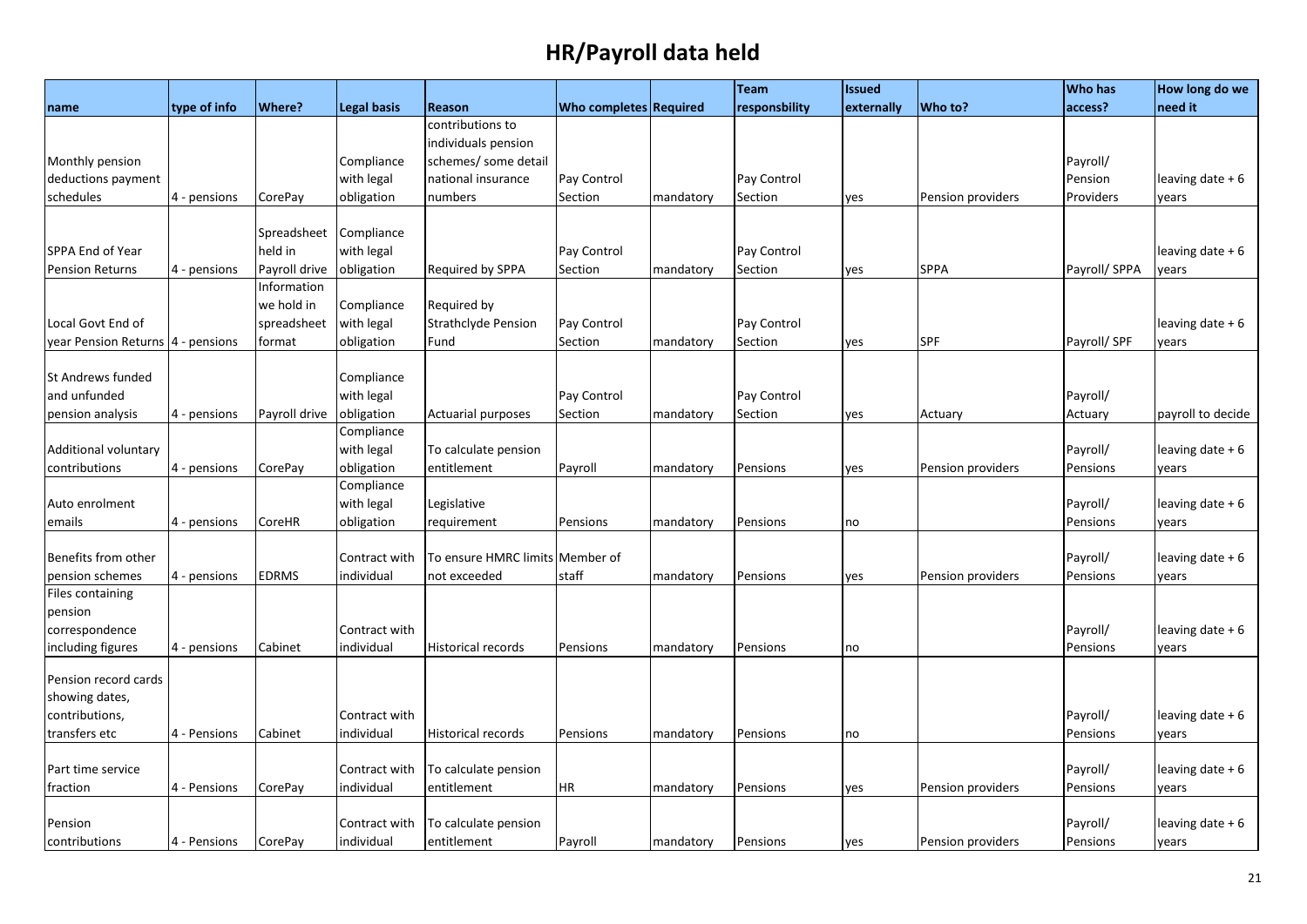|                            |                       |               |                    |                          |                        |           | Team          | <b>Issued</b> |                   | <b>Who has</b>             | How long do we    |
|----------------------------|-----------------------|---------------|--------------------|--------------------------|------------------------|-----------|---------------|---------------|-------------------|----------------------------|-------------------|
| name                       | type of info          | <b>Where?</b> | <b>Legal basis</b> | Reason                   | Who completes Required |           | responsbility | externally    | Who to?           | access?                    | need it           |
|                            |                       |               |                    |                          |                        |           |               |               |                   |                            |                   |
| Certificate of             |                       |               | Contract with      | To verify pensioner      | Member of              |           |               |               |                   | Payroll/                   | leaving date $+6$ |
| existence                  | 4 - Pensions          | EDRMS         | individual         | still living and address | staff                  | mandatory | Pensions      | no            |                   | Pensions                   | years             |
|                            |                       |               |                    | To request pensions      |                        |           |               |               |                   |                            |                   |
| Dates of marriage          |                       |               | Contract with      | sharing on divorce       | Member of              |           |               |               |                   | Payroll/                   | leaving date $+6$ |
| and separation             | 4 - Pensions          | <b>EDRMS</b>  | individual         | figures                  | staff                  | mandatory | Pensions      | yes           | Pension providers | Pensions                   | years             |
|                            |                       |               |                    | To record wishes re      |                        |           |               |               |                   |                            |                   |
| Nomination/benefici        |                       |               | Contract with      | payment of death         | Member of              |           |               |               |                   | Payroll/                   | leaving date $+6$ |
| ary form                   | 4 - Pensions          | <b>EDRMS</b>  | individual         | benefits                 | staff                  | optional  | Pensions      | yes           | Pension providers | Pensions                   | years             |
| Pension scheme             |                       |               |                    |                          |                        |           |               |               |                   |                            |                   |
| membership                 |                       |               | Contract with      | Evidence of              | Pension                |           |               |               |                   | Payroll/                   | leaving date $+6$ |
| certificates               | 4 - Pensions          | <b>EDRMS</b>  | individual         | membership               | providers              | mandatory | Pensions      | no            |                   | Pensions                   | years             |
|                            |                       |               |                    |                          |                        |           |               |               |                   |                            |                   |
| Retirement                 |                       |               | Contract with      | Record of what is        | Pension                |           |               |               |                   | Payroll/                   | leaving date $+6$ |
| quotations etc             | 4 - pensions          | <b>EDRMS</b>  | individual         | issued                   | providers              | mandatory | Pensions      | no            |                   | Pensions                   | years             |
|                            |                       |               |                    |                          |                        |           |               |               |                   |                            |                   |
|                            |                       |               |                    | Anonomysed stats for     |                        |           |               |               |                   |                            |                   |
|                            |                       |               |                    | analysis purposes e.g.   |                        |           |               |               |                   |                            |                   |
|                            |                       |               |                    | num applications &       |                        |           |               |               |                   |                            |                   |
|                            |                       |               |                    | success rates            |                        |           |               |               |                   |                            |                   |
|                            |                       |               |                    | breakdown by grade,      |                        |           |               |               |                   |                            | only while        |
| <b>Academic Promotion</b>  |                       |               | Legitimate         | gender/                  |                        |           |               |               |                   |                            | required          |
| <b>Stats</b>               | 5 - reporting         | Core HR       | interest           | Athena SWAN              | <b>PPR</b>             | reporting | PPR           | no            | SMG/Local HR      | SMG/Local HR               | (anonymised)      |
|                            |                       |               |                    | Anonomysed Zone          |                        |           |               |               |                   |                            |                   |
|                            |                       |               |                    | Movement stats for       |                        |           |               |               |                   |                            |                   |
|                            |                       |               |                    | analysis purposes -      |                        |           |               |               |                   |                            |                   |
|                            |                       |               |                    | breakdown by             |                        |           |               |               |                   |                            | only while        |
|                            |                       |               | Legitimate         | rating/grade/College/    |                        |           |               |               |                   |                            | required          |
| <b>PDR</b> stats           | 5 - reporting         | Core HR       | interest           | US/Gender                | PPR                    | reporting | PPR           | no            | SMG/Local HR      | SMG/Local HR               | (anonymised)      |
|                            |                       |               |                    |                          |                        |           |               |               |                   |                            |                   |
|                            |                       |               |                    |                          |                        |           |               |               |                   |                            |                   |
|                            |                       |               |                    | Anonomysed stats for     |                        |           |               |               |                   |                            |                   |
|                            |                       |               |                    | analysis purposes e.g.   |                        |           |               |               |                   |                            |                   |
|                            |                       |               |                    | applications & success   |                        |           |               |               |                   |                            |                   |
|                            |                       |               |                    | rates breakdown by       |                        |           |               |               |                   |                            | only while        |
|                            |                       |               |                    | grade, gender            |                        |           |               |               |                   |                            | required          |
| <b>R&amp;R Application</b> |                       |               | Legitimate         | /Athena SWAN             | PPR                    |           | PPR           |               | SMG/Local HR      | SMG/ Local HR (anonymised) |                   |
| <b>Stats</b>               | 5 - reporting Core HR |               | interest           |                          |                        | reporting |               | no            |                   |                            |                   |